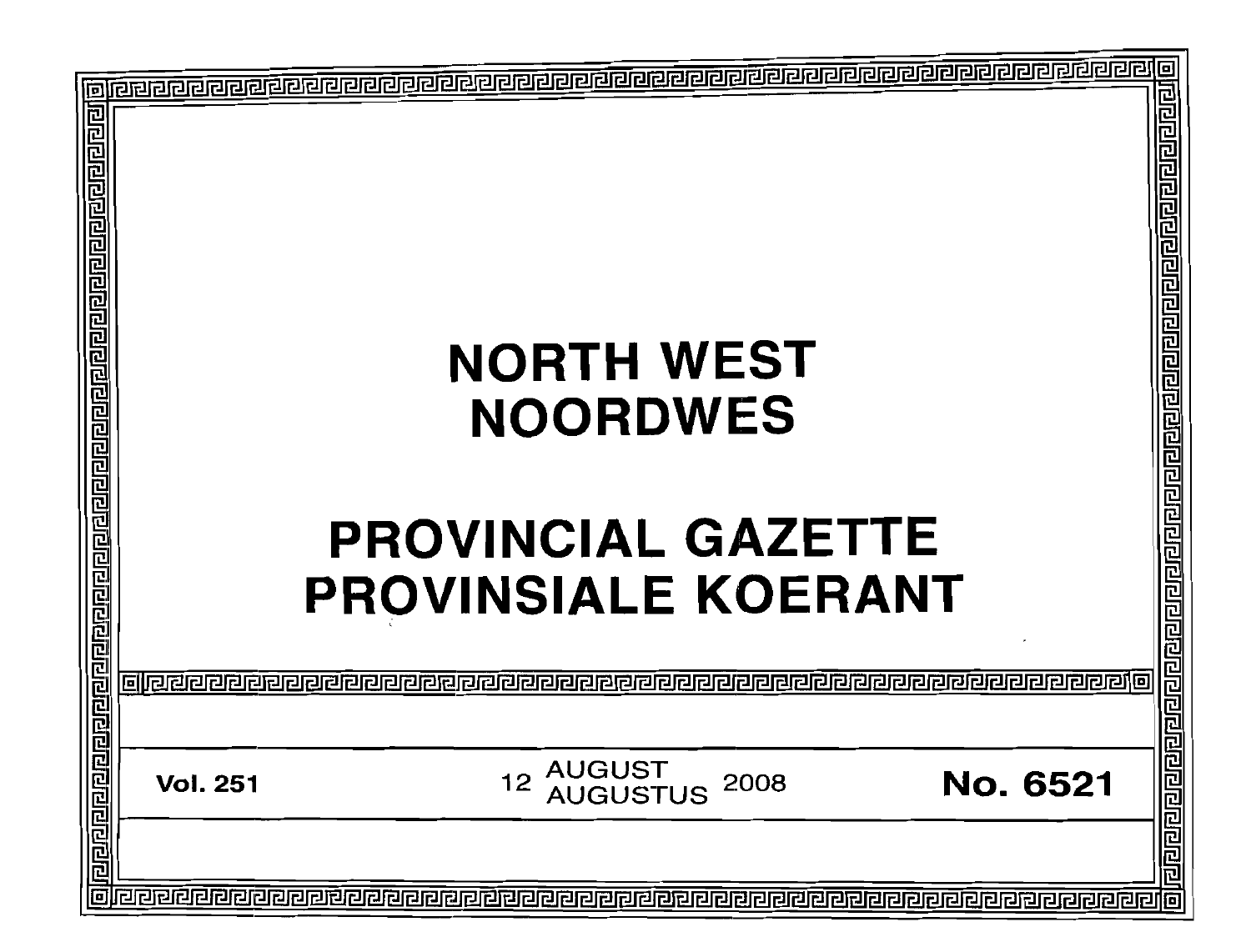# **CONTENTS INHOUD**

| No.        |                                                                                                       | Page<br>No. | Gazette<br>No. |
|------------|-------------------------------------------------------------------------------------------------------|-------------|----------------|
|            | <b>GENERAL NOTICES</b>                                                                                |             |                |
| 440        | Town-planning<br>and Townships<br>Ordinance (15/1986): Brits Amendment                                |             |                |
| 441        | do.: Potchefstroom Amendment Scheme                                                                   | 8           | 6521           |
| 442        | do.: Potchefstroom Amendment Scheme                                                                   | 8           | 6521           |
| 443        | Development Facilitation Act, 1995:<br>Establishment of land development area:                        | 9           | 6521           |
| 444        | Portion 58, farm Witkop 475 I.Q.<br>do.:<br>do.:<br>Erf 306, Baillie Park,                            | 10          | 6521           |
| 445        | Division of Land Ordinance (20/1986):                                                                 | 11          | 6521           |
| 446        | do.: do.: Holding 2, Lindequesdrift                                                                   | 11          | 6521           |
| 449        | Agricultural Holdings<br>Town-planning and Townships                                                  | 12          | 6521           |
|            | Ordinance (15/1986): Carletonville<br>Amendment Scheme 154/2008                                       | 13          | 6521           |
| 450<br>451 | do.: Brits Town-planning Scheme<br>do.: Hartbeespoort Amendment Scheme                                | 14          | 6521           |
| 452        | do.: Rustenburg Amendment Scheme                                                                      | 14          | 6521           |
| 453        | do.: Amendment Scheme 447                                                                             | 15<br>16    | 6521<br>6521   |
| 454        | do.: Potchefstroom Amendment Scheme                                                                   | 16          | 6521           |
| 455        | do.: Ditsobotla Amendment Scheme 28.                                                                  | 17          | 6521           |
| 456<br>457 | do.: Fochville Amendment Scheme<br>do.: Rezoning: Portion 3, Erf 944,                                 | 18          | 6521           |
| 458        | Removal of Restrictions Act (84/1967):                                                                | 18          | 6521           |
| 459        | Removal of conditions: Erf 4668,<br>Carletonville Extension 2<br>do.: Erf 3359, Carletonville<br>do.: | 19          | 6521           |
| 460        | do.: Carletonville Amendment Scheme                                                                   | 20          | 6521           |
| 461        | do.: Carletonville Amendment Scheme                                                                   | 21          | 6521           |
| 462        | Town-planning and Townships                                                                           | 21          | 6521           |
|            | Ordinance (15/1986): Rustenburg Land<br>Use Management Scheme 504                                     | 22          | 6521           |
| 463        | do.: Amendment of general plan:<br>Wolmaransstad Extension 10                                         | 23          | 6521           |
| 464        | National Environmental Management Act<br>(107/1998):<br>Environmental Impact                          |             |                |
|            | Assessment Process                                                                                    | 24          | 6521           |
| 465<br>466 |                                                                                                       | 24<br>24    | 6521<br>6521   |
|            | <b>LOCAL AUTHORITY NOTICES</b>                                                                        |             |                |
| 348        | Town-planning and Townships Ordi-<br>(15/1986): Rustenburg<br>nance                                   |             |                |
| 349        | Amendment Scheme 426<br>do.: Rustenburg Amendment Scheme                                              | 25          | 6521           |
| 350        | do.: Rustenburg Amendment Scheme                                                                      | 25          | 6521           |
| 351        | do.: Rustenburg Amendment Scheme                                                                      | 26          | 6521           |
| 352        | do.: Rustenburg Amendment Scheme                                                                      | 27          | 6521           |
| 353        | do.: Rustenburg Amendment Scheme                                                                      | 27          | 6521           |
| 354        | do.: Tlokwe City Council: Establishment<br>of township: Van der Hoffpark Extension                    | 28          | 6521           |
|            | 34: Correction Notice                                                                                 | 29          | 6521           |

| No.      | No.          | No.        |                                                                                                                            | No.      | Bladsy Koerant<br>No. |
|----------|--------------|------------|----------------------------------------------------------------------------------------------------------------------------|----------|-----------------------|
|          |              |            | <b>ALGEMENE KENNISGEWINGS</b>                                                                                              |          |                       |
| 8        | 6521         | 440        | Ordonnansie op Dorpsbeplanning en<br>Dorpe (15/1986): Brits-wysigingskema                                                  |          |                       |
| 8        | 6521         | 441        | do.: Potchefstroom-wysigingskema 1560                                                                                      | 8<br>9   | 6521<br>6521          |
| 9        | 6521         | 442<br>443 | do.: Potchefstroom-wysigingskema 1561<br>Wet op Ontwikkelingsfasilitering, 1995:<br>Stigting van grondontwikkelingsgebied: | 9        | 6521                  |
| 10       | 6521         | 444        | Gedeelte 58, plaas Witkop 475 I.Q<br>do.:<br>do.:<br>Erf<br>306, Baillie<br>Park.                                          | 10       | 6521                  |
| 11       | 6521         | 445        | Ordonnansie op die Verdeling van Grond                                                                                     | 11       | 6521                  |
| 11       | 6521         | 446        | (20/1986): Onderverdeling: Gedeelte<br>105, plaas Rietfontein 485 JQ                                                       | 12       | 6521                  |
| 12       | 6521         | 449        | do.: do.: Hoewe 2, Lindequesdrift-land-<br>Ordonnansie op Dorpsbeplanning en                                               | 12       | 6521                  |
| 13<br>14 | 6521<br>6521 |            | Dorpe (15/1986): Carletonville-wysiging-                                                                                   | 13       | 6521                  |
|          |              | 450        | do.: Brits-dorpsbeplanningskema                                                                                            | 14       | 6521                  |
| 14       | 6521         | 451        | do.: Hartbeespoort-wysigingskema 348                                                                                       | 15       | 6521                  |
|          |              | 452        | do.: Rustenburg-wysigingskema 443                                                                                          | 15       | 6521                  |
| 15       | 6521         | 453        | do.: Wysigingskema 447                                                                                                     | 16       | 6521                  |
| 16       | 6521         | 454        | do.: Potchefstroom-wysigingskema 1568                                                                                      | 17       | 6521                  |
|          |              | 455        | do.: Ditsobotla-wysigingskema 28                                                                                           | 17       | 6521                  |
| 16       | 6521         | 456        | do.: Fochville-wysigingskema                                                                                               | 18       | 6521                  |
| 17<br>18 | 6521<br>6521 | 457        | do.: Hersonering: Gedeelte 3, Erf 944,                                                                                     | 19       | 6521                  |
| 18       | 6521         | 458        | Wet op Opheffing van Beperkings<br>(84/1967): Removal of conditions: Erf                                                   |          |                       |
| 19       | 6521         | 459        | 4668, Carletonville Extension 2<br>do.<br>do.:<br>Erf 3359, Carletonville                                                  | 19       | 6521                  |
| 20       | 6521         | 460        | Carletonville-wysigingskema<br>$do.$ :                                                                                     | 20       | 6521                  |
| 21       | 6521         | 461        | Carletonville-wysigingskema<br>do.:                                                                                        | 21<br>22 | 6521<br>6521          |
| 21       | 6521         | 462        | Ordonnansie op Dorpsbeplanning en<br>Dorpe (15/1986): Rustenburg Grond-                                                    |          |                       |
| 22       | 6521         | 463        | gebruikbestuurskema 504<br>do.: Wysiging van algemene plan:                                                                | 22       | 6521                  |
| 23       | 6521         | 464        | Wolmaransstad-uitbreiding 10<br>National Environmental Management Act                                                      | 23       | 6521                  |
| 24       | 6521         |            | $(107/1998)$ :<br>Environmental<br>Impact                                                                                  |          |                       |
| 24       | 6521         |            | Assessment Process                                                                                                         | 24       | 6521                  |
| 24       | 6521         | 465<br>466 |                                                                                                                            | 24<br>24 | 6521<br>6521          |
|          |              |            | PLAASLIKE BESTUURSKENNISGEWINGS                                                                                            |          |                       |
| 25       | 6521         | 348        | Ordonnansie op Dorpsbeplanning en<br>Dorpe (15/1986): Rustenburg-wysiging-                                                 |          |                       |
| 25       | 6521         | 349        | do.: Rustenburg-wysigingskema 435                                                                                          | 25<br>26 | 6521<br>6521          |
| 26       | 6521         | 350        | do.: Rustenburg-wysigingskema 457                                                                                          | 26       | 6521                  |
| 27       | 6521         | 351<br>352 | do.: Rustenburg-wysigingskema 439<br>do.: Rustenburg-wysigingskema 447                                                     | 27<br>27 | 6521<br>6521          |
| 27       | 6521         | 353<br>354 | do.: Rustenburg-wysigingskema 424<br>Town-planning<br>and<br>Townships                                                     | 28       | 6521                  |
| 28       | 6521         |            | (15/1986):<br>Tlokwe City<br>Ordinance<br>Council: Establishment of township: Van                                          |          |                       |
| 29       | 6521         |            | der Hoffpark Extension 34: Correction                                                                                      | 29       | 6521                  |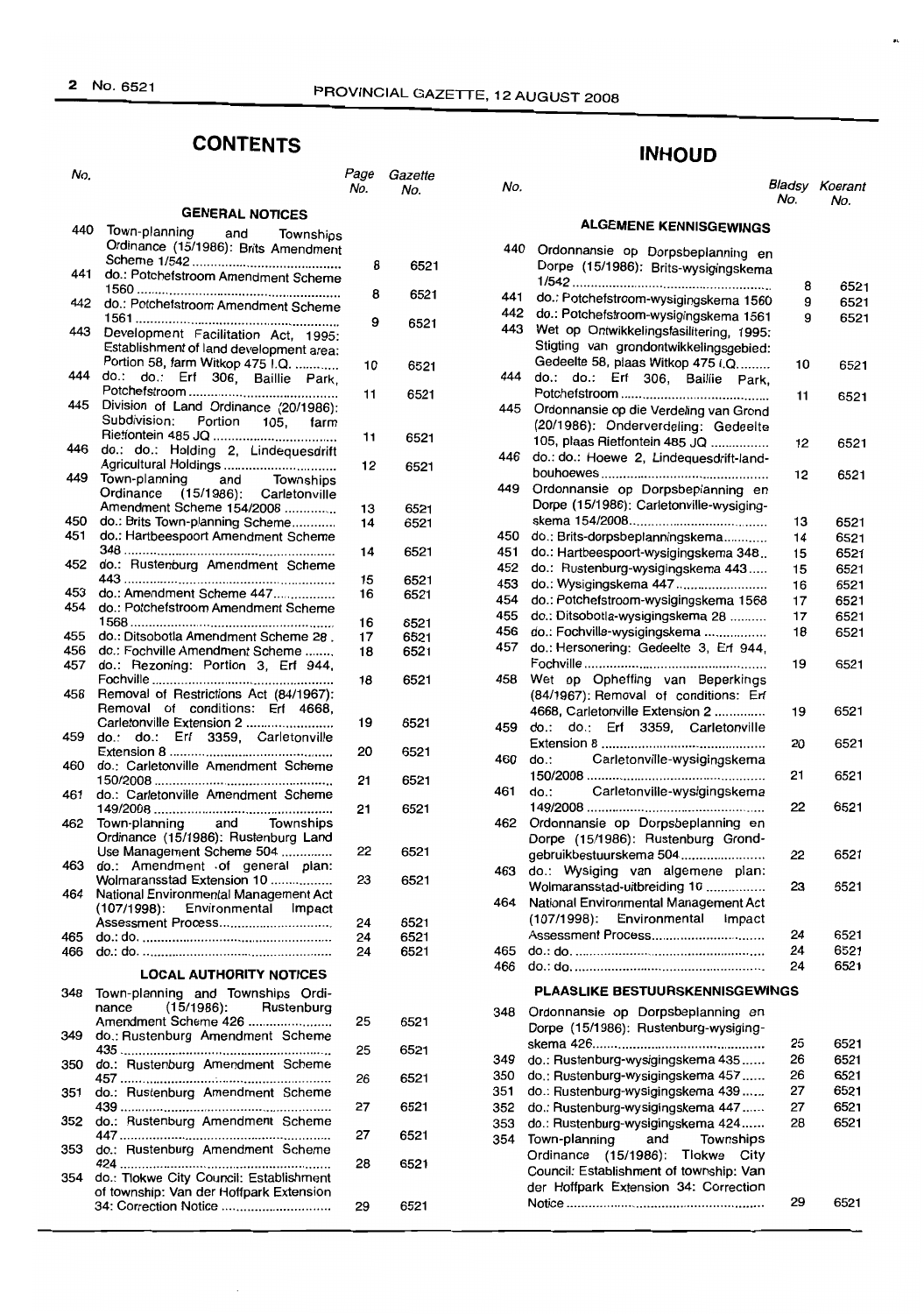|                                                                   | PHOVINSIALE NOEHANT, TZ AUGUSTUS 2008 |                                                              | 10. 652 I |
|-------------------------------------------------------------------|---------------------------------------|--------------------------------------------------------------|-----------|
|                                                                   | <b>IMPORTANT NOTICE</b>               |                                                              |           |
| The                                                               |                                       |                                                              |           |
| <b>North West Province Provincial Gazette Function</b>            |                                       |                                                              |           |
| will be transferred to the                                        |                                       |                                                              |           |
| <b>Government Printer in Pretoria</b>                             |                                       |                                                              |           |
| as from 1 February 2006                                           |                                       |                                                              |           |
| <b>NEW PARTICULARS ARE AS FOLLOWS:</b>                            |                                       |                                                              |           |
| <b>Physical address:</b>                                          |                                       | <b>Postal address:</b>                                       |           |
| <b>Government Printing Works</b><br>149 Bosman Street<br>Pretoria |                                       | Private Bag X85<br>Pretoria<br>0001                          |           |
| New contact persons: Louise Fourie Tel.: (012) 334-4686           |                                       | Mrs H. Wolmarans Tel.: (012) 334-4591                        |           |
| Fax number: (012) 323-8805                                        |                                       |                                                              |           |
| E-mail addresses: hester.wolmarans@gpw.gov.za                     | louis.fourie@gpw.gov.za               |                                                              |           |
| <b>Contact persons for subscribers:</b>                           |                                       |                                                              |           |
|                                                                   |                                       | Mrs S. M. Milanzi Tel.: (012) 334-4734                       |           |
|                                                                   |                                       | Mrs J. Wehmeyer Tel.: (012) 334-4753<br>Fax.: (012) 323-9574 |           |
|                                                                   |                                       |                                                              |           |

This phase-in period is to commence from **1 February 2006** (suggest date of advert) and notice comes into operation as from **1 February 2006.**

Subscribers and all other stakeholders are advised to send their advertisements directly to the **Government Printing Works,** 7 days before publication date

> In future, adverts have to be paid in advance before being published in the Gazette.

**AWIE VAN ZYL** Advertising Manager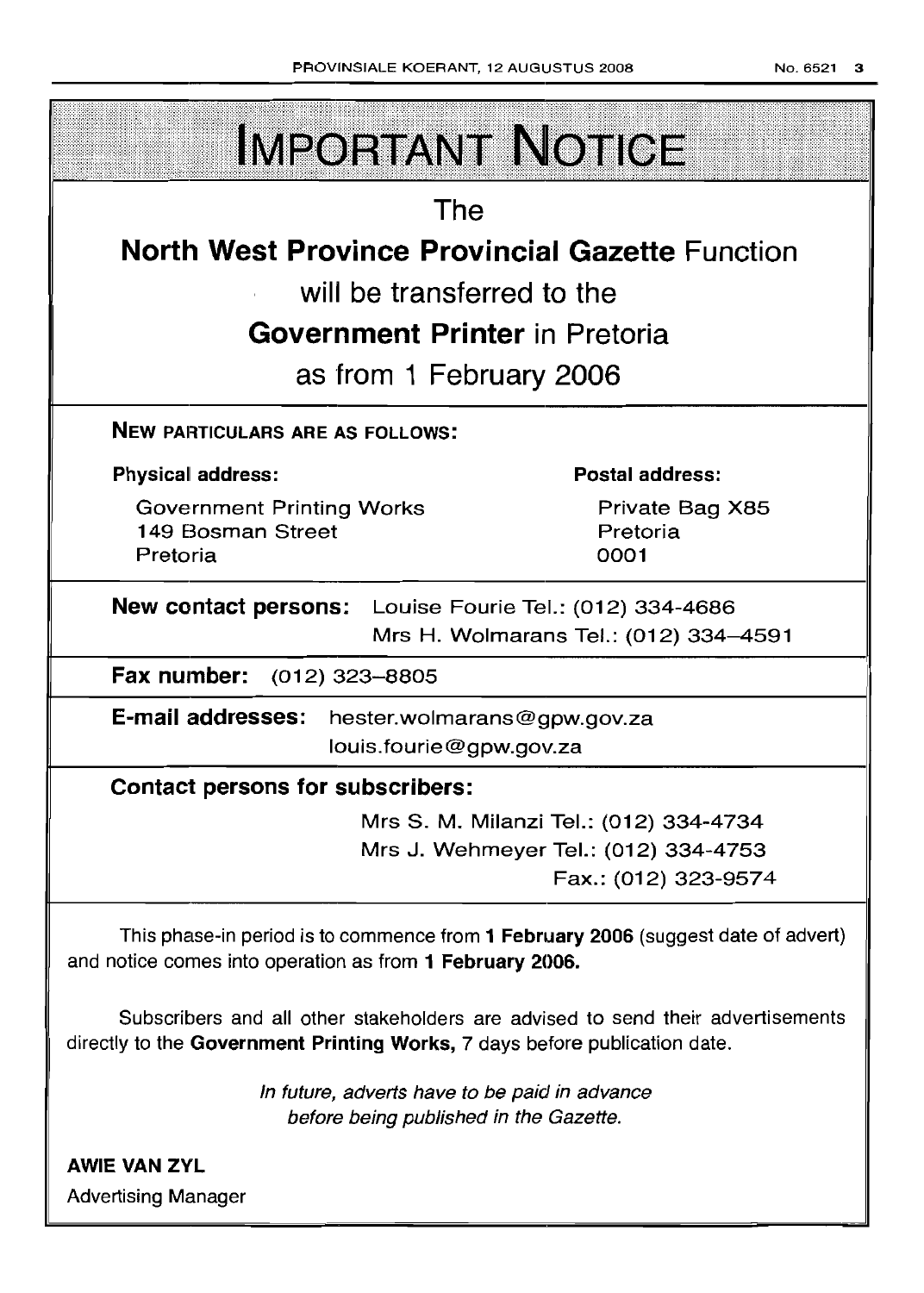| IT IS THE CLIENTS RESPONSIBILITY TO ENSURE THAT THE CORRECT AMOUNT IS PAID<br>AT THE CASHIER OR DEPOSITED INTO THE GOVERNMENT PRINTING WORKS BANK<br>ACCOUNT AND ALSO THAT THE REQUISITION/COVERING LETTER TOGETHER WITH<br>THE ADVERTISEMENTS AND THE PROOF OF DEPOSIT REACHES THE GOVERNMENT<br>PRINTING WORKS IN TIME FOR INSERTION IN THE PROVINCIAL GAZETTE.<br>NO ADVERTISEMENTS WILL BE PLACED WITHOUT PRIOR PROOF OF PRE-PAYMENT. |                                                                                                       |  |
|-------------------------------------------------------------------------------------------------------------------------------------------------------------------------------------------------------------------------------------------------------------------------------------------------------------------------------------------------------------------------------------------------------------------------------------------|-------------------------------------------------------------------------------------------------------|--|
|                                                                                                                                                                                                                                                                                                                                                                                                                                           |                                                                                                       |  |
|                                                                                                                                                                                                                                                                                                                                                                                                                                           | $\frac{1}{4}$ page R 187.37<br>Letter Type: Arial<br>Size: 10<br>Line Spacing: At:<br>Exactly<br>11pt |  |
| <b>A PRICE</b><br><b>INCREASE OF</b><br>8,5% WILL BE<br><b>EFFECTIVE ON</b><br><b>ALL TARIFFS</b><br><b>FROM</b><br><b>1 MAY 2008</b>                                                                                                                                                                                                                                                                                                     | $\frac{1}{4}$ page R 374.75<br>Letter Type: Arial<br>Size: 10<br>Line Spacing: At:<br>Exactly<br>11pt |  |
|                                                                                                                                                                                                                                                                                                                                                                                                                                           | $\frac{1}{4}$ page R 562.13<br>Size: 10<br>Letter Type: Arial<br>Line Spacing: At:<br>Exactly<br>11pt |  |
|                                                                                                                                                                                                                                                                                                                                                                                                                                           | $\frac{1}{4}$ page R 749.50<br>Size: 10<br>Letter Type: Arial<br>Line Spacing: At:<br>Exactly<br>11pt |  |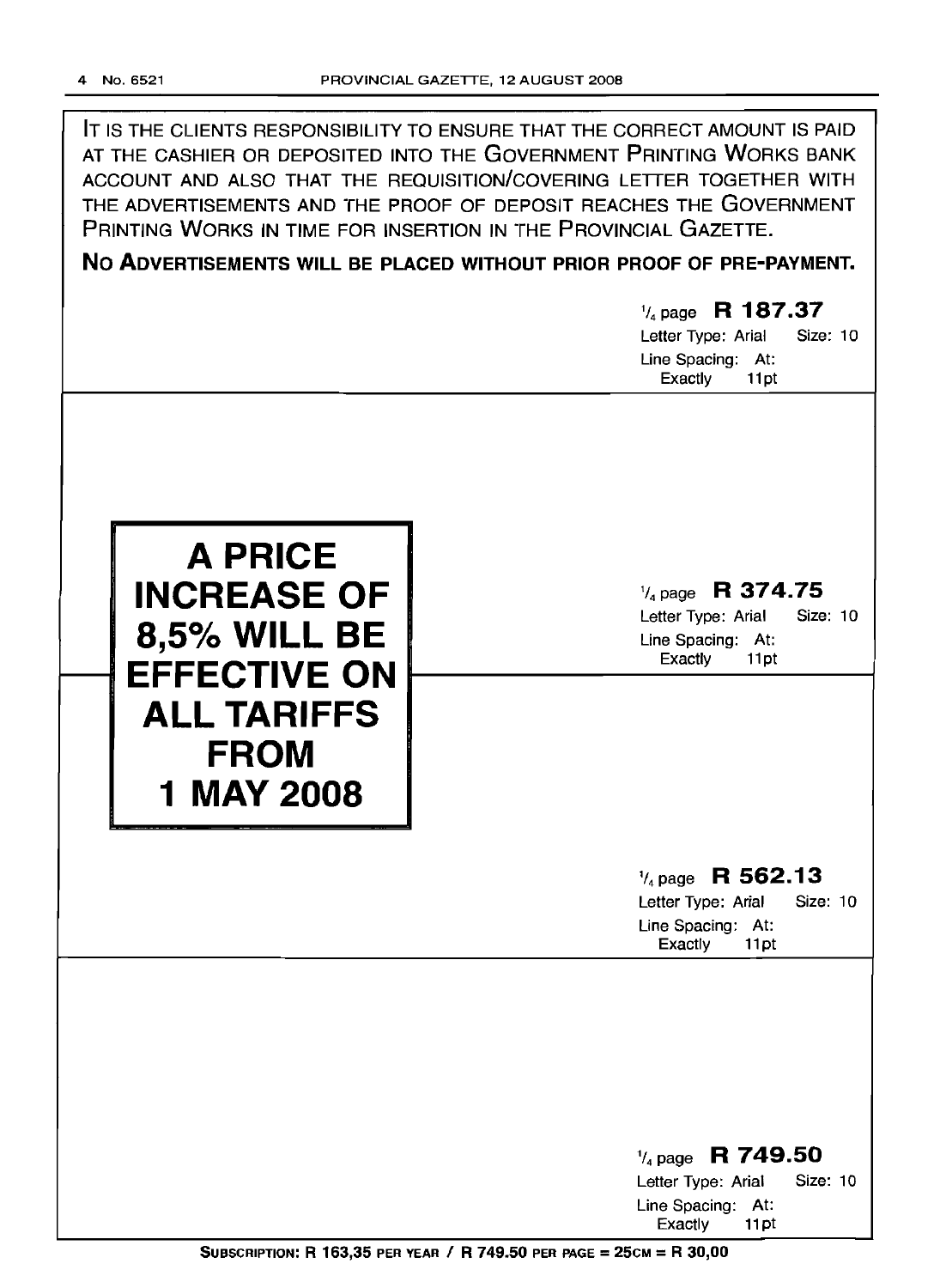

(2) erroneous classification of a notice, or the placement of such notice in any section or under any heading other than the section or heading stipulated by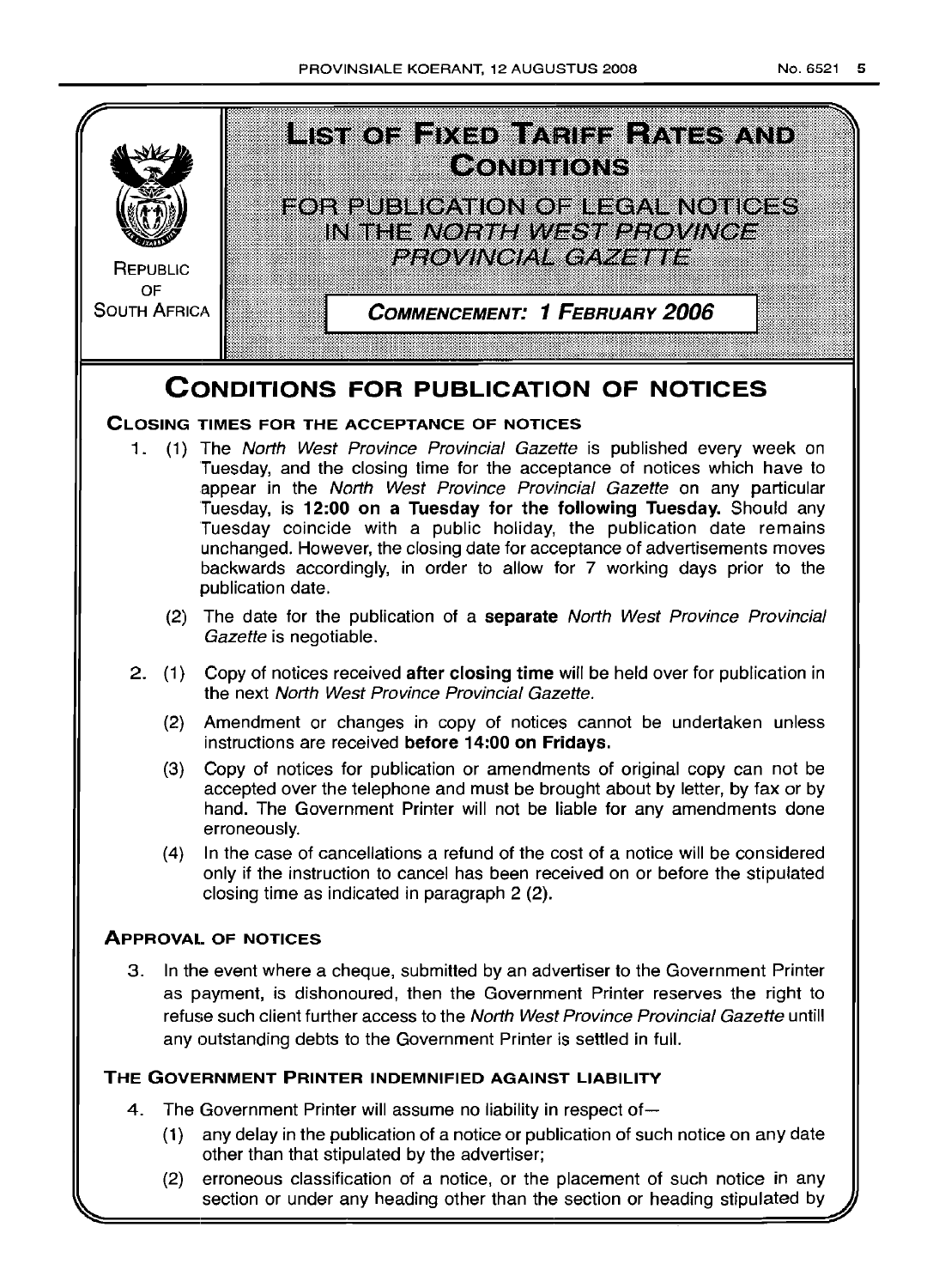- (3) any editing, revision, omission, typographical errors or errors resulting from faint or indistinct copy.
- (4) The Government Printing Works is not responsible for any amendments.

## LIABILITY OF ADVERTISER

5. Advertisers will be held liable for any compensation and costs arising from any action which may be instituted against the Government Printer in consequence of the publication of any notice.

## **COPY**

- 6. Copy of notices must be typed on one side of the paper only and may not constitute part of any covering letter or document.
- 7. At the top of any copy, and set well apart from the notice, the following must be stated:

Where applicable

- (1) The heading under which the notice is to appear.
- (2) The cost of publication applicable to the notice, in accordance with the "Word Count Table".

## PAYMENT OF COST

- 9. With effect from 1 April 2005 no notice will be accepted for publication unless the cost of the insertion(s) is prepaid in CASH or by CHEQUE or POSTAL ORDERS. It can be arranged that money can be paid into the banking account of the Government Printer, in which case the deposit slip accompanies the advertisement before publication thereof.
- 10. (1) The cost of a notice must be calculated by the advertiser in accordance with the word count table.
	- (2) Where there is any doubt about the cost of publication of a notice, and in the case of copy, an enquiry, accompanied by the relevant copy, should be addressed to the Advertising Section, Government Printing Works, Private Bag X85, Pretoria, 0001 [Fax: (012) 323-8805], before publication.
- 11 . Overpayment resulting from miscalculation on the part of the advertiser of the cost of publication of a notice will not be refunded, unless the advertiser furnishes adequate reasons why such miscalculation occurred. In the event of underpayments, the difference will be recovered from the advertiser, and the notice(s) will not be published until such time as the full cost of such publication has been duly paid in cash or by cheque or postal orders, or into the banking account.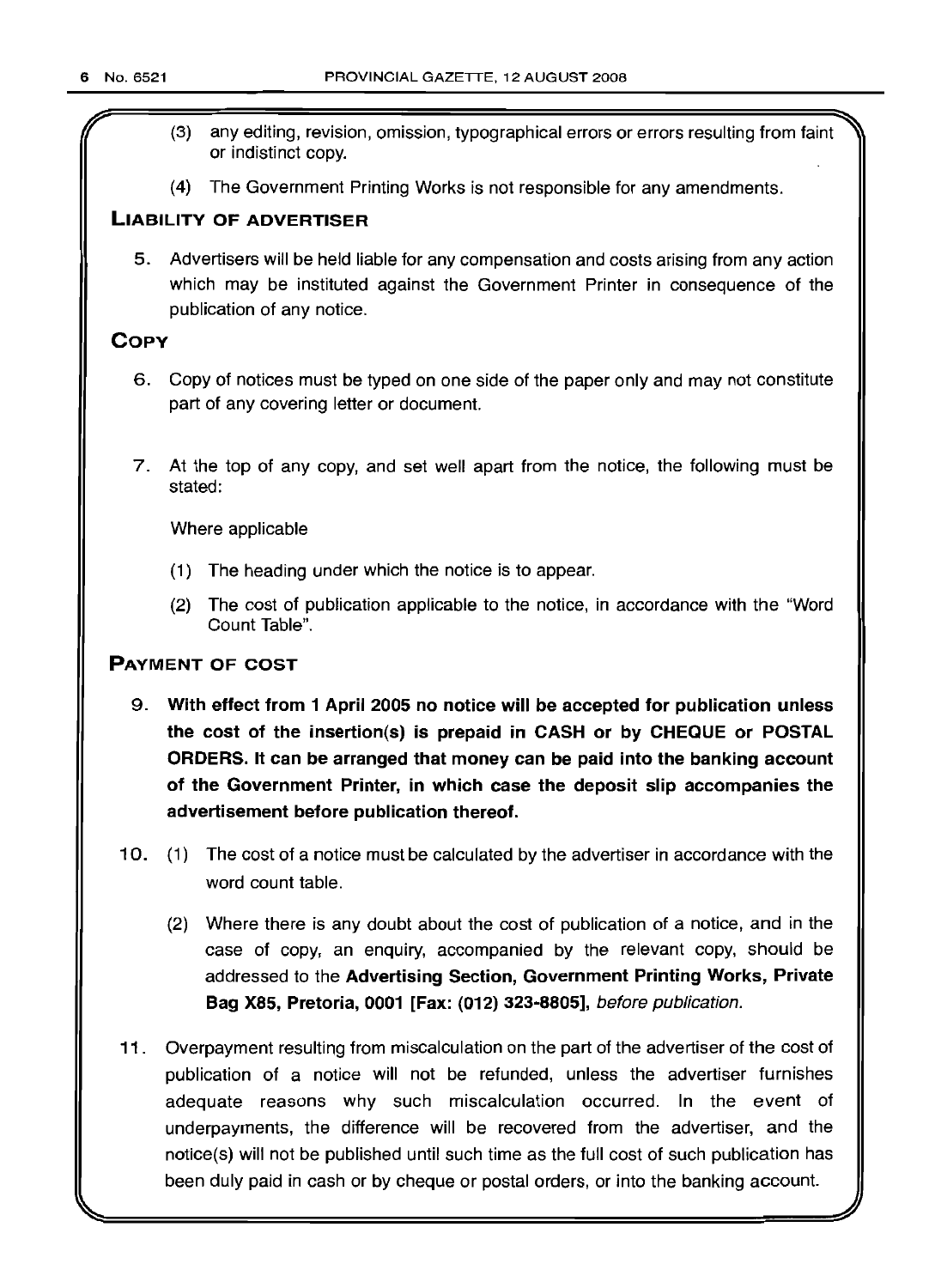- 12. In the event of a notice being cancelled, a refund will be made only if no cost regarding the placing of the notice has been incurred by the Government Printing Works.
- 13. The Government Printer reserves the right to levy an additional charge in cases where notices, the cost of which has been calculated in accordance with the Word Count Table, are subsequently found to be excessively lengthy or to contain overmuch or complicated tabulation.

## PROOF OF PUBLICATION

14. Copies of the North West Province Provincial Gazette which may be required as proof of publication, may be ordered from the Government Printer at the ruling price. The Government Printer will assume no liability for any failure to post such North West Province Provincial Gazette(s) or for any delay in despatching it/them.

# **GOVERNMENT PRINTERS BANK ACCOUNT PARTICULARS**

Bank:

ABSA

BOSMAN STREET

Account No.: 4057114016

Branch code: 632005

Reference No.: 00000050

Fax No.:

(012) 323 8805 and (012) 323 0009

## Enquiries:

| Mrs. L. Fourie    | Tel.: (012) 334-4686 |
|-------------------|----------------------|
| Mrs. H. Wolmarans | Tel.: (012) 334-4591 |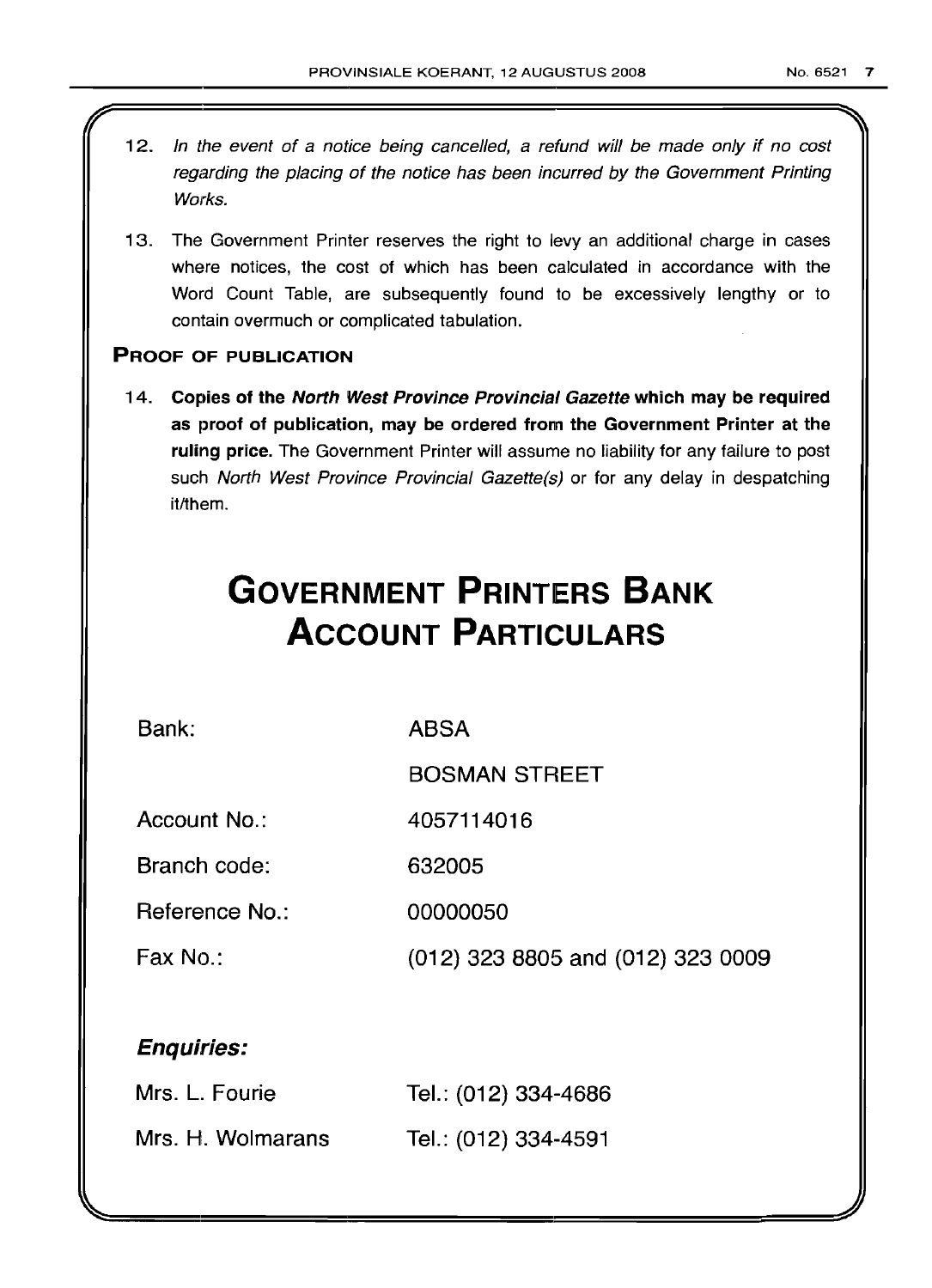## **GENERAL NOTICES • ALGEMENE KENNISGEWINGS**

## **NOTICE 440 OF 2008**

NOTICE OF APPLICATION FOR AMENDMENT OF TOWN-PLANNING SCHEME IN TERMS OF SECTION 56 (1) (b) (ii) OF THE TOWN-PLANNING AND TOWNSHIPS ORDINANCE, 1986 (ORDINANCE 15 OF 1986)

#### **BRITS AMENDMENT SCHEME** 1/542

I, Jeff de Klerk, being the authorised agent of the owner of Erven 4003 to 4027 and 4054 to 4061, Brits Extension 99, hereby give notice in terms of section 56 (1) (b) (ii) of the Town-planning and Township Ordinance, 1986, that I have applied to the Local Municipality of Madibeng, for the amendment of the town-planning scheme known as Brits Town-planning Scheme 1/1958, by the rezoning of a part of the property described above, situated at L'Ecluse Place, Brits Extension 99, from "Special Residential" to "Special" for parking facilities.

Particulars of the application will lie for inspection during normal office hours at the Municipal Offices, Van Velden Street, Brits, for a period of 28 days from 5 August 2008.

Objections to or representations in respect of the application must be lodged with or made in writing to the Municipal Manager, at the above address or at PO Box 106, Brits, 0250, within a period of 28 days from 5 August 2008.

Address of authorised agent: PO Box 105, Ifafi, 0260. Tel: (012) 259-1688.

## **KENNISGEWING 440 VAN 2008**

**• •**

KENNISGEWING VAN AANSOEK OM WYSIGING VAN DORPSBEPLANNINGSKEMA INGEVOLGE ARTIKEL 56 (1) (b) (ii) VAN DIE ORDONNANSJE OP DORPSBEPLANNING EN DORPE, 1986 (ORDONNANSIE 15 VAN 1986)

## **BRITS-WVSIGINGSKEMA** 1/542

Ek, Jeff de Kerk, synde die gemagtigde agent van die eienaar van Erwe 4003 tot 4027 en 4054 tot 4061, Brits Uitbreiding 99, gee hiermee ingevolge artikel 56 (1) (b) (ii) van die Ordonnansie op Dorpsbeplanning en Dorpe, 1986, kennis dat ek by die Plaaslike Munisipaliteit van Madibeng aansoek gedoen het om die wysiging van die dorpsbeplanningskema bekend as Britsdorpsbeplanningskema, 1/1958, deur die hersonering van 'n deel van die eiendom hierbo beskryf, geleë te L'Ecluseplek, Brits Uitbreiding 99, vanaf "Spesiale Woon" na "Spesiaal" vir parkeringsdoeleindes.

Besonderhede van die aansoek lê ter insae gedurende gewone kantoorure by die Munisipale Kantore, Van Veldenstraat, Brits, vir 'n tydperk van 28 dae vanaf 5 Augustus 2008.

Besware of vertoë ten opsigte van die aansoek moet binne 'n tydperk van 28 dae vanaf 5 Augustus 2008 skriftelik by of tot die Munisipale Bestuurder by bovermelde adres of by Posbus 106, Brits, 0250, ingedien word.

Adres van gemagtigde agent: Posbus 105, Ifafi, 0260. Tel: (012) 259-1688.

5-12

## **NOTICE 441 OF 2008**

NOTICE OF APPLICATION FOR AMENDMENT OF THE POTCHEFSTROOM TOWN-PLANNING SCHEME 2004 IN TERMS OF SECTION 56 (1) (b) (i) OF THE TOWN-PLANNING AND TOWNSHIPS ORDINANCE, 1986

## **POTCHEFSTROOM AMENDMENT SCHEME** 1560

We, TownScape Planning Solutions, being the authorised agent of the owner of Portion 313 of Erf 315, Potchindustria, Registration Division 1.0., Province North-West, hereby give notice in terms of section 56 (1) (b) (i) of the Town-planning and Townships Ordinance, 1986, that I have applied to the Tlokwe Local Municipality for the amendment of the town-planning scheme known as the Potchefstroom Town-planning Scheme, 1980, by the rezoning of the erf described above, situated on Mbuyiselo Makhubu Street, from "Business 3" with a annexure to "Residential 3" with Annexure 1117 for 50% coverage.

Particulars of the application will lie for inspection during normal office hours at the office of the Municipal Manager, Wolmarans Street, for a period of 28 days from 5 August 2008.

Objections to or representations in respect of the application must be lodged with or made in writing to the Town Secretary at the above address or at P.O. Box 113, Potchefstroom, 2520, within a period of 28 days from 5 August 2008.

Address of applicant: TownScape Planning Solutions, P.O. Box 20831, Noordbrug, 2522. Tel: 082 662 1105.

Our Ref: P0881 NW Gazette.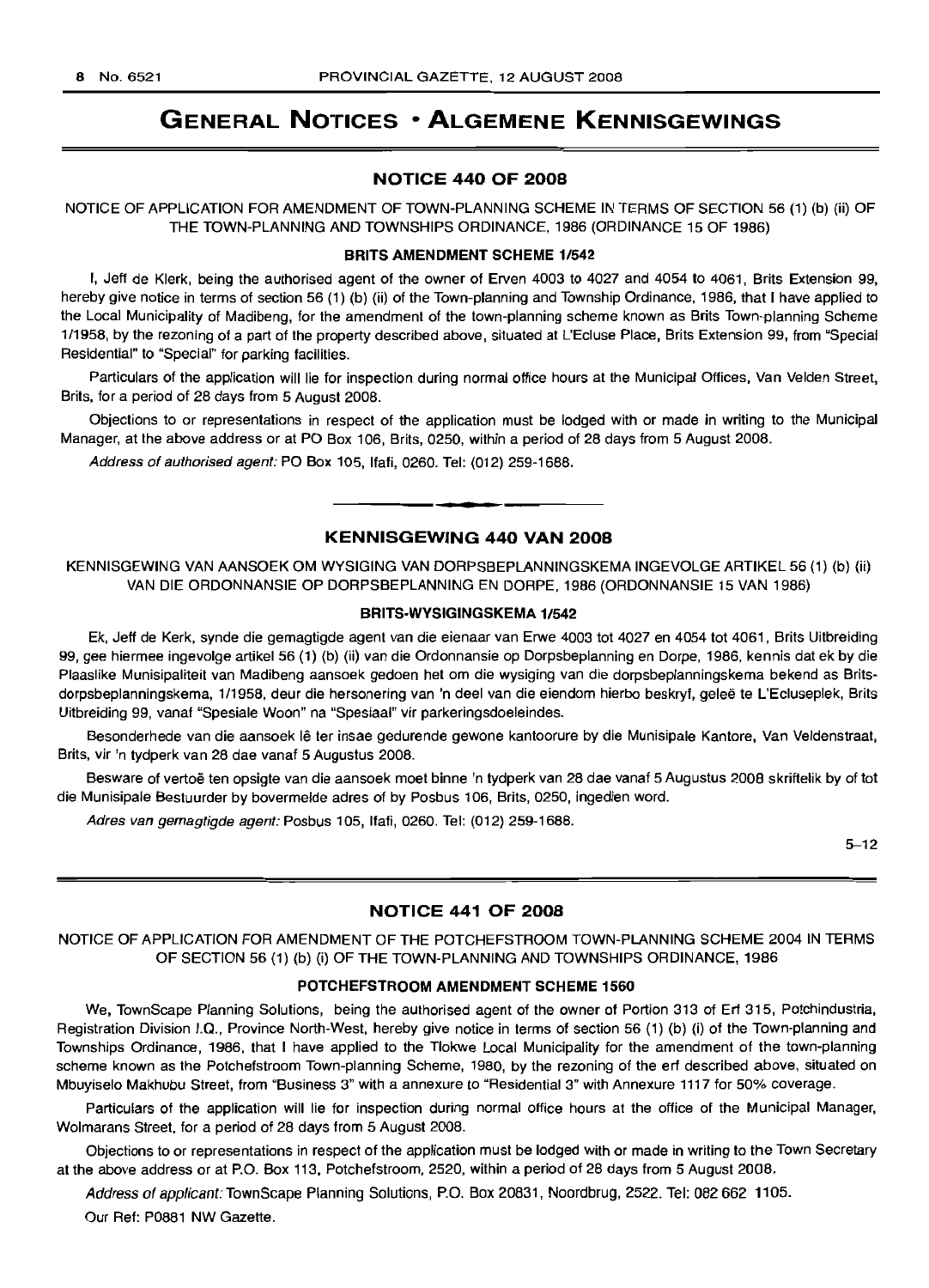## KENNISGEWING 441 VAN 2008

KENNISGEWING VAN AANSOEK OM WYSIGING VAN DIE POTCHEFSTROOM DORPSBEPLANNINGSKEMA 1980 INGEVOLGE ARTIKEL 56 (1) (b) (i) VAN DIE ORDONNANSIE OP DORPSBEPLANNING EN DORPE, 1986

#### POTCHEFSTROOM WYSIGINGSKEMA 1560

Ons, TownScape Planning Solutions, synde die gemagtigde agent van die eienaar van Gedeelte 313 van Erf 315, Potchindustria, Registrasie Afdeling I.Q., Noord-Wes Provinsie, gee hiermee ingevolge artikel 56 (1) (b) (i) van die Ordonnansie op Dorpsbeplanning en Dorpe, 1986, kennis dat ons by die Tlokwe Plaaslike Munisipaliteit aansoek gedoen het om die wysiging van die dorpsbeplanningskema bekend as die Potchefstroom Dorpsbeplanningskema 1980 deur die hersonering van die eiendom hierbo beskryf, gelee te Mbuyiselo Makhubustraat, vanaf "Besigheid 3" met 'n bylaag na "Residensieel 3" met bylaag 1117 vir 'n dekking van 50%.

Besonderhede van die aansoek lê ter insae gedurende gewone kantoorure by die Munisipale Bestuurder, Wolmaransstraat, Potchefstroom, vir 'n tydperk van 28 dae vanaf 5 Augustus 2008.

Besware teen of vertoë ten opsigte van die aansoek moet binne 'n tydperk van 28 dae vanaf 5 Augustus 2008 skriftelik by of tot die Munisipale Bestuurder by bovermelde adres of by Posbus 113, Potchefstroom, 2520, ingedien of gerig word.

Adres van applikant: TownScape Planning Solutions, Posbus 20831, Noordbrug, 2522. Tel: 082 662 1105.

05-12

## NOTICE 442 OF 2008

NOTICE OF APPLICATION FOR AMENDMENT OF THE POTCHEFSTROOM TOWN-PLANNING SCHEME, 2004, IN TERMS OF SECTION 56 (1) (b) (i) OF THE TOWN-PLANNING AND TOWNSHIPS ORDINANCE, 1986

#### POTCHEFSTROOM AMENDMENT SCHEME 1561

We, TownScape Planning Solutions, being the authorised agent of the owner of Erf 475, Van der Hoffpark Extension 8, Potchefstroom, Registration Division 1.0., Province North-West, hereby give notice in terms of section 56 (1) (b) (i) of the Townplanning and Townships Ordinance, 1986, that I have applied to the Tlokwe Local Municipality for the amendment of the town-planning scheme known as the Potchefstroom Town-planning Scheme, 1980, by the rezoning of the erf described above, situated on Pezcod Street, from "Residential 1" to "Residential 1" with annexure 1118 for one dwelling unit per 500 m<sup>2</sup>.

Particulars of the application will lie for inspection during normal office hours at the office of the Municipal Manager, Wolmarans Street, for a period of 28 days from 5 August 2008.

Objections to or representations in respect of the application must be lodged with or made in writing to the Town Secretary at the above address or at P.O. Box 113, Potchefstroom, 2520, within a period of 28 days from 5 August 2008.

Address of applicant: TownScape Planning Solutions, P.O. Box 20831, Noordbrug, 2522. Tel: 082662 1105.

Our Ref: P0880 NW Gazette.

## KENNISGEWING 442 VAN 2008

**-.**

KENNISGEWING VAN AANSOEK OM WYSIGING VAN DIE POTCHEFSTROOM DORPSBEPLANNINGSKEMA, 1980, INGEVOLGE ARTIKEL 56 (1) (b) (i) VAN DIE ORDONNANSIE OP DORPSBEPLANNING EN DORPE, 1986

#### POTCHEFSTROOM WYSIGINGSKEMA 1561

Ons, TownScape Planning Solutions, synde die gemagtigde agent van die eienaar van Erf 475, Van der Hoffpark Uitbreiding 8, Potchefstroom, Registrasie Afdeling I.Q., Noordwes Provinsie, gee hiermee ingevolge artikel 56 (1) (b) (i) van die Ordonnansie op Dorpsbeplanning en Dorpe, 1986, kennis dat ons by die Tlokwe Plaaslike Munisipaliteit aansoek gedoen het om die wysiging van die dorpsbeplanningskema bekend as die Potchefstroom Dorpsbeplanningskema, 1980, deur die hersonering van die eiendom hierbo beskryf, gelee te Pezcodstraat, vanaf "Residensieel 1" na "Residensieel 1" met bylaag 1118, vir een wooneenheid per 500 m<sup>2</sup>.

Besonderhede van die aansoek lê ter insae gedurende gewone kantoorure by die Munisipale Bestuurder, Wolmaransstraat, Potchefstroom, vir 'n tydperk van 28 dae vanaf 5 Augustus 2008.

Besware teen of vertoë ten opsigte van die aansoek moet binne 'n tydperk van 28 dae vanaf 5 Augustus 2008 skriftelik by of tot die Munisipale Bestuurder by bovermelde adres of by Posbus 113, Potchefstroom, 2520, ingedien of gerig word.

Adres van applikant: TownScape Planning Solutions, Posbus 20831, Noordbrug, 2522. Tel: 082 662 1105.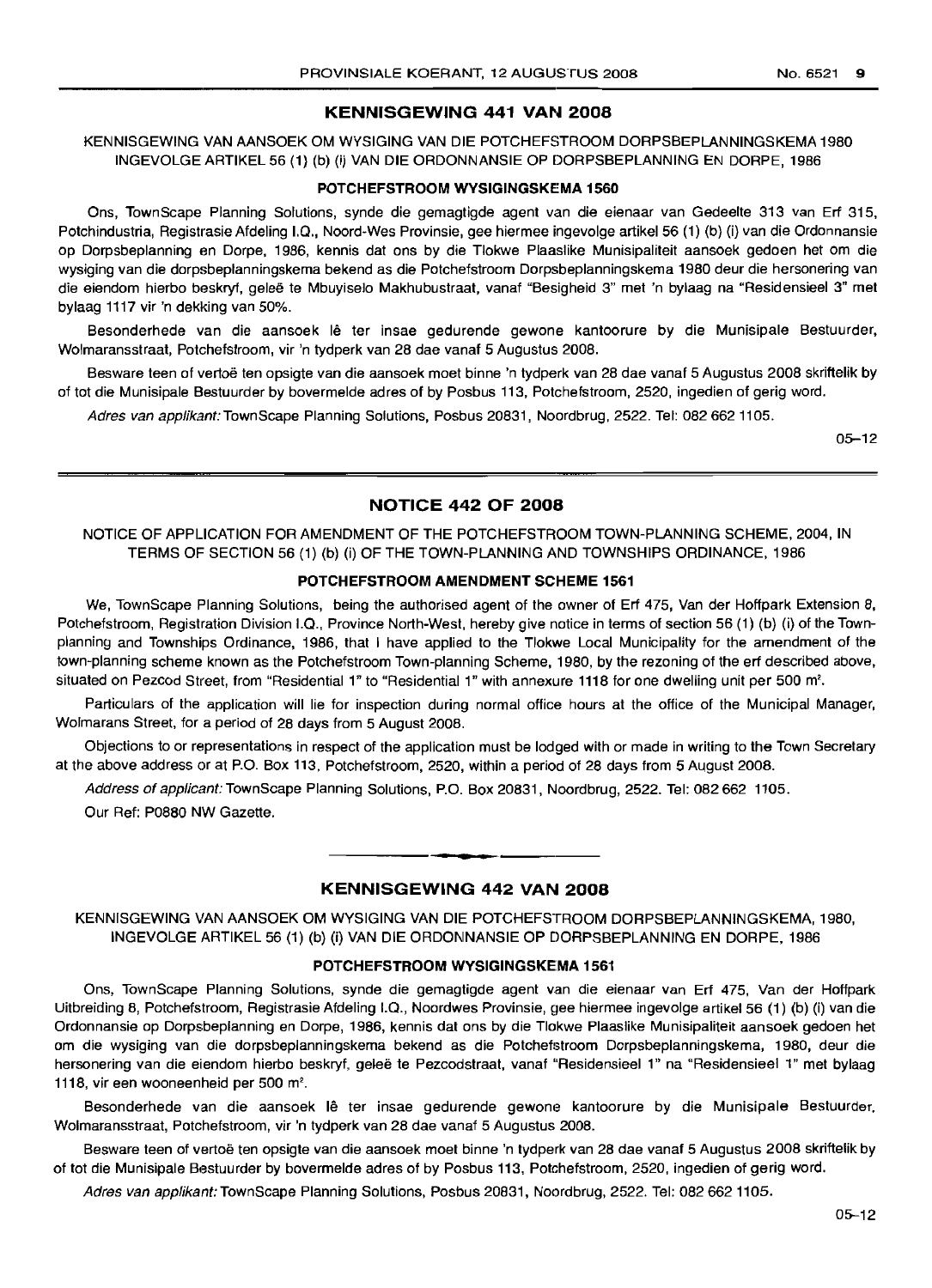## **NOTICE 443 OF 2008**

## REGULATION 21 (10) OF THE DEVELOPMENT FACILITATION REGULATIONS IN TERMS OF THE DEVELOPMENT FACILITATION ACT, 1995

Plancorp CC, P.O. Box 21126, Noordbrug, 2522, has lodged an application in terms of the Development Facilitation Act for the establishment of a land development area on Portion 58 (a portion of Portion 18) of the farm Witkop 475, 1.0., North West Province.

#### The development will consist of the following:

The change of land use in a controlled area. The purpose of this application is to obtain the legal right to host conferences and practice low-key recreational activities on the property as well as to develop two double bedroom cottages for visitors and an obstacle course. Proposed recreation activities are mainly related to camping and team building excursions or adult- and children groups.

The relevant plan(s), document(s) and information are available for inspection at the North West Department of Developmental Local Government and Housing, corner of Albert Luthuli and Gerrit Maritz Streets, Potchefstroom, for a period of 21 days from 5 August 2008.

The application will be considered at a tribunal hearing to be held at the North West Department of Developmental Local Government and Housing, corner of Albert Luthule and Gerrit Maritz Street, Potchefstroom, on 16 October 2008 at 10:00, and the prehearing conference will be held at the Ramosa Riekert Building on 9 October 2008 at 10:00.

Any person having an interest in the application should please note:

1. You may within a period of 21 days from the date of the first publication of this notice, provide the designated officer with your written objections or representations; or

2. If your comments constitute an objection to any aspect of the land development application, you must appear in person or through a representative before the Tribunal on, the date mentioned above.

Any written objection or representation must be delivered to the designated officer at the North West Department of Developmental Local Government and Housing, corner of Albert Luthule and Gerrit Maritz Street, Potchefstroom and you may contact the designated officer if you have any queries on Telephone No. (018) 297-5011 and Fax No. (018) 297-7956.

## **- KENNISGEWING <sup>443</sup> VAN <sup>2008</sup>**

## REGULASIE 21 (10) VAN DIE REGULASIE OP GRONDFASILITERING INGEVOLGE DIE WET OP ONTWIKKELlNGSFASILITERING, 1995

Plancorp CC, Posbus 21126, Noordbrug, 2522, het 'n aansoek ingedien ingevolge die Wet op Ontwikkelingsfasilitering, 1995, vir die stigting van 'n grondontwikkelingsgebied te Gedeelte 58 ('n gedeelte van Gedeelte 18) van die plaas Witkop 475, 10., Noordwes Provinsie.

#### Die ontwikkeling sal bestaan uit die volgende:

Die verandering van grondgebruik in 'n gekontroleerde/beheerde area. Die doel van die aansoek is om die wetlike reg te bekom te einde die eienaar in staat sal stel om die volgende gebruike op die eiendom te beoefen: Lae impak rekreasie aktiwiteite, konferensies, 'n hindernisbaan asook twee dubbel slaapkamer oornag hutte. Die teiken groep waarvoor voorsiening gemaak word is hoofsaaklik volwasse- en kinder groepe wat die eiendom sal besoek vir spanbou en kampeer ekskursies.

Die betrokke plan(ne), dokument(e) en inligting is beskikbaar vir inspeksie te die Noordwes Departement van Plaaslike Regering en Behuising, hoek van Albert Luthule en Gerrit Maritzstraat, Potchefstroom, vir 'n periode van 21 dae vanaf 5 Augustus 2008.

Die aansoek sal oorweeg word tydens 'n tribunaalverhoor wat gehou sal word die Noordwes Departement van Plaaslike Regering en Behuising, hoek van Albert Luthule en Gerrit Maritzstraat, Potchefstroom op 16 Oktober 2008 om 10:00, en die vooraf verhoorsamesprekings sal gehou word te Ramosa Riekert Gebou op 9 Oktober 2008 om 10:00.

Enige persoon wat 'n belang het by die aansoek moet asseblief kennis neem:

1. U mag binne 'n periode van 21 dae vanaf die eerste publikasie van hierdie kennisgewing, die aangewese beampte skriftelik van u besware of vertoë; of

2. Indien u kommentaar neerkom op 'n beswaar met betrekking tot enige aspek van die grondontwikkelingsaansoek, moet u persoonlik, voor die Tribunaal verskyn of verteenwoordig word, op die datum hierbo genoem.

Enige beswaar of vertoë moet ingedien word by die aangewese beampte te Noordwes Departement van Plaaslike Regering en Behuising, hoek van Albert Luthule en Gerrit Maritzstraat, Potchefstroom, en u mag in aanraking kom met die aangewese beampte indien u enige navrae het by die Telefoon No. (018) 297-5011 en Faks No. (018) 297-7956.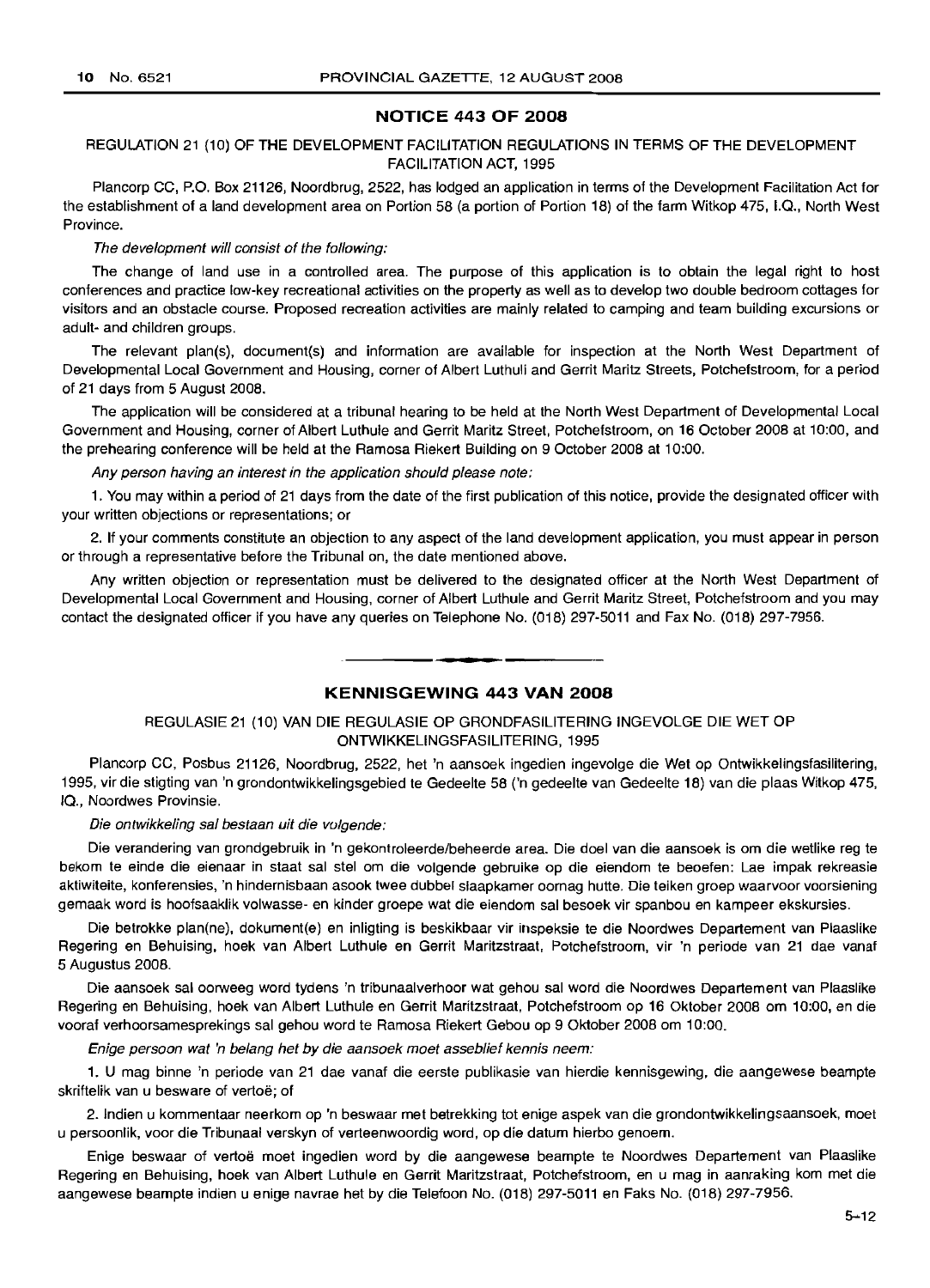## **NOTICE 444 OF 2008**

REGULATION 21 (10) OF THE DEVELOPMENT FACILITATION REGULATIONS IN TERMS OF THE DEVELOPMENT FACILITATION ACT, 1995

Plancorp CC, P.O. Box 21126, Noordbrug, 2522, has lodged an application in terms of the Development Facilitation Act for the establishment of a land development area on Ert 306, Baillie Park, Potchefstroom, I.Q., North West Province.

The development will consist of the following:

The rezoning of the property from Residential 1 to Special for Offices, Office Use and Dwelling Unit (Amendment Scheme Number 1529 with Annexure 1094). The aim is to provide offices for professional persons, specifically a cosmetic dentist. In addition to offices, the owner envisages the development of a single dwelling unit.

The relevant plan(s), document(s) and information are available for inspection at the North West Department of Developmental Local Government and Housing, corner of Albert Luthule and Gerrit Maritz Streets, Potchefstroom, for a period of 21 days from 5 Auqust 2008.

The application will be considered at a tribunal hearing to be held at the North West Department of Developmental Local Government and Housing, corner of Albert Luthule and Gerrit Maritz Streets, Potchefstroom, on 28 October 2008 at 10:00, and the prehearing conference will be held at the Ramosa Riekert Building on 21 October 2008 at 10:00.

Any person having an interest in the application should please note:

1. You may within a period of 21 days from the date of the first publication of this notice, provide the designated officer with your written objections or representations; or

2. if your comments constitute an objection to any aspect of the land development application, you must appear in person or through a representative before the Tribunal on the date mentioned above.

Any written objection or representation must be delivered to the designated officer at the North West Department of Developmental Local Government and Housing, corner of Albert Luthule and Gerrit Maritz Streets, Potchefstroom, and you may contact the designated officer if you have any queries on Telephone No. (018) 297-5011 and Fax No. (018) 297-7956.

## **KENNISGEWING 444 VAN 2008**

**• •**

REGULASIE 21 (10) VAN DIE REGULASIE OP GRONDFASILITERING INGEVOLGE DIE WET OP ONTWIKKELINGSFASILITERING, 1995

Plancorp CC, Posbus 21126, Noordbrug, 2522, het 'n aansoek ingedien ingevolge die Wet op Ontwikkelingsfasilitering, 1995, vir die stigting van 'n grondontwikkelingsgebied te Ert 306, Baillie Park, Potchefstroom IQ., Noordwes Provinsie.

Die ontwikkeling sal bestaan uit die volgende:

Die hersonering van die erf van Residensieel 1 na Spesiaal vir Kantore, Kantoorgebruik en Wooneenheid. (Wysigingskema 1529, Bylae 1094). Die doel is om kantore vir professionele persone, spesifiek 'n kosmetiese tandarts, te voorsien asook 'n enkele wooneenheid.

Die betrokke plan(ne), dokument(e) en inligting is beskikbaar vir inspeksie te die Noordwes Departement van Plaaslike Regering en Behuising, hoek van Albert Luthule en Gerrit Maritzstraat, Potchefstroom, vir 'n periode van 21 dae vanaf 5 Augustus 2008.

Die aansoek sal oorweeg word tydens 'n tribunaalverhoor wat gehou sal word by die Noordwes Departement van Plaaslike Regering en Behuising, hoek van Albert Luthule en Gerrit Maritzstraat, Potchefstroom, op 28 Oktober 2008 om 10:00, en die vooraf verhoorsamesprekings sal gehou word te Ramosa Riekert Gebou op 21 Oktober 2008 om 10:00.

Enige persoon wat 'n belang het by die aansoek moet asseblief kennis neem:

1. U mag binne 'n periode van 21 dae vanaf die eerste publikasie van hierdie kennisgewing, die aangewese beampte skriftelik van u besware of vertoë in kennis stel; of

2. indien u komrnentaar neerkom op 'n beswaar met betrekking tot enige aspek van die grondontwikkelingsaansoek, moet u persoonlik, voor die Tribunaal verskyn of verteenwoordig word, op die datum hierbo genoem.

Enige beswaar of vertoë moet ingedien word by die aangewese beampte te Noordwes Departement van Plaaslike Regering en Behuismq, hoek van Albert Luthule en Gerrit Maritzstraat, Potchefstroom, en u mag in aanraking kom met die aangewese beampte indien u enige navrae het by die Telefoon No. (018) 297-5011 en Faks No. (018) 297-7956.

5-12

## **NOTICE 445 OF 2008**

NOTICE OF APPLICATION FOR SUBDIVISION IN TERMS OF SECTION 6 (8)(a) OF ORDINANCE 20 OF 1986

I, Francois Johannes Jacobus Labuschagne, the registered owner of Portion 105 of the farm Rietfontein 485 JQ., hereby give notice in terms of section 6 (8) (a) of the Division of Land Ordinance, 1986 (Ordinance 20 of 1986), that I/we have applied to the Local Municipality of Madibeng, to subdivide the above-mentioned property as follows: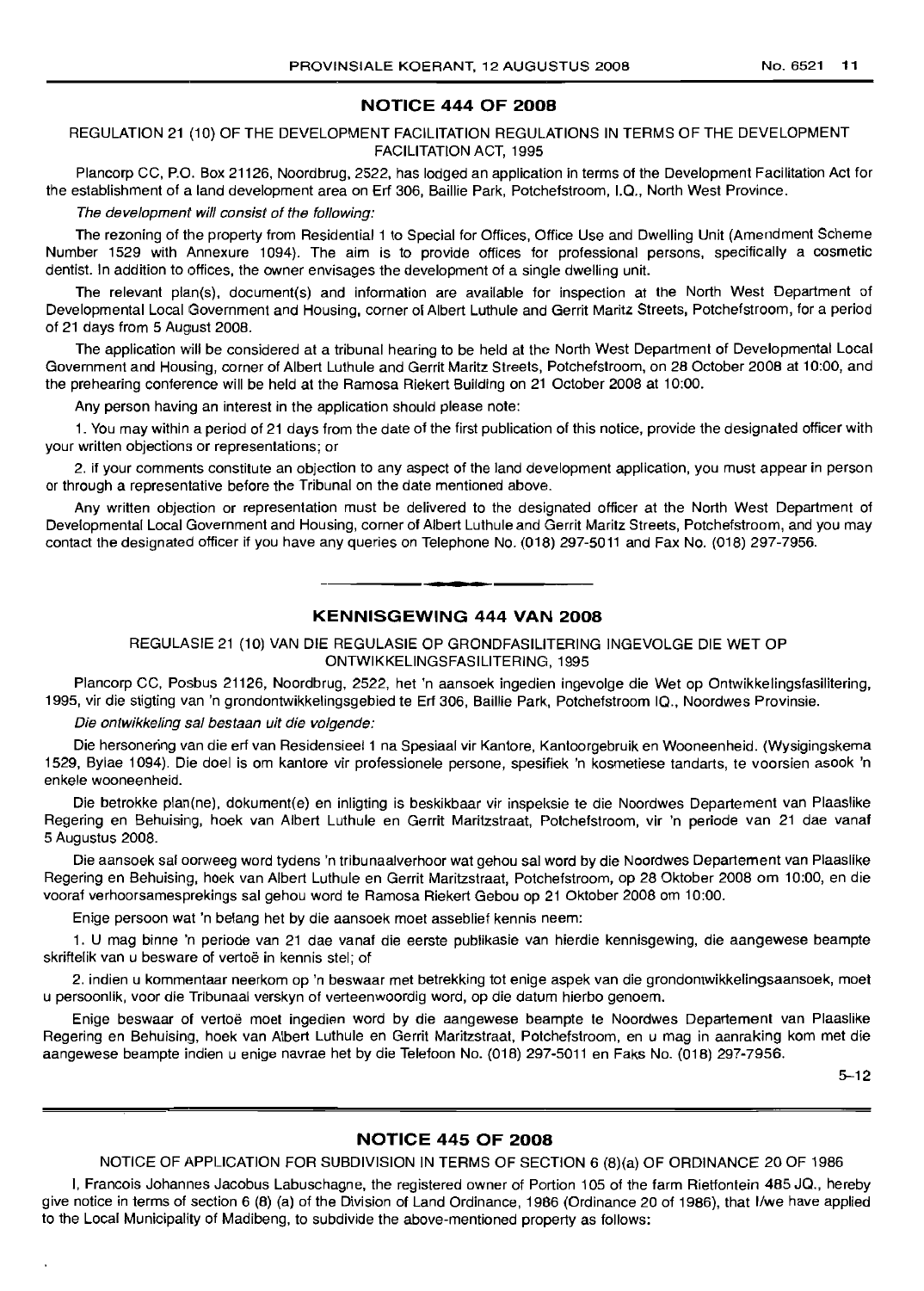12 No. 6521 PROVINCIAL GAZErrE, 12 AUGUST 2008

(i) Proposed Remainder: 2,5 hectare.

(ii) Proposed Portions 1 to 3: 2 hectare each.

Particulars of the application will lie for inspection during normal office hours at the office of the Local Municipality of Madibeng, Van Velden Street, Brits, for a period of 28 days from 1 August 2008.

Objections to or representations in respect of the application must be lodged with or made in writing to the Municipal Manager at the above address or at PO Box 106, Brits, 0250, within a period of 28 days from 1 August 2008.

Address of owner: PO Box 49000, Hercules, 0030.

## **KENNISGEWING 445 VAN 2008**

**- .**

KENNISGEWING VAN AANSOEK OM ONDERVERDELING INGEVOLGE ARTIKEL 6 (8) (a) VAN ORDONNANSIE 20 VAN 1986

Ek, Francois Johannes Jacobus Labuschagne, die eienaar van Gedeelte 105 van die plaas Rietfontein 485 JQ, gee hiermee ingevolge Artikel 6 (8) (a) van die Ordonnansie op die Verdeling van Grond, 1986 (Ordonnansie 20 van 1986), kennis dat ek by die Plaaslike Munisipaliteit van Madibeng, aansoek gedoen het om die onderverdeling van die bogenoemde eiendom as volg:

(i) Voorgestelde Restant: 2,5 hektaar.

(ii) Voorgestelde Geeeites 1 tot 3: 2 hektaar elk.

Besonderhede van die aansoek Ie ter insae gedurende gewone kantoorure by die Munisipale Kantore, Van Veldenstraat, Brits, vir 'n tydperk van 28 dae vanaf 1 Augustus 2008.

Besware teen of vertoe ten opsigte van die aansoek moet binne 'n tydperk van 28 dae vanaf 1 Augustus 2008 skriftelik by of tot die Munisipale Bestuurder by bovermelde adres of by Posbus 106, Brits, 0250, ingedien of gerig word.

Adres van eienaar: Posbus 49000, Hercules, 0030.

 $5 - 12$ 

## **NOTICE 446 OF 2008**

NOTICE OF THE SUBDIVISION OF LAND FOR THE ATIENTION OF THE PUBLIC AND SABEY ESTATES (PTY) LTD

(Certificate of Mineral Rights 12/1953 A.M.)

The Tlokwe City Council hereby gives notice in terms of section 6 (8) (a) of the Division of Land Ordinance, 1986 (Ordinance 20 of 1986), that an application to divide the land described hereunder has been received:

• Holding 2, Lindequesdrift Agricultural Holdings, situated in Krom Road, into two portions, measuring 1,5496 ha and 1,5495 ha respectively.

Particulars of the application will lie for inspection during normal office hours at the office of the Municipal Manager, Room 210, 2nd Floor, Dan Tloome Complex, corner of Soli Plaatjie and Wolmarans Streets, Potchefstroom, for a period of 28 days from 1 August 2008.

Any person who wishes to object to the granting of the application or who wishes to make representations in regard thereto and any holder, usufuctuary or lessee of the rights to minerals in respect of the said land, or holders of rights in terms of the Precious Stones Act or in terms of the Mining Rights Act by virtue of a prospecting contract or notarial deed, who wishes to object to the granting of the application of who wishes to make representations in respect of such rights, shall submit his objections or representations in writing and in duplicate to the above address or to Tlokwe City Council, P.O. Box 113, Potchefstroom, 2520, within a period of 28 days from 1 August 2008.

Address of agent: CDJ Land Surveyors, P.O. Box 1638, Magaliessig, 2067. Tel. (011) 768-1233. Fax (011) 768-1241.

## **KENNISGEWING 446 VAN 2008**

I **• •**

KENNIS VAN AANSOEK OM GROND TE VERDEEL VIR DIE AANDAG VAN DIE ALGEMENE PUBLIEK ASOOK SABEY ESTATES (PTY) LTD

### (Sertifikaat van Mineraal Regte 12/1953 R.M.)

Die Tlokwe Stadsraad gee hiermee, ingevolge artikel 6 (8) (a) van die Ordonnansie op die Verdeling van Grond, 1986 (Ordonnansie 20 van 1986), kennis dat 'n aansoek ontvang is om die grond hieronder beskryf, te verdeel:

• Hoewe 2, Lindequesdrift Landbouhoewes, gelee in Kromstraat, in twee gedeeltes, wat onderskeidelik 1,5496 ha en 1,5494 ha meet.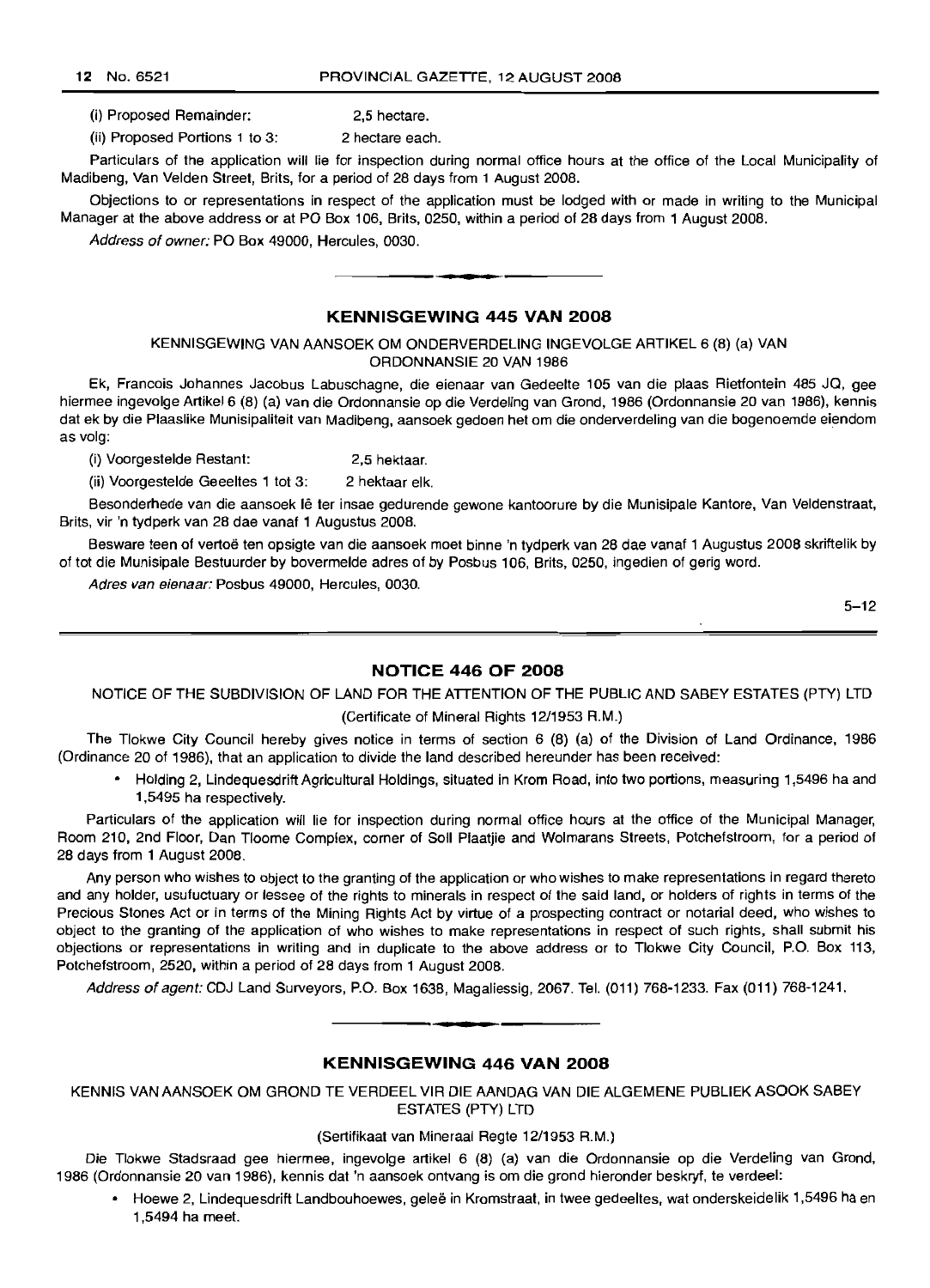Besonderhede van die aansoek lê ter insae gedurende gewone kantoorure by die kantoor van die Munisipale Bestuurder: Kamer 210, Vloer 2, Dan Tloome Kompleks, hoek van Soli Plaatjie- en Wolmaransstraat, Potchefstroom, vir 'n tydperk van 28 dae vanaf 1 Augustus 2008.

Enige persoon wat teen die toestaan van die aansoek beswaar wil maak of vertoë in verband daarmee wil rig en enige hauer, vruggebruiker of huurder van die regte op minerale ten opsigte van genoemde grond, of houers van regte kragtens die Wet op Edelgesteentes of kragtens die Wet op Mynregte ingevolge 'n prospekteerkontrak of notariele akte, wat teen die toestaan van die aansoek beswaar wil maak of vertoë ten opsigte van die sodanige regte wil rig, moet sy besware of vertoë skriftelik en in tweevoud by die Munisipale Bestuurder by bogenoemde adres inhandig of aan hom rig te Posbus 113, Potchefstroom, 2520, binne 28 dae vanaf 1 Augustus 2008.

Adres van agent: CDJ Landmeters, Posbus 1638, Magaliessig, 2067. Tel. (011) 768-1233. Faks (011) 768-1241.

05-12

## **NOTICE 449 OF 2008**

#### **CARLETONVILLE AMENDMENT SCHEME 154/2008**

## NOTICE OF APPLICATION FOR AMENDMENT OF THE TOWN-PLANNING SCHEME IN TERMS OF SECTION 56 (1) (b) (i) OF THE TOWN-PLANNING AND TOWNSHIPS ORDINANCE, 1986 (ORDINANCE 15 OF 1986)

I, Petrus Jacobus Steyn of the firm Futurescope Town and Regional Planners CC, being the authorised agent of the owner of Erven 5148, 5149, 5150, 5151, 5152, 5153, 5154, 5159 and 5160, Carletonville Extension 16, hereby give notice in terms of section 56 (1) (b) (i) of the Town-planning and Townships Ordinance, 1986, that I have applied to the Merafong City Local Municipality for the amendment of the town-planning scheme known as the Carletonville Town-planning Scheme, 1993, for the rezoning of the properties described above, located in Carletonville Extension 16, from "Residential 1" to "Residential 2" in order to erect multiple dwelling units on the property, as motivated in the application.

Particulars of the application will lie for inspection during normal office hours at the office of the Municipal Manager, PO Box 3, Carletonville, 2500, and at Futurescope, 146 Carol Street, Silverfields, Krugersdorp, for a period of 28 days as from 12 August 2008.

Objections to or representations in respect of the application must be lodged with or made in writing to the Municipal Manager at the above address or at Futurescope, PO Box 1372, Rant en Dal, 1751, within a period of 28 days from 12 August 2008.

## **KENNISGEWING 449 VAN 2008**

.**- .**

#### **CARLETONVILLE-WYSIGINGSKEMA 154/2008**

KENNISGEWING VAN AANSOEK OM WYSIGING VAN DIE DORPSBEPLANNINGSKEMA INGEVOLGE ARTIKEL 56 (1) (b) (i) VAN DIE ORDONNANSIE OP DORPSBEPLANNING EN DORPE, 1986 (ORDONNANSIE 15 VAN 1986)

Ek, Petrus Jacobus Steyn van die firma Futurescope Stads- en Streekbeplanners BK, synde die gemagtigde agent van die eienaar van Erwe 5148, 5149, 5150, 5151, 5152, 5153, 5154, 5159 and 5160, Carletonville Uitbreiding 16, gee hiermee ingevolge artikel 56 (1) (b) (i) van die Ordonnansie op Dorpsbeplanning en Dorpe, 1986, kennis dat ek by die Merafong Stad Plaaslike Munisipaliteit aansoek gedoen het om die wysiging van die dorpsbeplanningskema bekend as die Carletonvillestadsbeplanningskema, 1993, deur die hersonering van die eiendom hierbo beskryf, welke eiendomme geleë is Carletonville Uitbreiding 16, van "Hesidensieel 1" na "Residensieel 2" ten einde meerdere wooneenhede, soos in die aansoek gemotiveer, op te rig.

Besonderhede van die aansoek lê ter insae gedurende gewone kantoorure by die kantoor van die Munisipale Bestuurder, Posbus 3, Carletonville, 2500, en by Futurescope, Carolstraat 146, Silverfields, Krugersdorp, vir 'n tydperk van 28 dae vanaf 12 Augustus 2008.

Besware teen of vertoe ten opsigte van die aansoek moet binne 'n tydperk van 28 dae vanaf 12 Augustus 2008 skriftelik by of tot die Munisipale Bestuurder by bovermelde adres of by Futurescope, Posbus 1372, Rant en Dal, 1751, ingedien word.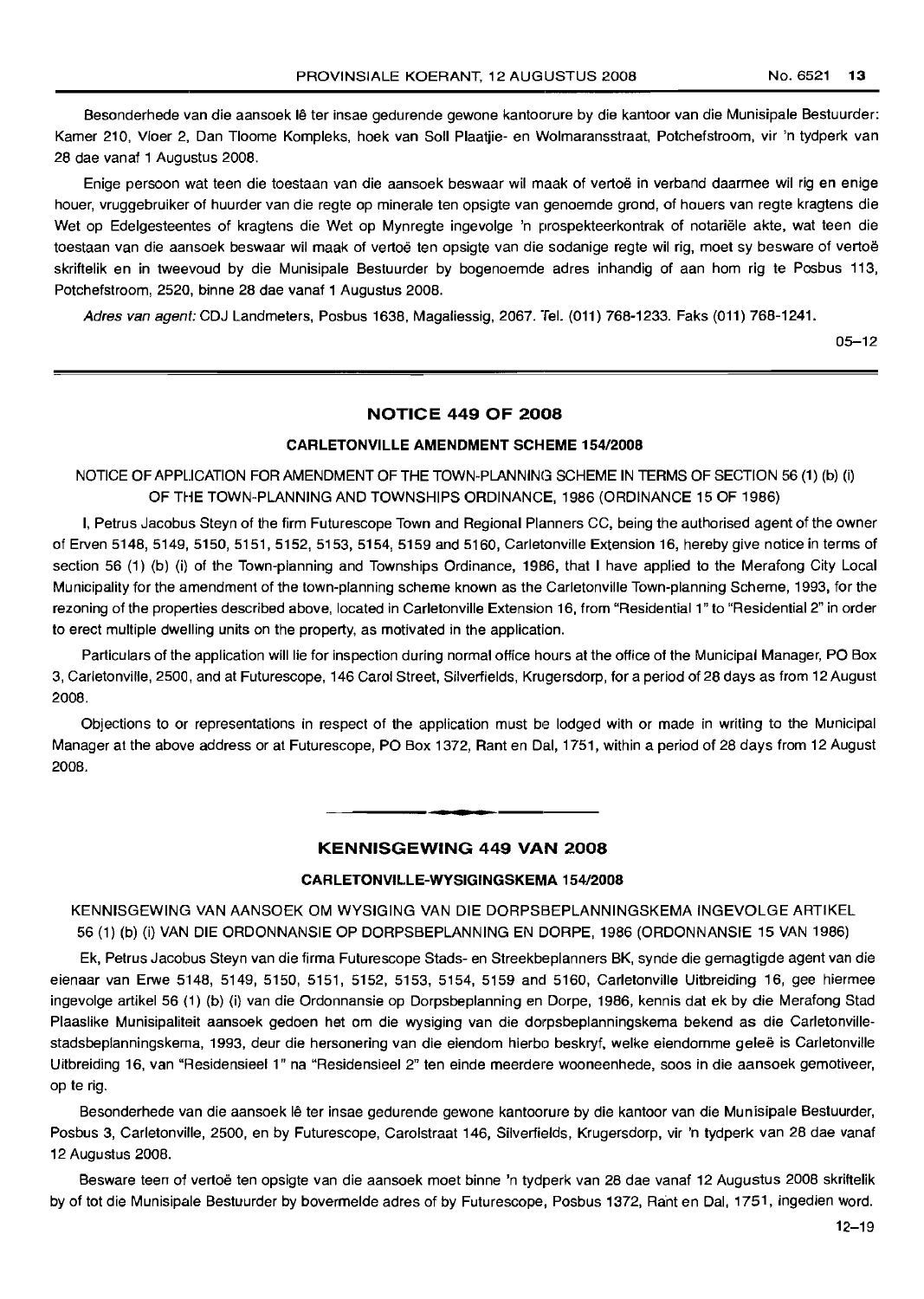## **NOTICE 450 OF 2008**

## **BRITS TOWN-PLANNING SCHEME**

## NOTICE OF APPLICATION OF AMENDMENT OF THE TOWN-PLANNING SCHEME IN TERMS OF SECTION 56 (1) (b) (i) OF THE ORDINANCE ON TOWN-PLANNING AND TOWNSHIPS, 1986 (ORDINANCE 15 OF 1986)

I, Paul Landsaat, being the authorised agent of the owner of Erf 156, Brits, do hereby give notice in terms of section 56 (1) (b) (i) of the Ordinance on Town-planning and Townships, 1986, that I have applied to the Local Municipality of Madibeng for the amendment of the town-planning scheme known as the Brits Town-planning Scheme, 1958, by the rezoning of Erf 156, Brits, known as 9 Wicht Street, Brits, from "Special Residential" to "Special for dwellings attached or detached" as set out in the Annexures to this application.

Particulars of the application will lie for inspection during normal office hours at the office of the Town Clerk, Municipal Offices, Van Velden Street, Brits, for a period of 28 days from 8 August 2008.

Objections to or representations in respect of the application must be lodged with or made in writing to the Municipal Manager, at the above address or at PO Box 106, Brits, 0250, within a period of 28 days from 8 August 2008.

Address of owner: C/o P. Landsaat, 45 Harrington Street, Brits.

## **KENNISGEWING 450 VAN 2008**

.**-.**

## **BRITS-DORPSBEPLANNINGSKEMA**

KENNISGEWING VAN AANSOEK OM DIE WYSIGING VAN DIE DORPSBEPLANNINGSKEMA INGEVOLGE ARTIKEL 56 (1) (b) (i) VAN DIE ORDONNANSIE OP DORPSBEPLANNING EN DORPE, 1986 (ORDONNANSIE 15 VAN 1986)

Ek, Paul Landsaat, synde die gevolmagtigde agent van die eienaar van Erf 156, Brits, gee hiermee ingevolge artikel 56 (1) (b) (i) van die Ordonnansie op Dorpsbeplanning en Dorpe, 1986, kennis dat ek by die Plaaslike Munisipaliteit van Madibeng aansoek gedoen het om die wysiging van die dorpsbeplanningskema bekend as die Brits-dorpsbeplanningskema, 1958, deur die hersonering van Erf 156, Brits, geleë te Wichtstraat 9, Brits, vanaf "Spesiale Woon" na "Spesiaal vir wooneenhede aaneenlopend of losstaande" soos in die bylae van die aansoek uiteengesit.

Besonderhede van hierdie aansoek lê ter insae gedurende kantoorure by die kantoor van die Stadsklerk, Munisipale Kantore, Van Veldenstraat, Brits, vir 'n tydperk van 28 dae vanaf 8 Augustus 2008.

Besware teen of vertoe ten opsigte van die aansoek moet binne 'n tydperk van 28 dae vanaf 8 Augustus 2008 skriftelik by die Munisipale Bestuurder by bogemelde adres of by Posbus 106, Brits, 0250, ingedien of gerig word.

Adres van eienaar: P/a P. Landsaat, Harringtonstraat 45, Brits.

12-19

## **NOTICE 451 OF 2008**

#### **HARTBEESPOORT AMENDMENT SCHEME 348**

## NOTICE OF APPLICATION FOR AMENDMENT OF THE TOWN-PLANNING SCHEME IN TERMS OF SECTION 56 (1) (b) (i) OF THE TOWN-PLANNING AND TOWNSHIPS ORDINANCE, 1986 (ORDINANCE 15 OF 1986)

I, Hedre Dednam Town and Regional Planner, being the authorized agent of the owner of Erf 522, Schoemansville, hereby give notice in terms of section 56 (1) (b) (i) of the Town-planning and Townships Ordinance, 1986 (Ordinance 15 of 1986), that I have applied to the Madibeng Local Municipality for the amendment of the town-planning scheme known as Hartbeespoort Town-planning Scheme, 1993, by the rezoning of the property described above, situated at 109 Scott Street, from "Residential 1" to "Business 4" with conditions as set out in Amendment Scheme 348.

Particulars of the application will lie for inspection during normal office hours at the office of the Madibeng Local Municipality, Records Division, Floor 2, 53 Van Velden Street, Brits, for a period of 28 days from 12 August 2008.

Objections to or representations in respect of the application must be lodged with or made in writing at the CEO at the above address or at Hedre Dednam Town and Regional Planner, PO Box 3765, Brits, 0250, Cell: 083 251 4432, within a period of 28 days from 12 August 2008.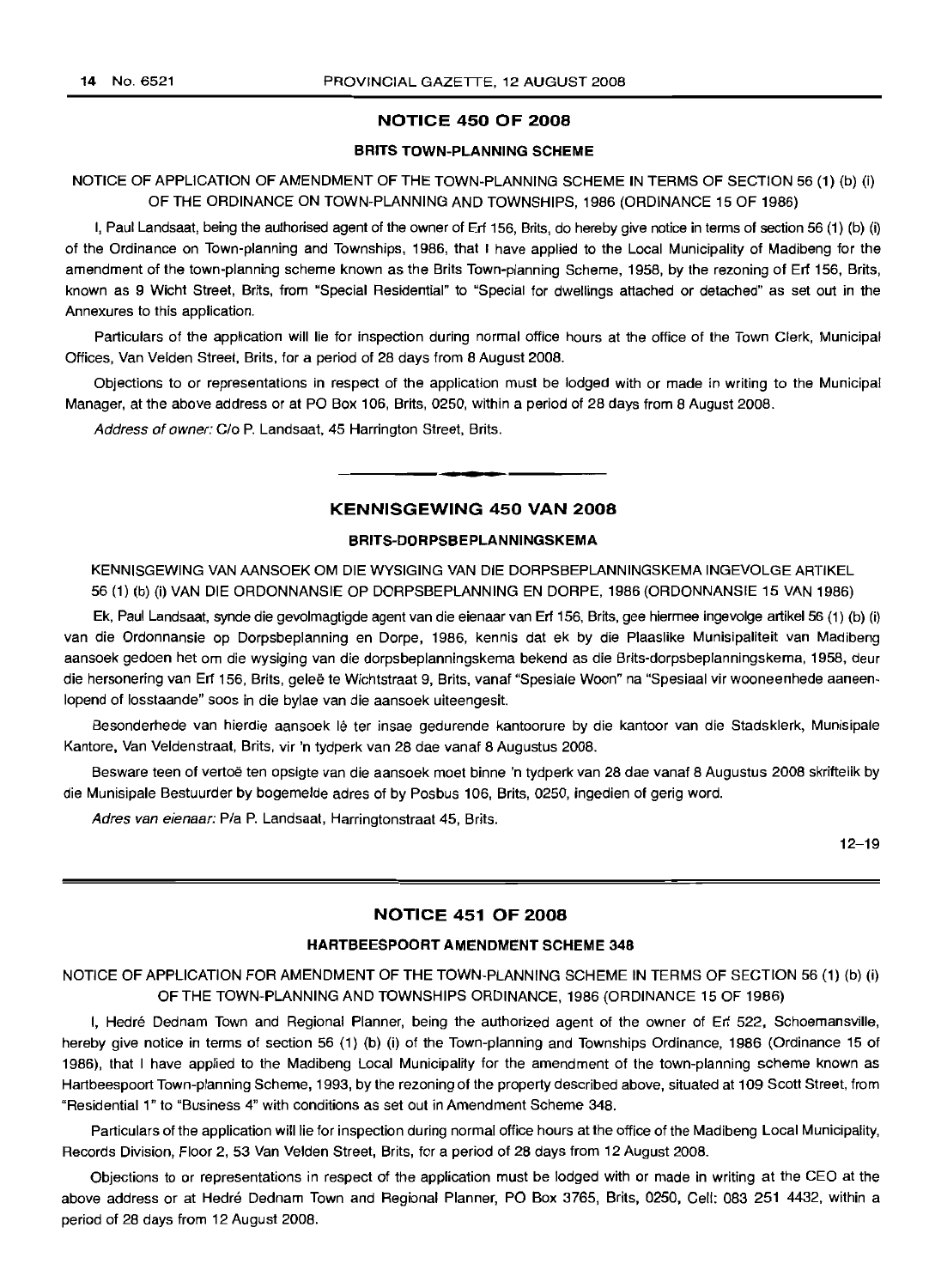#### HARTBEESPOORT-WYSIGINGSKEMA 348

KENNISGEWING VAN AANSOEK OM WYSIGING VAN DORPSBEPLANNINGSKEMA INGEVOLGE ARTIKEL 56 (1) (b) (i) VAN DIE ORDONNANSIE OP DORPSBEPLANNING EN DORPE, 1986 (ORDONNANSIE 15 VAN 1986)

Ek, Hedre Dednam Stads- en Streekbeplanner, synde die gemagtigde agent van die eienaar van Erf 522, Schoemansville, gee hiermee ingevolge artikel 56 (1) (b) (i) van die Ordonnansie op Dorpsbeplanning en Dorpe, 1986 (Ordonnansie 15 van 1986), kennis dat ek by die Madibeng Plaaslike Munisipaliteit aansoek gedoen het om die wysiging van die dorpsbeplanningskema bekend as Hartbeespoort-dorpsbeplanningskema, 1993, deur die hersonering van die eiendom hierbo beskryt, gelee in Scottstraat 109, vanaf "Residensieel 1" na "Besigheid 4" met voorwaardes soos uiteengesit in Wysigingskema 348.

Besonderhede van die aansoek lê ter insae gedurende gewone kantoorure by die Madibeng Plaaslike Munisipaliteit, Rekords Afdeling, Vloer 2, Van Veldenstraat 53, Brits, vir 'n tydperk van 28 dae vanaf 12 Augustus 2008.

Besware teen of vertoë ten opsigte van die aansoek moet binne 'n tydperk van 28 dae vanaf 12 Augustus 2008 skriftelik by of tot die HUB by bovermelde adres of by Hedre Dednam Stads- en Streekbeplanner, Posbus 3765, Brits, 0250, Sel: 083 251 4432, ingedien of gerig word.

 $12 - 19$ 

## NOTICE 452 OF 2008

NOTICE OF APPLICATION FOR AMENDMENT OF TOWN-PLANNING SCHEME IN TERMS OF SECTION 56 (1) (b) (i) OF THE TOWN-PLANNING AND TOWNSHIPS ORDINANCE, 1986 (ORDINANCE 15 OF 1986)

#### RUSTENBURG AMENDMENT SCHEME 443

I, Petrus Christiaan Cornelius de Jager, of the firm Towncomp BK, 1995/024157/23, being the authorised agent of the owner of the Remaining Extent of Holding 27 of Waterglen Agricultural Holdings, Registration Division JQ, North West, hereby give notice in terms of section 56 (1) (b) (i) of the Town-planning and Townships Ordinance, 1986, that I have applied to the Rustenburg Local Muncipality for the amendment of the the town-planning scheme known as Rustenburg Land Use Management Scheme, 2005, by the rezoning of the property described above, situated near the intersection of Road P16-1 and Road 1830 to Kroondal, from "Special" to "Special" subject to conditions as per Annexure 725.

Particulars of the application will lie for inspection during normal office hours at the office of the Director: Planning and Development, Room 319, Missionary Mpheni House, cnr Beyers Naude and Nelson Mandela Drives, Rutenburg, for a period of 28 days from 12 August 2008.

Objections to or representations in respect of the application must be lodged with or made in writing to the Director: Planning en Development at the above address or at P.O. Box 16, Rustenburg, 0300, within a period of 28 days from 12 August 2008.

Address of owner: PIa Towncomp CC, P.O. Box 20145, Proteapark, 0305. Tel: (014) 533-2950. Fax: (014) 533-3733.

## **•** KENNISGEWING 452 VAN 2008

KENNISGEWING VAN AANSOEK OM WYSIGING VAN DORPSBEPLANNINGSKEMA INGEVOLGE ARTIKEL 56 (1) (b) (i) VAN DIE ORDONNANSIE OP DORPSBEPLANNING EN DORPE, 1986 (ORDONNANSIE 15 VAN 1986)

## RUSTENBURG-WYSIGINGSKEMA 443

Ek, Petrus Christiaan Cornelius de Jager, van die firma Towncomp BK, *1995/024157/23,* synde die gemagtigde agent van die eienaar van die Hesterende Gedeelte van Hoewe 27 van Waterglen Lanclbouhoewes, Registrasie Afdeling JQ, Noordwes, gee hiermee ingevolge artkel 56 (1) (b) (i) van die Ordonnansie op Dorpsbeplanning en Dorpe, 1986, kennis dat ek by die Rustenburg Plaaslike Munisipaliteit aansoek gedoen het om die wysiging van die dorpsbeplanningskema, bekend as Rustenburg Land Use Management Scheme, 2005, deur die hersonering van die eiendom hierbo beskryf, geleë naby die interseksie van Pad 16-1 en Pad 1830, na Kroondal, vanaf "Spesiaal" na "Spesiaal", onderhewig aan voorwaardes soos per Bylae 725.

Besonderhede van die aansoek Ie ter insae gedurende gewone kantoorure, by die kantoor van die Direkteur: Beplanning en Ontwikkeling, Kamer 319, Missionary Mpheni House, hlv Beyers Naude- en Nelson Mandelarylaan, Rustenburg, vir 'n tydperk van 28 dae vanaf 12 Augustus 2008.

Besware teen of vertoë ten opsigte van die aansoek moet binne 'n tydperk van 28 dae vanaf 12 Augustus 2008, skriftelik by of tot die Direkteur: Beplanning en Ontwikkeling by bovermelde adres of by Posbus 16, Rustenburg, 0300, ingedien of gerig word.

Adres van eienaar: PIa Towncomp CC, Posbus 20145, Proteapark, 0305. Tel: (014) 533-2950. Faks: (014) 533-3733.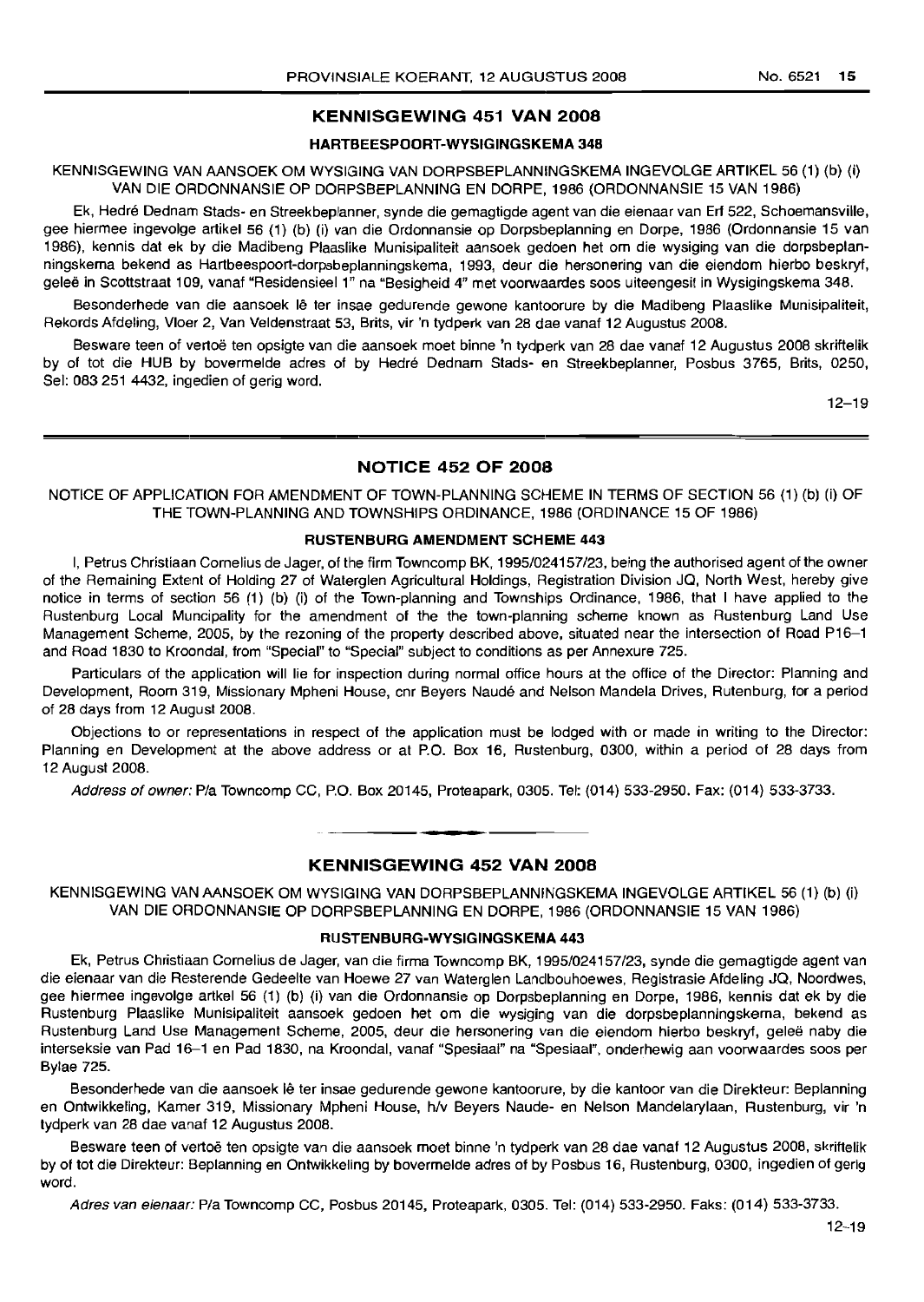## **NOTICE 453 OF 2008**

NOTICE OF APPLICATION FOR AMENDMENT OF TOWN-PLANNING SCHEME IN TERMS OF SECTION 56 (1) (b) (i) OF THE TOWN-PLANNING AND TOWNSHIPS ORDINANCE, 1986 (ORDINANCE No. 15 OF 1986)

## **KLERKSDORP LAND USE MANAGEMENT SCHEME, 2005**

#### **AMENDMENT SCHEME 447**

Malepa Town and Regional Planning, being the authorized agent of the owner of Portion 67 (a portion of Portion 1) of the farm Town and Townlands of Klerksdorp 424, Registration Division I.P., Province of North West, hereby gives notice in terms of section 56 (1) (b) (i) of the Town-planning and Townships Ordinance, 1986, that we have applied to the City Council of Matlosana, for the amendment of the town-planning scheme known as Klerksdorp Land Use Management Scheme, 2005, by the rezoning of the above-mentioned property, situated on Noord Street 2c, from "Residential 2" to "Business 1".

Particulars of the application will lie for inspection during normal office hours at the office of the Municipal Manager, City Council of Matlosana, Room 128, Klerksdorp Civic Centre, for a period of 28 days from 14 August 2008.

Objections to or representations in respect of the application must be lodged with or made in writing to the Municipal Manager, City Council of Matlosana, at the above-mentioned address, or posted to P.O. Box 99, Klerksdorp, 2570, within a period of 28 days from 14 August 2008.

Address of authorised agent: Malepa, P.O. Box 14512, Flamwood Walk, 2535. Tel: 082 925 3662/083 414 3939.

**• •**

## **KENNISGEWING 453 VAN 2008**

KENNISGEWING VAN AANSOEK OM WYSIGING VAN DORPSBEPLANNINGSKEMA INGEVOLGE ARTIKEL 56 (1) (b) (i) VAN DIE ORDONNANSIE OP DORPSBEPLANNING EN DORPE, 1986 (ORDONNANSIE 15 VAN 1986)

## **KLERKSDORP GRONDGEBRUIKBESTUURSKEMA, 2005**

#### **WYSIGINGSKEMA 447**

Malepa Town and Region Planning, synde die gemagtigde agent van die eienaar van Gedeelte 67 (gedeelte van Gedeelte 1) van die plaas Town and Townlands, of Klerksdorp 424, Registrasie Afdeling I.P., Noordwes Provinsie, gee hiermee ingevolge artkel 56 (1) (b) (i) van die Ordonnansie op Dorpsbeplanning en Dorpe, 1986, kennis dat ons by die Stadsraad van Matlosana aansoek gedoen het om die wysiging van die dorpsbeplanningskema, bekend as die Klerksdorp-dorpsbeplanningskema, 2005, deur die hersonering van die bogenoemde eiendom gelee te Noordstraat 2C, vanaf "Residensieel 2" na "Besigheid 1".

Besonderhede van die aansoek Ie ter insae gedurende gewone kantoorure by die kantoor van die Munisipale Bestuurder, Stadsraad van Matlosana, Kamer 128, Klerksdorp, Burgersentrum, Klerksdorp, vir 'n tydperk van 28 dae vanaf 14 Augustus 2008.

Besware teen of vertoë ten opsigte van die aansoek moet binne 'n tydperk van 28 dae vanaf 14 Augustus 2008 skriftelik tot die Munisipale Bestuurder, Stad van Matlosana, by bovermelde adres of by Posbus 99, Klerksdorp, 2570, ingedien of gerig word.

Adres van gemagtigde agent: Malepa, P.O. Box 14512, Flamwood Walk, 2535. Tel: 082 925 3662/083 414 3939.

12-19

## **NOTICE 454 OF 2008**

NOTICE OF APPLICATION FOR AMENDMENT OF THE POTCHEFSTROOM TOWN-PLANNING SCHEME, 1980 IN TERMS OF SECTION 56 (1) (b) (i) OF THE TOWN-PLANNING AND TOWNSHIPS ORDINANCE, 1986 (ORDINANCE 15 OF 1986)

## **POTCHEFSTROOM AMENDMENT SCHEME 1568**

PLANCENTRE, being the authorized agent of the owner of Portion 1 and proposed Remainder Portion of Erf 3105, Potchefstroom, Registration Division IQ, hereby give notice in terms of section 56 (1) (b) (i) of the Town-planning and Townships Ordinance, 1986, that we have applied to Tlokwe City Council for the amendment of the town-planning scheme known as the Potchefstroom Town-planning Scheme, 1980, as amended, by the rezoning of the above-mentioned proposed properties situated on 50, 52 and 54 Malherbe Street, from "Residential 4" including a gymnasium, clubhouse, cafeteria and retail, which does not exceed an area of 1 000 m2, as well as annexure 871 for a coverage of 65%, a F.A.R. of 1,8 and five (5) storeys to "Residential 4" including a gymnasium, clubhouse, cafeteria and retail, which does not exceed an area of 500  $m^2$ , as well as annexure 1122 for a coverage of 65%, a F.A.R. of 1,8 and five (5) storeys.

Particulars of the application will lie for inspection during normal office hours at the office of the Municipal Manager, Tlokwe City Council, Dan Tloome Complex, corner of Sol Plaatje Avenue and Wolmarans Street, Potchefstroom, for a period of 28 days from 12 August 2008.

Objections to or representations in respect of the application must be lodged with or made in writing to the Municipal Manager, at the above address or posted to him at PO Box 113, Potchefstroom, 2520, within a period of 28 days from 12 August 2008.

Address of authorised agent: Plancentre, PO Box 3112, Wilropark, 1731. Tel. 082 923 6171. (0808).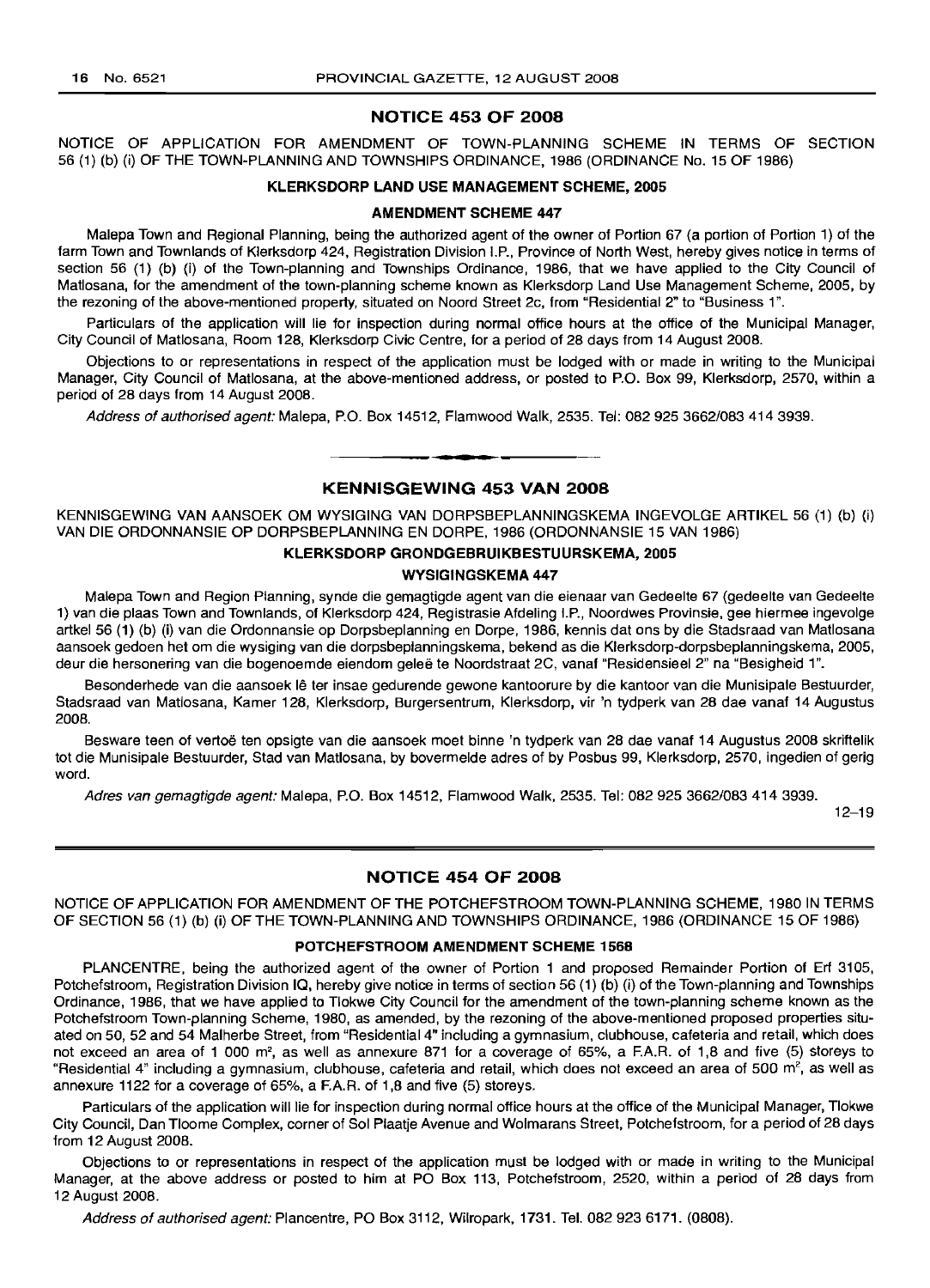## KENNISGEWING 454 VAN 2008

KENNISGEWING VAN AANSOEK OM WYSIGING VAN POTCHEFSTROOM, DORPSBEPLANNINGSKEMA, 1980. INGEVOLGE ARTIKEL 56 (1)(b) (i) VAN DIE ORDONNANSIE OP DORPSBEPLANNING EN DORPE, 1986 (ORDONNANSIE 15 VAN 1986)

## POTCHEFSTROOM-WYSIGINGSKEMA 1568

PLANCENTRE, synde die gemagtigde agent van die eienaar van voorgestelde Gedeelte 1, en voorgestelde Resterende Gedeelte van Erf 310S, Potchefstroom, Registrasie Afdeling IQ, gee hiermee ingevolge artikel 56 (1) (b) (i) van die Ordonnansie op Dorpsbeplanning en Dorpe, 1986, kennis dat ons by Tlokwe Stadsraad aansoek gedoen het om die wysiging van die dorpsbeplanningskema bekend as die Potchefstroom-dorpsbeplanningskema, 1980, soos gewysig, deur die hersonering van die bogenoemde voorgestelde eiendomme geleë te Malherbestraat 50, 52 en 54, vanaf "Residensieel 4" insluitende 'n gymnasium, klubhuis, kafeteria en kleinhandel, wat nie 'n oppervlakte van 1 000 m<sup>2</sup> oorskry nie, asook bylae 871 vir 'n dekking van 65%, 'n V.R.V. van 1,8 en vyf (5) verdiepings na "Residensieel 4" insluitende 'n gymnasium, klubhuis, kafeteria en kleinhandel, wat nie 'n oppervlakte van 500 m<sup>2</sup> oorskry nie, asook bylae 1122 vir 'n dekking van 65%, 'n V.R.V. van 1,8 en vyf (5) verdiepings.

Besonderhede van die aansoek lê ter insae gedurende gewone kantoorure by die kantoor van die Munisipale Bestuurder, Tlokwe Stadsraad, Dan Tloome Kompleks, hoek van Sol Plaatjelaan en Wolmaransstraat, Potchefstroom, vir 'n tydperk van 28 dae vanaf 12 Augustus 2008.

Besware teen of vertoe ten opsigte van die aansoek moet binne 'n tydperk van 28 dae vanaf 12 Augustus 2008 skriftelik tot die Munisipale Bestuurder by bovermelde adres of by Posbus 113, Potchefstroom, 2520, ingedien of gerig word.

Adres van gemagtigde agent: Plancentre, Posbus 3112, Wilropark, 1731. Tel. 082 923 6171. (0808).

12-19

## NOTICE 455 OF 2008

NOTICE OF APPLICATION FOR THE AMENDMENT OF THE TOWN-PLANNING SCHEME IN TERMS OF SECTION 56 (1) (b) (i) OF THE TOWN-PLANNING AND TOWNSHIPS ORDINANCE, 1986 (ORDINANCE 15 OF 1986)

## DITSOBOTLA AMENDMENT SCHEME 28

I, M. D. Rakgoale, the authorized agent of the owner of a portion of the Farm Shiela 55 IQ, hereby give notice in terms of section 56 (1)(b)(i) of the Town-planning and Townships Ordinance, 1986, that I have applied to the Ditsobotla Local Municipality for the amendment of the town-planning scheme known as Ditsobotla Town-planning Scheme, 2007, by the rezoning of the property described above, situated at Farm Shiela, from "Agricultural" to "Special" with an annexure for the development of a Filling Station.

Particulars of the application will lie for inspection during normal office hours at the office of the Municipal Manager, Room 4, from 12 August 2008.

Objections to or representations in respect of the applications must be, lodged with or made in writing to the Municipal Manager, at the above address or at P.O. Box 7, Lichtenburg, 2740, within a period of 28 days from 12 August 2008.

Address of Applicant: PO Box 4171, Itososeng, 2744.

## **- I** KENNISGEWING 455 VAN 2008

KENNISGEWING VAN AANSOEK OM WYSIGING VAN DORPSBEPLANNINGSKEMA INGEVOLGE ARTIKEL 56 (1)(b) (i) VAN DIE ORDONNANSIE OP DORPSBEPLANNING EN DORPE, 1986 (ORDONNANSIE 15 VAN 1986)

#### DITSOBOTLA-WYSIGINGSKEMA 28

Ek, M.D. Rakgoale, die gemagtigde agent van die eienaar van 'n Gedeelte van die plaas Shiela 55 IQ, gee hiermee ingevolge artikel 56 (1) (b) (i) van die Ordonnansie op Dorpsbeplanning en Dorpe, 1986, kennis dat ek by die Ditsobotla Plaaslike Munisipaliteit aansoek gedoen het om die wysiging van die dorpsbeplanningskema bekend as DitsobotladorpsbeplanniNgskema, 2007, deur die hersonering van die eiendom hierbo beskryf, gelee te die Plaas Shiela, van "Landbou" na "Spesiaal" met 'n aanhangsel vir die ontwikkeling van 'n Vulstasie.

Besonderhede van die aansoek Ie ter insae gedurende gewone kantoorure by die kantoor van die Munisipale Bestuurder, Kamer 4, Eerste Vloer, Burgersentrum, h/v Dr. Nelson Mandelaweg en Transvaalstraat, Lichtenburg. Tel. No. (018) 632-5051 vir 'n tydperk van 28 dae vanaf 12 Augustus 2008.

Besware teen of vertoë ten opsigte van die aansoek moet binne 'n tydperk van 28 dae vanaf 12 Augustus 2008 skriftelik by of tot die Munisipale Bestuurder by bovermelde adres of by Posbus 7, Lichtenburg, 2740, ingedien of gerig word.

Adres van Applikant: Posbus 4171, Itsoseng, 2744.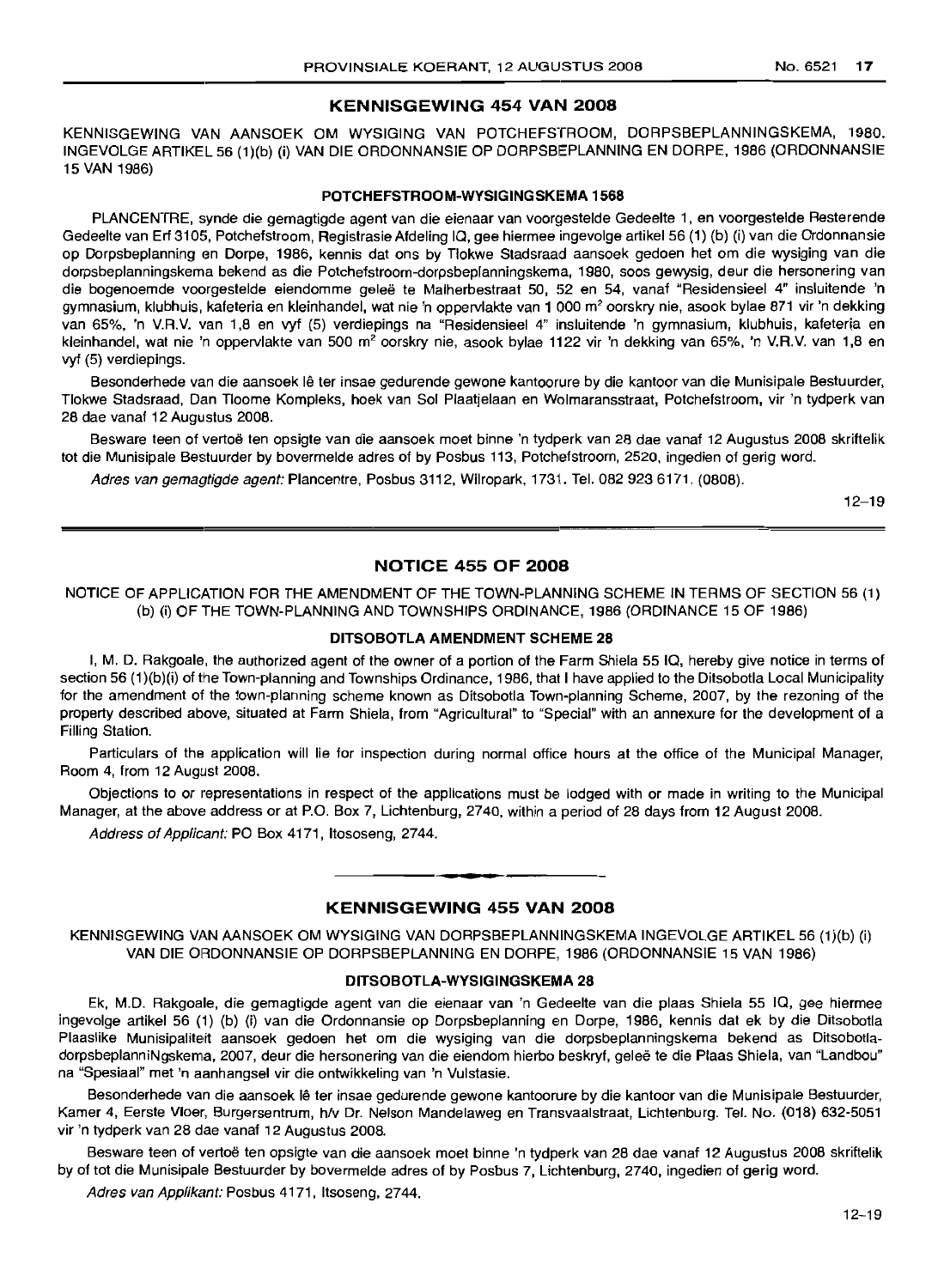## NOTICE 456 OF 2008

## FOCHVILLE AMENDMENT SCHEME

## NOTICE OF APPLICATION FOR AMENDMENT OF THE TOWN-PLANNING SCHEME IN TERMS OF SECTION 56 (1) (b) (i) OF THE TOWN-PLANNING AND TOWNSHIPS ORDINANCE, 1986 (ORDINANCE 15 OF 1986)

I, Petrus Jacobus Steyn of the firm Futurescope Town and Regional Planners CC, being the authorized agent of the owner of Erf 1331, Fochville Extension 2, Fochville, hereby give notice in terms of section 56 (1) (b) (i) of the Town-planning and Townships Ordinance, 1986, that I have applied to the Merafong City Local Municipality for the amendment of the town-planning scheme known as the Fochville Land Use Management Document, 2000, for the rezoning of the property described above, situated between Kiepersol, Ebenhout and Akasia Streets, Fochville X2, from "Institutional" to Portion A- "Special" far guesthouse, conference facilities, offices and uses related to the main use; and Portions B, C and D to "Residential 2" in order to erect multiple dwelling units on the property, as motivated in the application.

Particulars of the application will lie for inspection during normal office hours at the office of the Municipal Manager, P.O. Box 3, Carletonville, 2500, and at Futurescope, 146 Carol Street, Silverfields, Krugersdorp, for a period of 28 days from 12 August 2008.

Objections to or representations in respect of the application must be lodged with or made in writing to the Municipal Manager at the above address or at Futurescope, P.O. Box 1372, Rant-en-Dal, 1751, within a period of 28 days from 12 August 2008.

## KENNISGEWING 456 VAN 2008

**• •**

## FOCHVILLE-WYSIGINGSKEMA

KENNISGEWING VAN AANSOEK OM WYSIGING VAN DIE DORPSBEPLANNINGSKEMA INGEVOLGE ARTIKEL 56 (1) (b) (i) VAN DIE ORDONNANSIE OP DORPSBEPLANNING EN DORPE, 1986 (ORDONNANSIE 15 VAN 1986)

Ek, Petrus Jacobus Steyn van die firma Futurescope Stads- en Streekbeplanners BK, synde die gemagtigde agent van die eienaar van Erf 1331, Fochville Uitbreiding 2, Fochville, gee hiermee ingevolge artikel 56 (1) (b) (i) van die Ordonnansie op Dorpsbeplanning en Darpe, 1986, kennis dat ek by die Merafong Stad Plaaslike Munisipaliteit aansoek gedoen het om die wysiging van die dorpsbeplanningskema bekend as die Fochville Grondgebruiksbeheerdokument, 2000, deur die hersonering van die eiendom hierbo beskryf, welke eiendom gelee is tussen Kiepersol, Ebenhout en Akasiastrate, Fochville X2, van "Institusioneel" na: Gedeelte l-"Spesiaal" vir gastehuis, konferensiefasiliteite, kantore en gebruike aanverwant aan die hoofgebruik; en Gedeelte B, C en D na "Residensieel 2" ten einde meerdere wooneenhede, soos in die aansoek gemotiveer, op te rig.

Besonderhede van die aansoek lê ter insae gedurende gewone kantoorure by die kantoor van die Munisipale Bestuurder, Posbus 3, Carletonville, 2500, en by Futurescope, Carolstraat 144, Silverfields, Krugersdorp, vir 'n tydperk van 28 dae vanaf 12 Augustus 2008.

Besware teen of vertoë ten opsigte van die aansoek moet binne 'n tydperk van 28 dae vanaf 12 Augustus 2008 skriftelik by of tot die Munisipale Bestuurder by bovermelde adres of by Posbus 218, Randfontein, 1760 en by Futurescope, Posbus 1372, Rant-en-Dal, 1751, ingedien word.

12-19

## NOTICE 457 OF 2008

NOTICE OF APPLICATION FOR AMENDMENT OF THE FOCHVILLE LAND USE MANAGEMENT DOCUMENT 2000 IN TERMS OF SECTION 56 (1) (b) (i) OF THE TOWN-PLANNING AND TOWNSHIPS ORDINANCE, 1986 (ORDINANCE 15 OF 1986)

CD.' Land Surveyors, being the authorized agent of the owner, hereby give notice in terms of section 56 (1) (b) (i) of the Town-planning and Townships Ordinance, 1986, that we have applied to the Carltonville Local Municipality for the amendment of the town-planning scheme known as the Fochville Land Use Management Document, 2000, as amended by the rezoning of the following properties:

(i) Portion 3 of Erf 944, Fochville, Registration Division la, situated at 11 Zuid Einde Street, from "Residential 1" to "Residential 2" to permit the subdivision thereof into 2 eagual portions of 595  $m<sup>2</sup>$  each in extent.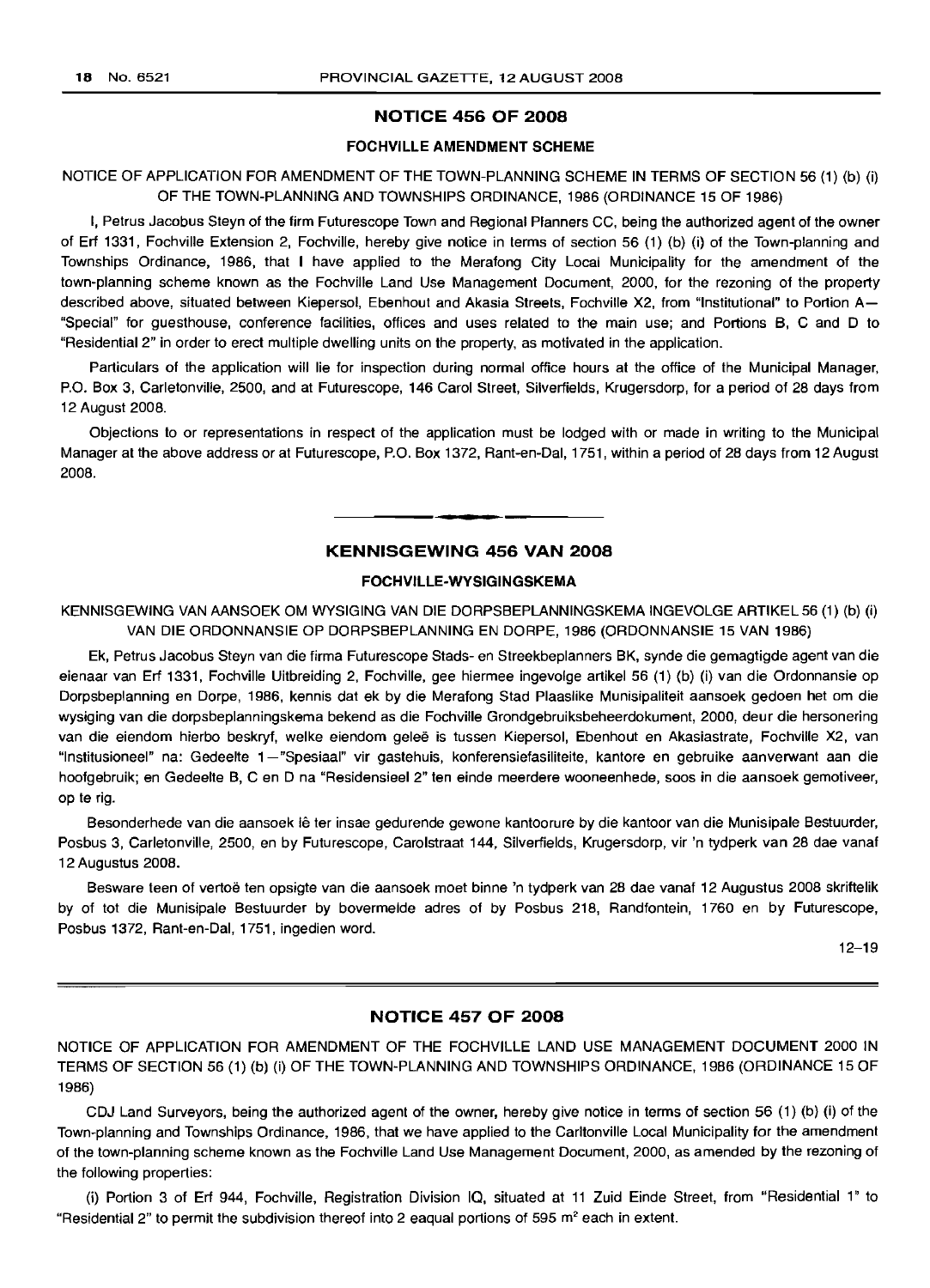Particulars of the application will lie for inspection during normal office hours at the office of the Municipal Manager, 3 Halite Street, Carletonville, 2499, for a period of 28 days from 4 August 2008.

Objections to or representations in respect of the application must be lodged with or made in writing to the Municipal Manager at the above address or posted to him at P.O. Box 3, Carletonville, 20500, within a period of 28 days from 4 August 2008.

Address of authorised agent: CDJ land Surveyors, P.O. Box 1638, Magaliessig, 2067. Tel: (011) 768-1233. .**-.**

## **KENNISGEWING 457 VAIN 2008**

KENNISGEWING VAN AANSOEK OM WYSIGING VAN FOCHVlllE lANDGEBRUIK BESTUURSDOKUMENT 2000 INGEVOlGE ARTIKEl56 (1) (b) (i) VAN DIE ORDONNANSIE OP DORPSBEPlANNING EN DORPE, 1986 (ORDONNANSIE 15 VAN 1986)

CDJ landmeters, synde die gemagtigde agent van die eienaar gee hiermee ingevolge artikel 56 (1) (b) (i) van die Ordonnansie op Dorpsbeplanning en Dorpe, 1986, kennis dat ons by die Carltonville Plaaslike Munisipaliteit aansoek gedoen het om die wysiging van die dorpsbeplanningskema bekend as die Fochville landgebruiks Bestuurs Dokument, 2000, deur die hersonering van die volgende eiendomme:

(i) Gedeelte 3 van Erf 944, Fochville, Registrasie Afdeling IQ, gelee te Zuid Eindestraat 11, vanaf "Residensieel 1" na "Residensieel 2" om die onderverdeling daarvan om 2 gelyke dele van 595 m<sup>2</sup> elk moontlik te maak.

Besonderhede van die aansoek lê ter insae gedurende gewone kantoorure by die kantoor van die Munisipale Bestuurder, Halitestraat 3, Carletonville, 2499, vir 'n tydperk van 28 dae vanaf 4 Augustus 2008.

Besware teen of vertoë ten opsigte van die aansoek moet binne 'n tydperk van 28 dae vanaf 4 Augustus 2008 skriftelik tot die Munisipale Bestuurder by bovermelde adres of by Posbus 3, Carletonville, 20500, ingedien of gerig word.

Adres van gemagtigde agent: CDJ landmeters, Posbus 1638, Magaliessig, 2067. Tel: (011) 768-1233.

12-19

## **NOTICE 458 OF 2008**

## REMOVAL OF RESTRICTIONS ACT, 1967

## **REMOVAL OF RESTRICTIONS OF ERF 4668, CARLETONVILLE EXTENSION 2 (MERAFONG CITY LOCAL MUNICIPALITY)**

It is hereby notified that application has been made in terms of section 3 (1) of the Removal of Restrictions Act, 1967 (Act No. 84 of 1967) by Futurescope Town and Regional Planners for:

• The removal of conditions B, C, D, 2, 3 and 4 in Deed of Transfer T39768/85;

• the simultaneous amendment of the Carletonville Town-planning Scheme, 1993, to amend the present zoning from "Public Garage" to "Business 1" with an Annexure for Wholesaling and warehouse activities.

The application and relative documents are open for inspection at the offices of the Acting Manager: Department Developmental local Government and Housing, c/o Von Wielligh and Gerrit Maritz Streets, and the Office of the Municipal Manager: Merafong City local Municipality, for a period of 28 days from 12 August 2008.

Objections to the application may be lodged in writing with the Acting Manager: Department of Developmental local Government and Housing at the above address or to Private Bag X1213, Potchefstroom, 2520, on or before 9 September 2008, and shall reach this office not later than 14:00 on the said date.

GO 15/4/2/1/146/32

## **KENNISGEWING 458 VAN 2008**

**.-**

WET OP OPHEFFING VAN BEPERKINGS, 1967

## **OPHEFFING VAN TITELVOORWAARDES VAN ERF** 4668, **CARLETONVILLE UITBREIDING** 2 **(MERAFONG STAD PLAASLIKE MUNISIPALITEIT)**

Hierby word bekend gemaak dat ingevolge die bepalings van artikel3 (1) van die Wet op Opheffing van Beperkings, 1967 (Wet No. 84 van 1967), aansoek gedoen is deur Futurescope Stads- en Streekbeplanners, vir:

- Die opheffing van voorwaardes B, C, D, 2, 3 en 4 in Akte van Transport T39768/85; asook
- die gelyktydige wysiging van die Carletonville-dorpsbeplanningskema. 1993, om die huidige sonering vanaf "Openbare Garage" na "Besigheid 1" met 'n Bylae vir die doeleindes van groothandel en pakhuis aktiwiteite.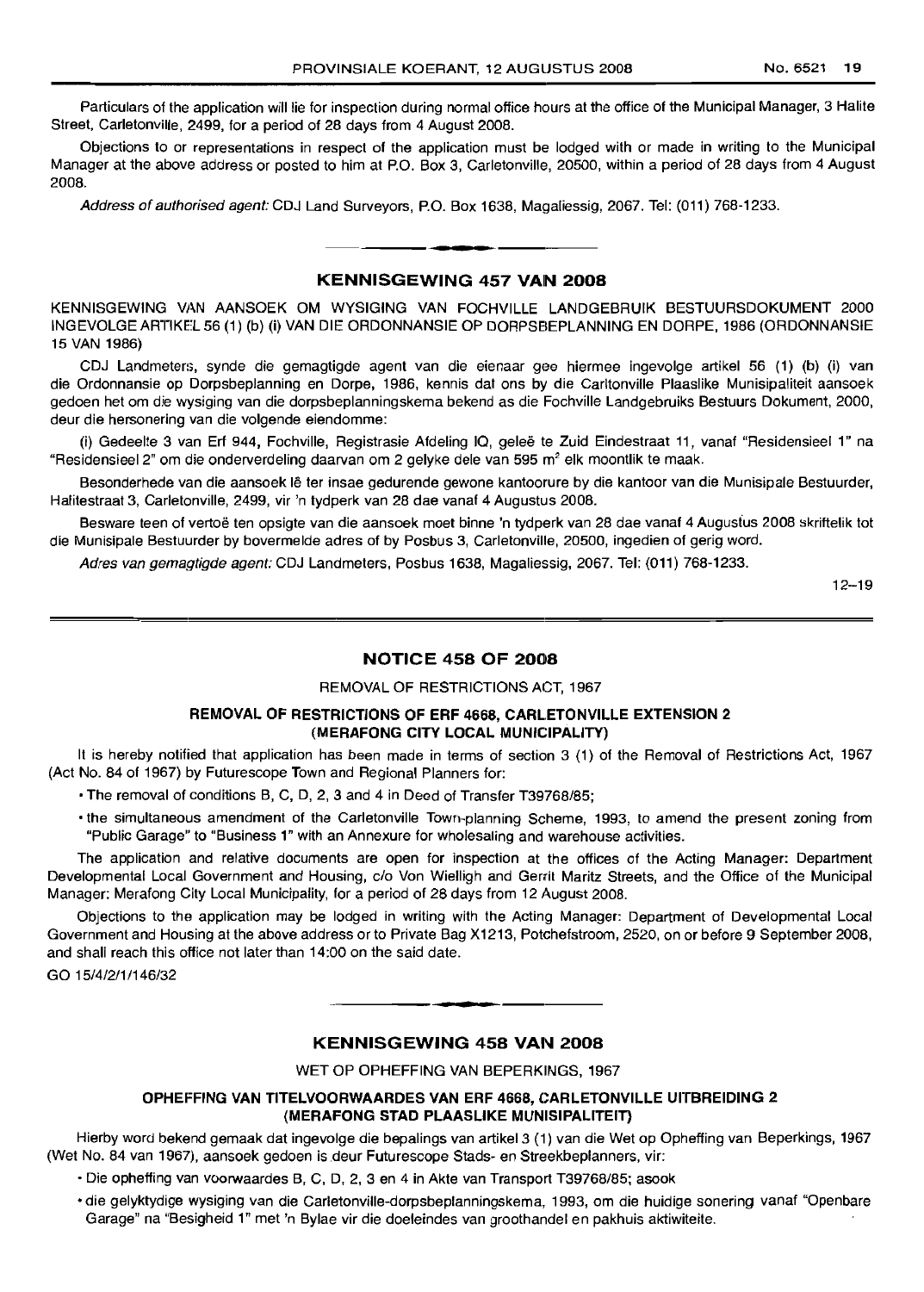Die aansoek en die betrokke dokumentasie is ter insae by die kantoor van die Waarnemende Bestuurder: Departement Ontwikkelende Plaaslike Regering en Behuising, h/v Dr Albert Luthuli- en Gerrit Maritzstraat, Potchefstroom, en in die kantoor van die Munisipale Bestuurder: Merafong Stad Plaaslike Munisipaliteit, vir 'n tydperk van 28 dae vanaf 12 Augustus 2008.

Besware teen die aansoek kan skriftelik by die Waarnemende Bestuurder: Departement Ontwikkelende Plaaslike Regering en Behuising, by bovermelde adres of Privaatsak X1213, Potchefstroom, 2520, voor of op 9 September 2008 ingedien word en moet die kantoor nie later as 14:00 op genoemde datum bereik nie.

GO 15/4/2/1/146/32

 $12 - 19$ 

## **NOTICE 459 OF 2008**

#### REMOVAL OF RESTRICTIONS ACT, 1967

## **REMOVAL OF RESTRICTIONS OF ERF** 3359, **CARLETONVILLE EXTENSION 8 (MERAFONG CITY LOCAL MUNICIPALITY)**

It is hereby notified that application has been made in terms of section 3 (1) of the Removal of Restrictions Act, 1967 (Act No. 84 of 1967) by Jooste, Siabbert & Moodie, for:

- The removal of conditions B(b), B(c), B(d), B(e), B(f), B(g), B(i), BU), B(k), B(I) and B(m) in Deed of Transport T46522/83; and
- the simultaneous amendment of the Carletonville Town-planning Scheme, 1993, for the rezoning of Erf 3359 from "Residential 1" to "Special" for the purposes of a guest-house and related uses.

The application and relative documents are open for inspection at the offices of the Acting Manager: Department Developmental Local Government and Housing, c/o Albert Luthuli and Gerrit Maritz Streets and the Office of the Municipal Manager: Merafong City Local Municipality, for a period of 28 days from 12 August 2008.

Objections to the application may be lodged in writing with the Acting Manager: Department of Developmental Local Government and Housing at the above address or to Private Bag X1213, Potchefstroom, 2520, on or before 9 September 2008, and shall reach this office not later than 14:00 on the said date.

GO 15/4/2/1/146/29

## **KENNISGEWING 459 VAN 2008**

**•**

WET OP OPHEFFING VAN BEPERKINGS, 1967

## **DIE OPHEFFING VAN TITELVOORWAARDES VAN ERF** 3359, **CARLETONVILLE UITBREIDING 8 (MERAFONG STAD PLAASLIKE MUNISIPALITEIT)**

Hierby word bekend gemaak dat ingevolge die bepalings van artikel 3 (1) van die Wet op Opheffing van Beperkings, 1967 (Wet No. 84 van 1967), aansoek gedoen is deur Jooste Siabbert & Moodie, Carletonville, vir:

• Die opheffing van voorwaardes B(b), B(c), B(d), B(e), B(f), B(g), B(i), B(j), B(k), B(I) en B(m) in Akte van Transport T46522/83; en

• die gelyktydige wysiging van die Carletonville-dorpsbeplanningskema, 1993, vir die hersonering van Erf 3359, vanaf "Residensieel 1" na "Spesiaal" vir die doeleindes van 'n gastehuis en aanverwante gebruike.

Die aansoek en die betrokke dokumentasie is ter insae by die kantoor van die Waarnemende Bestuurder: Departement Ontwikkelende Plaaslike Regering en Behuising, h/v Albert Luthuli- en Gerrit Maritzstraat, Potchefstroom, en in die kantoor van die Munisipale Bestuurder: Merafong Stad Plaaslike Munisipaliteit, vir 'n tydperk van 28 dae vanaf 12 Augustus 2008.

Besware teen die aansoek kan skriftelik by die Waarnemende Bestuurder: Departement Ontwikkelende Plaaslike Regering en Behuising, by bovermelde adres of Privaatsak X1213, Potchefstroom, 2520, voor of op 9 September 2008 ingedien word en moet die kantoor nie later as 14:00 op genoemde datum bereik nie.

GO 15/4/2/1/146/29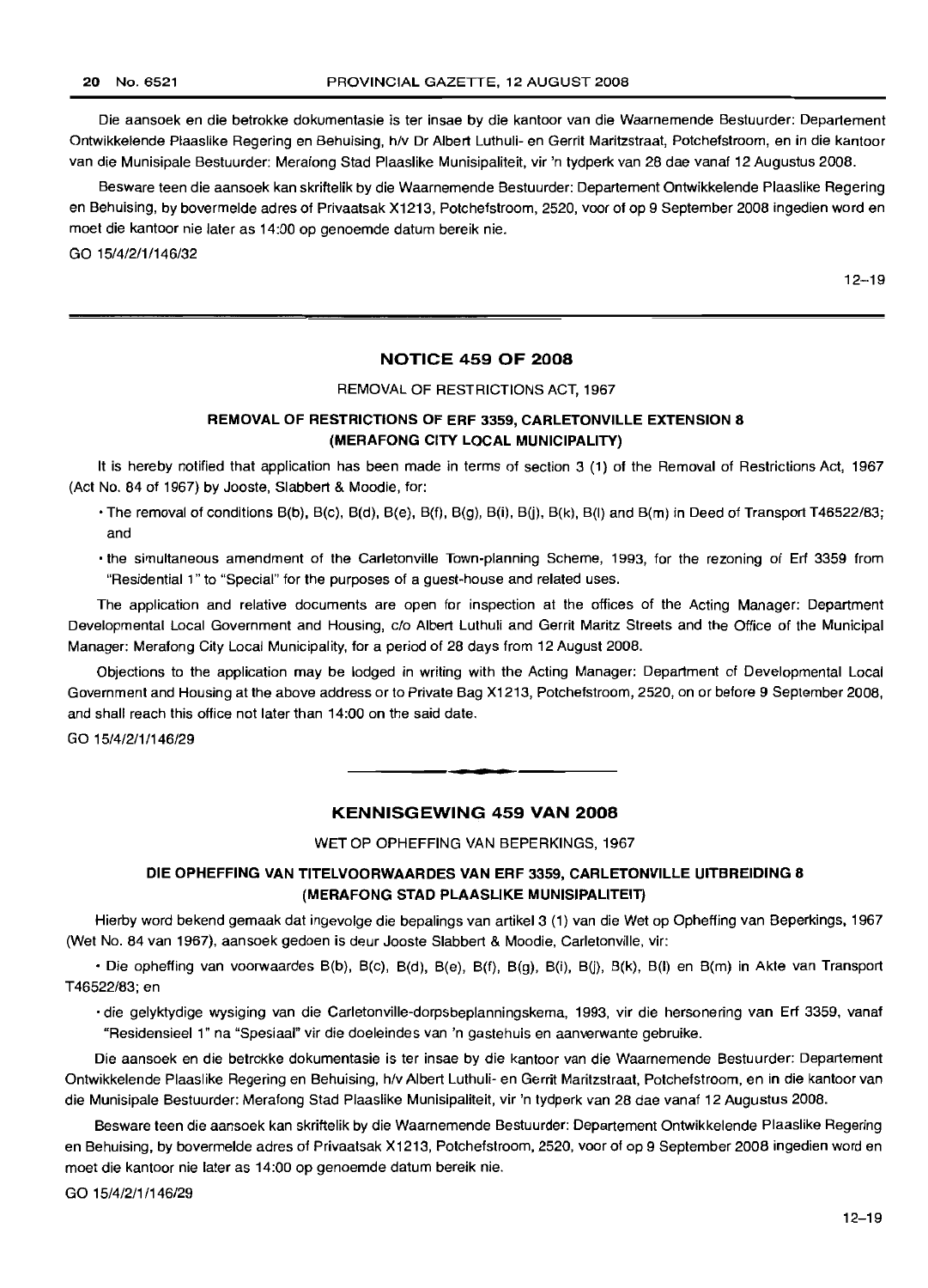## NOTICE 460 OF 2008

REMOVAL OF RESTRICTIONS ACT, 1967 (ACT No. 84 OF 1967)

## REMOVAL OF RESTRICTIONS AND SIMULTANEOUS REZONING OF ERVEN 767, 768 AND 769, OBERHOLZER EXTENSION 1

#### CARLETONVILLE AMENDMENT SCHEME 150/2008

It is hereby notified that application has been made in terms of section 3 (1) of the Removal of Restrictions Act, 1967 (Act No. 84 of 1967), by Cassie Peiser Property Consultant for-

• the removal of conditions C.1, C.3 and C.4 from Deeds of Transfer T2040/2002, T13648/1972 and T68866/1993; and

• the simultaneous amendment of the Carletonville Town-planning Scheme, 1993, for the amendment of the present zoning of the erven from "Residential 1" to "Business 2" in order to consolidate these erven with Erven 765 and 766, Oberholzer Extension 1; to increase the size of the existing centre with 2 000  $m^2$ ; to relax the building line on the western boundaries of Erven 765 and 769 to nil (0) metre and relax the parking requirement from 6 parking bays per 100 m<sup>2</sup> to 4 parking bays per 100 m<sup>2</sup> gross leasable area.

The application and relative documents are open for inspection during normal office hours at the offices of the Manager: Department Developmental Local Government and Housing, c/o Dr Albert Luthuli and Gerrit Maritz Streets, Potchefstroom, and the office of the Municipal Manager, Merafong City Local Municipality, Halite Street, Carletonville, for a period of 28 days from 12 August 2008.

Objections to the application may be lodged in writing with the Manager: Department Developmental Local Government and Housing at the above address or to Private Bag X1213, Potchefstroom, 2520, on or before 9 September 2008, and shall reach this office not later than 14:00 on the said date.

GO 15/4/2/1/146/30

## KENNISGEWING 460 VAN 2008

**-**

WET OP OPHEFFING VAN BEPERKINGS, 1967 (WET No. 84 VAN 1967)

## OPHEFFING VAN BEPERKINGS EN GELYKTYDIGE HERSONERING VAN ERWE 767, 768 EN 769, OBERHOLZER UITBREIDING 1

## CARLETONVILLE-WYSIGINGSKEMA 150/2008

Hiermee word bekend gemaak dat ingevolge die bepalings van artikel 3 (1) van die Wet op Opheffing van Beperkings, 1967 (Wet No. 84 van 1967), aansoek gedoen is deur Cassie Peiser Property Consultant vir-

- die opheffing van voorwaardes C.1, C.3 en C.4 in Titelaktes T2040/2002, T13648/1972 en T68866/1993; en
- die gelyktydige wysiging van die Carletonville-dorpsbeplanningskema, 1993, vir die hersonering van die erwe van "Residensieel 1" tot "Besigheid 2" ten einde die erwe met Erwe 765 en 766, Oberholzer Uitbreiding 1, te konsolideer; die grootte van die bestaande sentrum met 2 000 m<sup>2</sup> te vergroot; die boulyne op die westelike grense van Erwe 765 en 769 na nul (0) meter te verslap en parkeervereistes van 6 parkeerplekke vir 100 m<sup>2</sup> na 4 parkeerplekke per 100 m<sup>2</sup> te verslap.

Die aansoek en betrokke dokumente is ter insae vir inspeksie by die kantoor van die Bestuurder: Departement Ontwikkelende Plaaslike Regering en Behuising, hlv Dr Albert Luthuli- en Gerrit Maritzstraat, Potchefstroom, en die kantoor van die Munisipale Bestuurder, Merafong Stad Plaaslike Munisipaliteit, Halitestraat, Carletonville, vir 'n tydperk van 28 dae vanaf 12 Augustus 2008.

Besware teen die aansoek kan skriftelik by die Bestuurder: Departement Ontwikkelende Plaaslike Regering en Behuising, by die bovermelde adres ingedien word of na Privaatsak X1213, Potchefstroom, 2520, gepos word voor of op 9 September 2008 en moet die kantoor nie later as 14hOO op genoemde datum bereik nie.

GO 15/4/2/1/146/30

12-19

## NOTICE 461 OF 2008

#### REMOVAL OF RESTRICTIONS ACT, 1967 (ACT No. 84 OF 1967)

## REMOVAL OF RESTRICTIONS AND SIMULTANEOUS REZONING OF ERF 1581, CARLETONVILLE EXTENSION 3

#### CARLETONVILLE AMENDMENT SCHEME 149/2008

It is hereby notified that application has been made in terms of section 3 (1) of the Removal of Restrictions Act, 1967 (Act No. 84 of 1967), by Cassie Peiser Property Consultant, for:

 $\ddot{\phantom{0}}$ 

- The removal of conditions B (k), B (m) and B (n) from Deed of Transfer T169496/2004; and
- the simultaneous amendment of the Carletonville Town-planning Scheme, 1993, for the amendment of the present zoning of the ert from "Educational" to "Special" in order to develop the guest-house on the stand.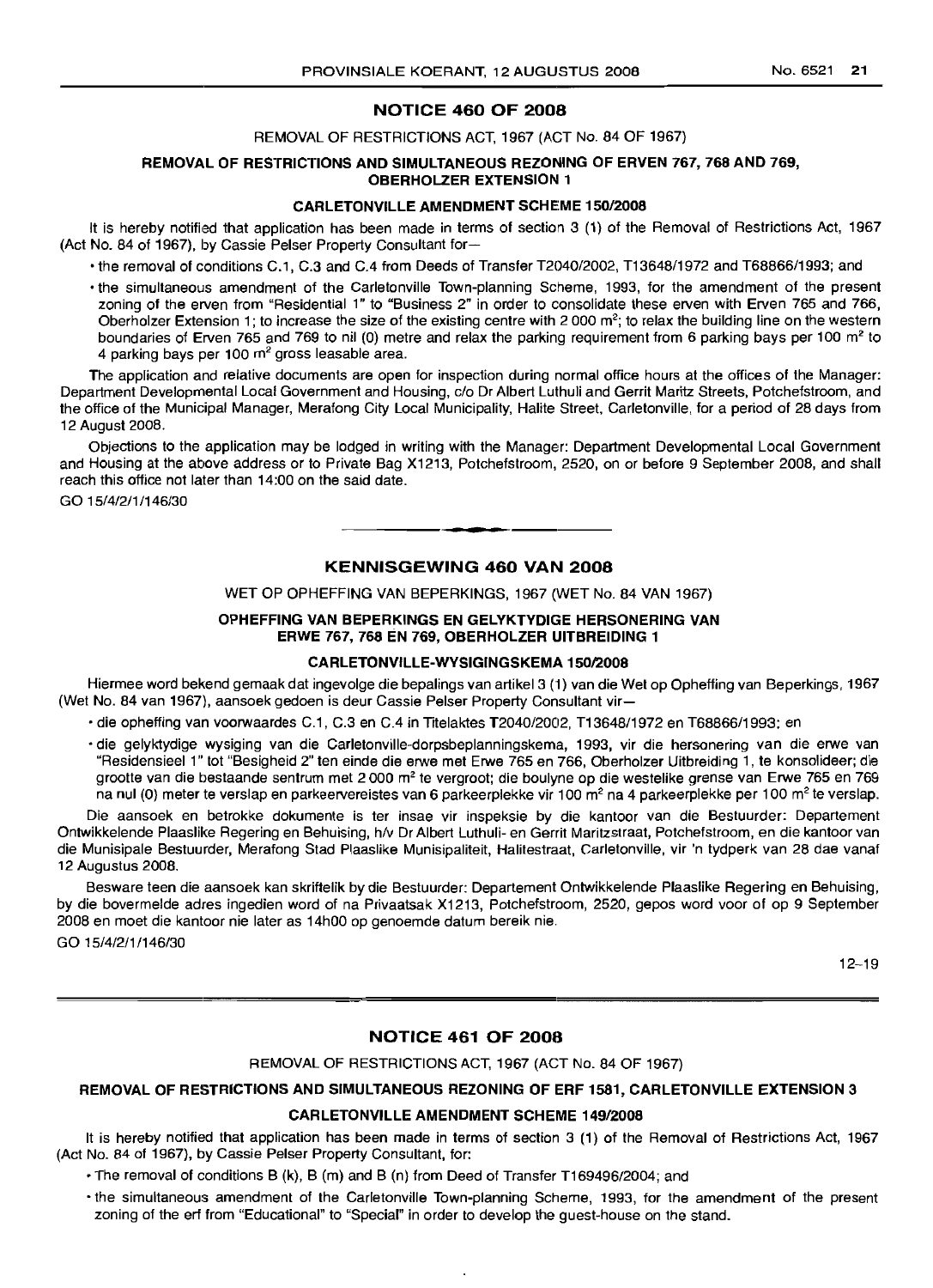The application and relative documents are open for inspection during normal office hours at the offices of the Manager: Department Developmental Local Government and Housing, c/o Dr Albert Luthuli and Gerrit Maritz Streets, Potchefstroom, and the office of the Municipal Manager: Merafong City Local Municipality, Halite Street, Carletonville, for a period of 28 days from 12 August 2008.

Objections to the application may be lodged in writing with the Manager: Department Developmental Local Government and Housing at the above address or to Private Bag X1213, Potchefstroom, 2520, on or before 9 September 2008, and shall reach this office not later than 14:00 on the said date.

GO 15/4/2/1/146/31

## KENNISGEWING 461 VAN 2008

**-**

WET OP OPHEFFING VAN BEPERKINGS, 1967 (WET No. 84 van 1967)

#### OPHEFFING VAN BEPERKINGS EN GELYKTYDIGE HERSONERING VAN ERF 1581, CARLETONVILLE UITBREIDING 3

#### CARLETONVILLE-WYSIGINGSKEMA 149/2008

Hiermee word bekend gemaak dat ingevolge die bepalings van artikel 3 (1) van die Wet op Opheffing van Beperkings, 1967 (Wet No. 84 van 1967), aansoek gedoen is deur Cassie Peiser Property Consultant, vir:

• Die opheffing van voorwaardes B (k), B (m) en B (n) in Akte van Transport T169496/2004; en

• die gelyktydige wysiging van die Carletonville-dorpsbeplanningskema, 1993, vir die hersonering van die erf van "Opvoedkundig" tot "Spesiaal" ten einde die erf as 'n gastehuis te ontwikkel.

Die aansoek en betrokke dokumente is ter insae vir inspeksie by die kantoor van die Bestuurder: Departement Ontwikkelende Plaaslike Regering en Behuising, h/v Dr Albert Luthuli- en Gerrit Maritzstraat, Potchefstroom, en in die kantoor van die Munisipale Bestuurder: Merafong Stad Plaaslike Munisipaliteit, Halitestraat, Carletonville, vir 28 dae vanaf 12 Augustus 2008.

Besware teen die aansoek kan skriftelik by die Bestuurder: Departement Ontwikkelende Plaaslike Regering en Behuising, by die bovermelde adres ingedien word of na Privaatsak X1213, Potchefstroom, 2520, gepos word voor of op 9 September 2008 en moet die kantoor nie later as 14hOO op genoemde datum bereik nie.

GO 15/4/2/1/146/31

## NOTICE 462 OF 2008

#### RUSTENBURG LAND USE MANAGEMENT SCHEME No. 504

NOTICE OF APPLICATION FOR AMENDMENT OF TOWN-PLANNING SCHEME IN TERMS OF SECTION 56 (1) (b) (i) OF THE TOWN-PLANNING AND TOWNSHIPS ORDINANCE, 1986 (ORDINANCE 15 OF 1986)

I, J M Marais of Loago Lefatshe Development Consultants CC, being the authorized agent of the owner of Erven 3464-3467, 3472, 3473, 3475, 3477, 3483-3485, Tlhabane Unit 1, Rustenburg, hereby give notice in terms of section 56 (1) (b) (i) of the Town-planning and Townships Ordinance, 1986, that I have applied to the Rustenburg Local Municipality for the amendment of the town-planning scheme known as the Rustenburg Land Use Management Scheme, 2005, as amended by the rezoning of abovementioned erven, situated adjasent to a street, Tlhabane Unit 1, Rustenburg, from "Industrial 1" to "Residential 1" with Annexure.

Particulars of the application will lie for inspection during normal office hours at the office of the Director: Planning and Development, Room 313, Misionary Mpheni House, cnr of Beyers Naude and Nelson Mandela Drive, Rustenburg, for a period of 28 days from 11 August 2008.

Objections to or representations in respect of the application must be lodged with or made in writing to the Municipal Manager at the above address or at P.O. Box 16, Rustenburg, 0300, within a period of 28 days from 11 August 2008.

Address of agent: Loago Lefatshe Development Consultants CC, PO Box 6258, Flamwood, 2572. Tel: (018) 468-5519.

#### KENNISGEWING 462 VAN 2008

**1\_'**

## RUSTENBURG GRONDGEBRUIKBESTUURSKEMA No. 504

KENNISGEWING VAN AANSOEK OM WYSIGING VAN DORPSBEPLANNINGSKEMA INGEVOLGE ARTIKEL 56 (1) (b) (i) VAN DIE ORDONNANSIE OP DORPSBEPLANNING EN DORPE, 1998 (ORDONNANSIE 15 VAN 1986)

Ek, J M Marais van Loago Lefatshe Developments Consultants CC, synde die gemagtigde agent van die eienaar van Erwe 3464-3467, 3472, 3473, 3475, 3477, 3483-3485, Tlhabane Unit 1, gee hiermee ingevolge artikel 56 (1) (b) (i) van die Ordonnansie op Dorpsbeplanning en Dorpe, 1986, kennis dat ek by die Plaaslike Munisipaliteit van Rustenburg aansoek gedoen het om die wysiging van die dorpsbeplanningskema bekend as Rustenburg Grondgebruikbestuurskema, 2005, soos gewysig, deur die hersonering van bogenoemde erf, gelee aanliggend aan straat, Tlhabane Unit 1, Rustenburg, van "Industrieel 1" na "Residensieel 1" met 'n Bylae.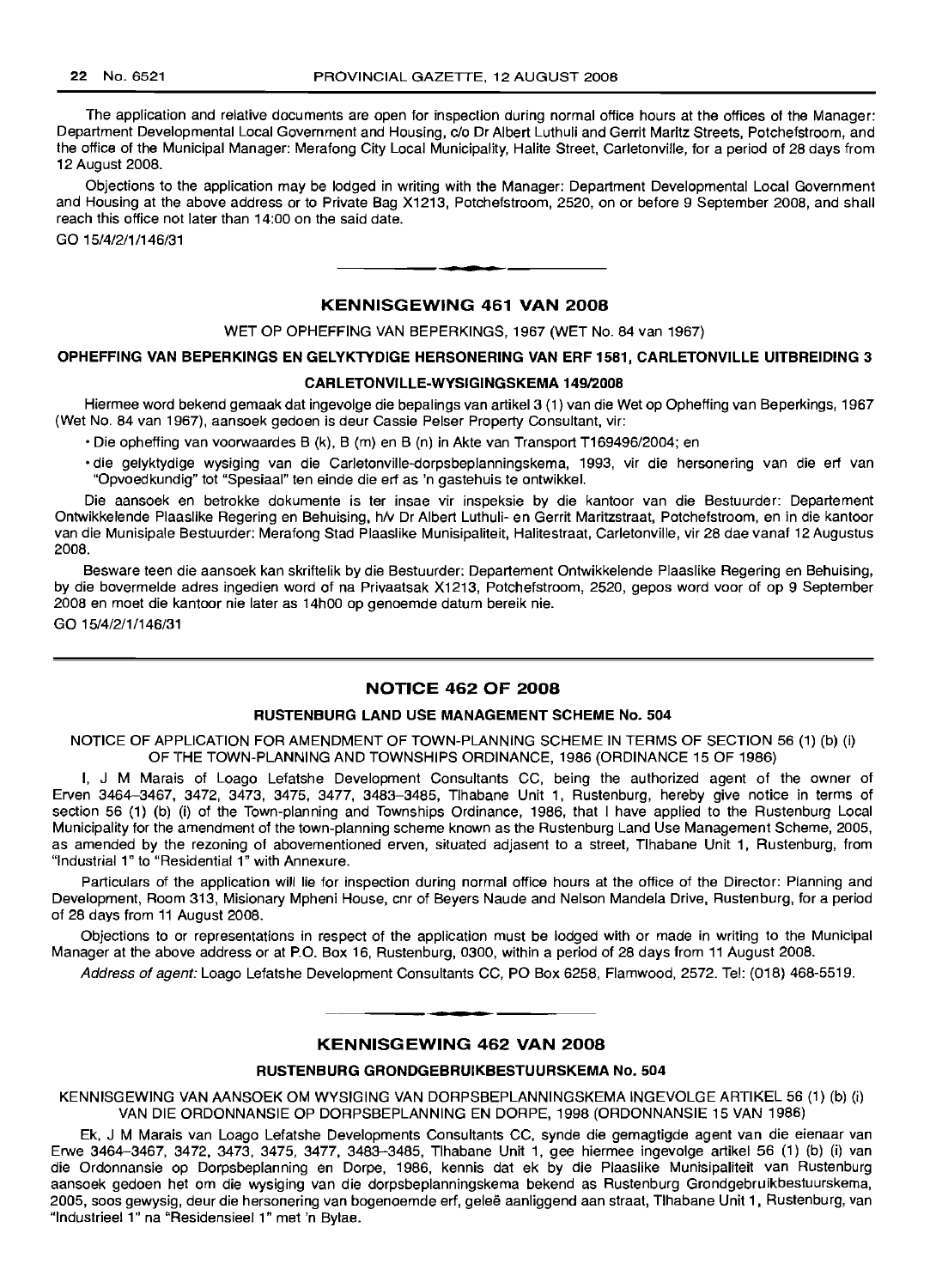Besonderhede van die aansoek lê ter insae gedurende gewone kantoorure by die kantoor van die Direkteur: Beplanning en Ontwikkeling, Kamer 313, Misionary Mpheni House, h/v Beyers Naude en Nelson Mandelarylaan, Rustenburg, vir 'n tydperk van 28 dae vanaf 11 Augustus 2008.

Besware teen of vertoë ten opsigte van die aansoek moet binne 'n tydperk van 28 dae vanaf 11 Augustus 2008, skriftelik by of tot die Munisipale Bestuurder by bovermelde adres of by Posbus 16, Rustenburg, 0300, ingedien of gerig word.

Adres van gemagtigde agent: Loago Lefashe Development Consultants CC, Posbus 6258, Flamwood, 2572. Tel: (018) 468-5519.

## NOTICE 463 OF 2008

## PREMIER'S NOTICE

#### AMENDMENT OF GENERAL PLAN OF WOLMARANSSTAD EXTENSION 10 TOWNSHIP (DISTRICT WOLMARANSSTAD)

Notice is hereby given in terms of the provisions of Section 90 (5) of the Town-planning and Townships Ordinance, 1986 (Ordinance 15 of 1986), that the General Plan of Wolmaransstad Extension 10 Township has been amended in accordance with Amending General Plan SG No. 3004/2008, subject to the conditions set out in the Schedule hereto.

(GO 15/8/2/1/40/1)

## SCHEDULE

CONDITIONS UNDER WHICH THE APPLICATION FOR THE PARTIAL AMENDMENT OF THE GENERAL PLAN IN TERMS OF THE PROVISIONS OF SECTION 89 (15) OF THE TOWN-PLANNING AND TOWNSHIPS ORDINANCE, 1986 (ORDINANCE 15 OF 1986) AND THE LAND SURVEY ACT, 1997 (ACT 8 OF 1997) OF WOLMARANSSTAD EXTENSION 10 TOWNSHIP (DISTRICT WOLMARANSSTAD) BY THE MAQUASSI HILLS LOCAL MUNICIPALITY (HEREINAFTER REFERRED TO AS THE TOWNSHIP APPLICANT) AND BEING THE REGISTERED OWNER OF THE LAND, HAS BEEN APPROVED.

1. CONDITIONS OF AMENDMENT

The Amending General Plan shall be in accordance with NWPA Plan No. 15/8/2/1/40/1/1.

2. AMENDMENT OF THE CONDITIONS OF ESTABLISHMENT

Clause 1 (2) of the Conditions of Establishment of Wolmaransstad Extension 10 Township, published by virtue of Local Authority Notice No. 179 in the North West Provincial Gazette No. 5907 dated 22 July 2003 (hereinafter referred to as the conditions) is hereby amended by the insertion of the expression "General Plan SG No. 3798/1998".

3. AMENDMENT OF THE CONDITIONS OF TITLE

Clause 3 (2) (a) of the conditions is hereby amended by the substitution of the expressed "2194 to 2200" with the expression "2194 to 2200, 2283 and 2288".

**- .**

## KENNISGEWING 463 VAN 2008

#### PREMIERSKENNISGEWING

## WYSIGING VAN ALGEMENE PLAN VAN DIE DORP WOLMARANSSTAD UITBREIDING 10 (D1STRIK WOLMARANSSTAD)

Kennis geskied hiermee ingevolge die bepaling van artikel 90 (5) van die Ordonnansie op Dorpsbeplanning en Dorpe, 1986 (Ordonnansie 15 van 1986), dat die Aigemene Plan van die dorp Wolmaransstad Uitbreiding 10 gewysig is ooreenkomstig Wysigende Aigemene Plan LG No. 3004/2008 onderworpe aan die voorwaardes uiteengesit in die bygaande Skedule.

(GO 15/8/2/1/40/1)

#### SKEDULE

VOORWAARDES WAARONDER DIE AANSOEK OM DIE GEDEELTELIKE WYSIGING VAN DIE ALGEMENE PLAN INGEVOLGE DIE BEPALINGS VAN ARTIKEL 89 (15) VAN DIE ORDONNANSIE OP DORPSBEPLANNING EN DORPE, 1986 (ORDONNANSIE 15 VAN 1986) EN DIE OPMETINGSWET, 1997 (WET 8 VAN 1997) VAN DIE DORP WOLMARANSSTAD 1I1TBREIDING 10 (DISTRIK WOLMARANSSTAD) DElIR DIE MAQUASSI HILLS PLAASLIKE MUNISIPALITEIT (HIERNA DIE DORPSTIGTER GENOEM) EN SYNDE DIE GEREGISTREERDE EIENAAR VAN DIE GROND, GOEDGEKEUR IS.

1. VOORWAARDES VAN WYSIGING

Die Wysigende Algemene Plan moet in ooreenstemming wees met NWPA Plan No. 15/8/2/1/40/1/1.

2. WYSIGING VAN DIE STIGTINGSVOORWAARDES

Klousule 1 (2) van die Stigtingsvoorwaardes van die dorp Wolmaransstad Uitbreiding 10 afgekondig kragtens Plaaslike Bestuurskennisgewing No. 179 in die Noordwes Provinsiale Gazette No. 5907 gedateer 22 Julie 2003 (hierna verwys as die voorwaardes) word hiermee gewysig deur die invoeging van die uitdrukking "en Wysigende Aigemene Plan LG No. 3004/2008" na die uitdrukking "Algemene Plan LG No. 3798/1998".

3. WYSIGING VAN DIE TITELVOORWAARDES

Klousule 3 (2) (a) van die voorwaardes word hiermee gewysig deur die uitdrukking "2194 tot 2200" te vervang met die uitdrukking "2194 tot 2200, 2283 en 2288".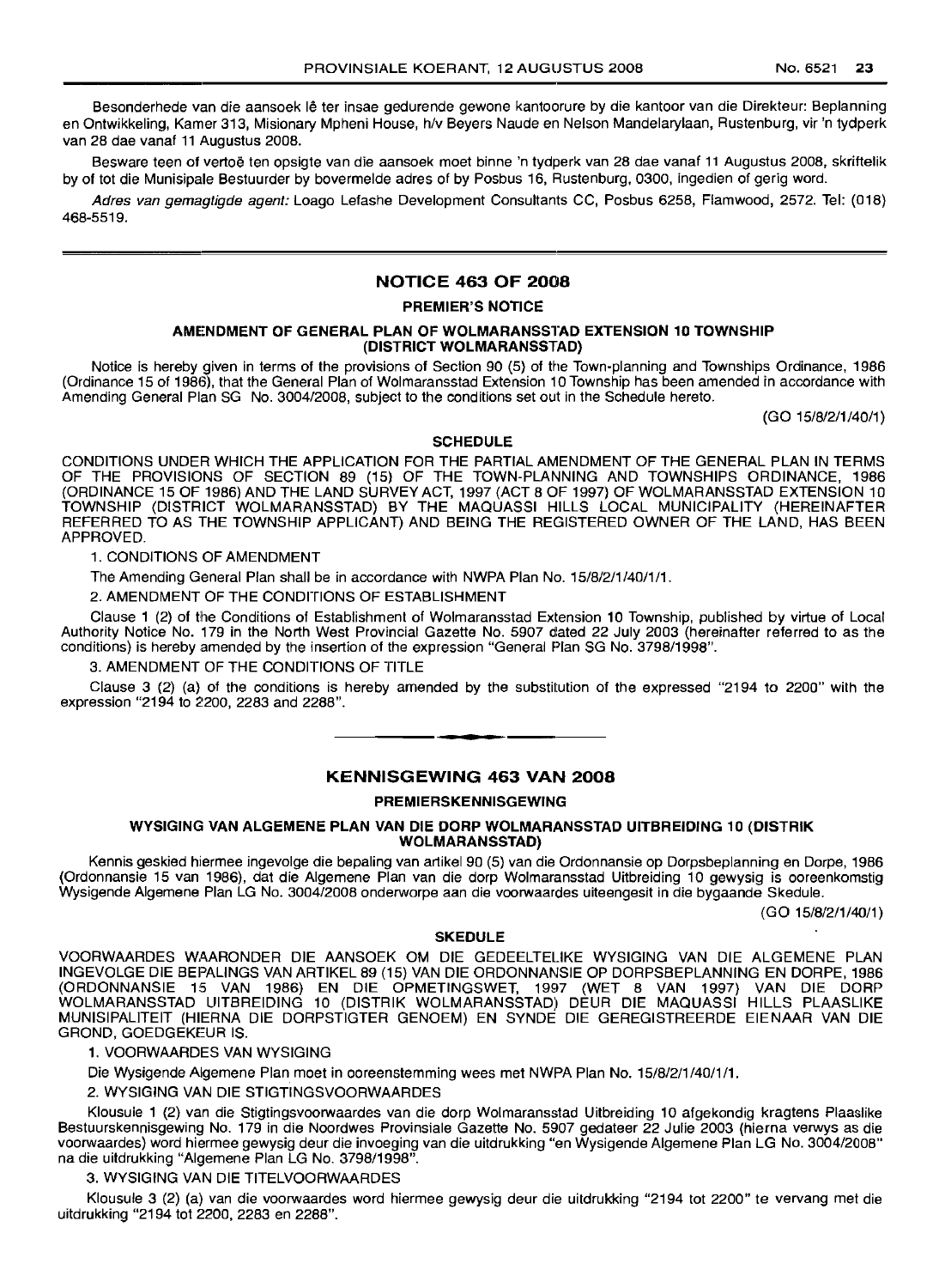## **NOTICE 464 OF 2008**

## **ENVIRONMENTAL IMPACT ASSESSMENT PROCESS**

NOTICE IS GIVEN IN TERMS OF THE REGULATIONS PUBLISHED IN GOVERNMENT NOTICE No. R. 385 OF 21 APRIL 2006 UNDER SECTION 44 OF THE NATIONAL ENVIRONMENTAL MANAGEMENT ACT (ACT No.1 07 OF 1998) OF INTENT TO SUBMIT AN APPLICATION FOR THE BASIC ASSESSMENT OF THE FOLLOWING ACTIVITY TO THE NORTH WEST DEPARTMENT OF AGRICULTURE, CONSERVATION AND ENVIRONMENT:

Township establishment on Portion 454, Roodekopjes/Zwartkopjes 427 JQ, Madibeng Municipality (total development size = 8.1 hectares).

Nature and location of activity:

The proposed activity implies the transformation of undeveloped, vacant or derelict land to Residential and Commercial use where such development does not constitute infill and where the total area to be transformed is bigger than 1 hectare and smaller than 20 hectares as described in section 16B of the regulations published in Government Notice No. R. 386 of 21 April 2006, under section 44 of the National Environmental Management Act (Act No. 107 of 1998). It is located on the western outskirts of Brits.

Proponent: R Bolt-Ehlers.

Further information can be obtained from and representations can be made to the following person within 30 (thirty) days of date of this notice: C P Linde, Envirovision Consulting. Cell: 082 444 0367. Fax: (012) 343-9199. Postal address: 545 Reitz Street, Sunnyside, Pretoria, 0002.

Date of notice: 28 July 2008.

## **NOTICE 465 OF 2008**

## **ENVIRONMENTAL IMPACT ASSESSMENT PROCESS**

NOTICE IS GIVEN IN TERMS OF THE REGULATIONS PUBLISHED IN GOVERNMENT NOTICE No. R. 385 OF 21 APRIL 2006 UNDER SECTION 44 OF THE NATIONAL ENVIRONMENTAL MANAGEMENT ACT (ACT No. 107 OF 1998) OF INTENT TO SUBMIT AN APPLICATION FOR THE BASIC ASSESSMENT OF THE FOLLOWING ACTIVITY TO THE NORTH WEST DEPARTMENT OF AGRICULTURE, CONSERVATION AND ENVIRONMENT:

The establishment of a residential development on a total of 3.4811 hectares on Portion 828, Roodekopjes/Zwartkopjes 427 JQ, Madibeng Local Municipality.

Nature and location of activity:

The proposed activity implies the transformation of undeveloped, vacant or derelict land to Residential and Commercial use where such development does not constitute infill and where the total area to be transformed is bigger than 1 hectare and smaller than 20 hectares as described in section 16B of the regulations published in Government Notice No. R. 386 of 21 April 2006, under section 44 of the National Environmental Management Act (Act No. 107 of 1998). It is located on the northern outskirts of Brits.

Proponent: HJ & AC Steynfaard.

Further information can be obtained from and representations can be made to the following person within 30 (thirty) days of date of this notice: C P Linde, Envirovision Consulting. Cell: 082 444 0367. Fax: (012) 343-9199. Postal address: 545 Reitz Street, Sunnyside, Pretoria, 0002.

Date of notice: 12 August 2008.

#### **NOTICE 466 OF 2008**

#### **ENVIRONMENTAL IMPACT ASSESSMENT PROCESS**

NOTICE IS GIVEN IN TERMS OF REGULATION 21 (2) OF THE REGULATIONS PUBLISHED IN GOVERNMENT NOTICE No. R. 385 OF 21 APRIL 2006 UNDER SECTION 44 OF THE NATIONAL ENVIRONMENTAL MANAGEMENT ACT (ACT No. 107 OF 1998) OF THE SUBMISSION OF AN APPLICATION FOR THE ENVIRONMENTAL SCOPING OF THE FOLLOWING ACTIVITY TO THE NORTH WEST DEPARTMENT OF AGRICULTURE, CONSERVATION AND ENVIRONMENT:

Township establishment on Portions 108 and 111, Rietfontein 485 JQ (total property size = 20,4812 hectares), Madibeng Local Municipality, North West Province.

The proposed activity implies: The construction of facilities or infrastructure, including associated structures or infrastructure, for the treatment of effluent, wastewater or sewage with an annual throughput capacity of 15 000  $\text{m}^3$  or more as described in Regulation 1P.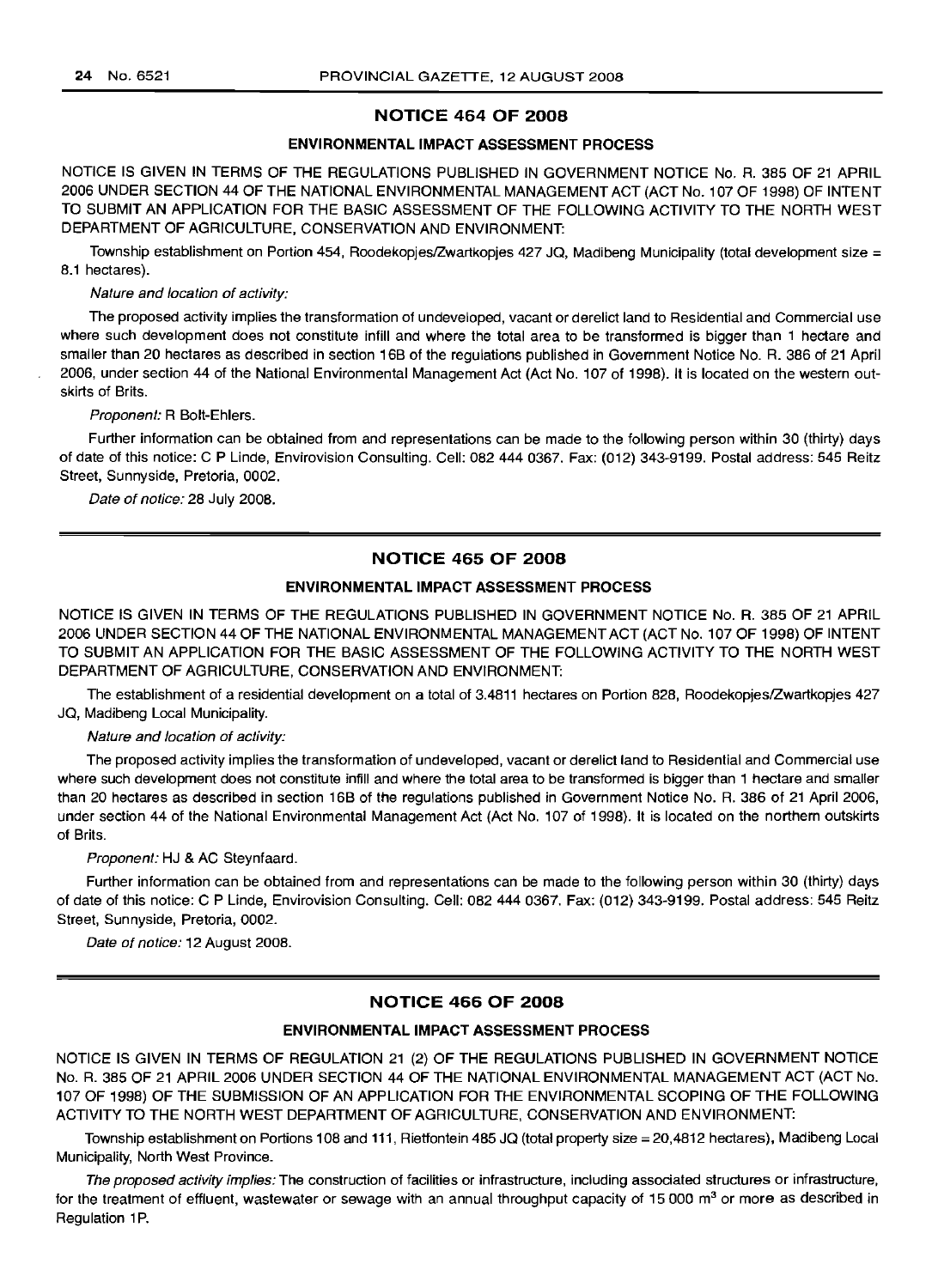Any development activity, including associated structures and infrastructure, where the total area of the developed area is, or is intended to be, 20 hectares or more as described in Regulation 2; the transformation or removal of indigenous vegetation of 3 hectares or more as described in Regulation 12; of the regulations published in Government Notice No. R. 387 of 21 April 2006 under section 44 of the National Environmental Management Act (Act No. 107 of 1998). It is located to the north east of Melodie and Hartbeespoort Dam.

Proponent: Copper Sunset Trading 383 (Pty) Ltd.

Further information can be obtained from and representations can be made to the following person within 30 (thirty) days of date of this notice: C P Linde, Envirovision Consulting. Cell: 082 444 0367. Fax: (012) 343-9199. Postal address: 545 Reitz Street, Sunnyside, Pretoria, 0002.

## **LOCAL AUTHORITY NloTICES PLAASLIKE BESTUURSKENINISGEWINGS**

## **LOCAL AUTHORITY NOTICE 348**

#### **RUSTENBURG AMENDMENT SCHEME 426**

Notice is herby given in terms of the provisions of section 57 (1) (a) of the Town-planning and Townships Ordinance, 1986, that the Rustenburg Local Municipality has approved the amendment of the Rustenburg Land Use Management Scheme, 2005, by the rezoning of the Remainder of Erf 87, Waterval East Extension 16, from "Special for private road access control" to "Residential 2" (density of 25 units/hal.

Map 3 and the scheme clauses of the amendment scheme are filed with the Regional Director: North West Provincial Administration, Private Bag X1213, Potchefstroom, 2520, and the Municipal Manager, Room 620, Missionary Mpheni House, Beyers Naude Drive, Rustenburg, and are open for inspection at all reasonable times.

This amendment is known as Rustenburg Amendment Scheme 426 and shall come into operation on the date of the publication hereof.

## **Mr A. BOSHOFF, Municipal Manager**

Missionary Mpheni House, P.O. Box 16, Rustenburg, 0300

## **PLAASLIKE BESTUURSKENNISGEWING 348**

I **\_ •**

#### **RUSTENBURG-WYSIGINGSKEMA 426**

Kennis geskied hiermee ingevolge die bepalings van artikel 57 (1) (a) van die Ordonnansie op Dorpsbeplanning en Dorpe, 1986, dat die Rustenburg Plaaslike Munisipaliteit die wysiging van die Rustenburg Grondgebruiksbeheerskema, 2005, goedgekeur het deur die hersonering van die Restant van Erf 87, Waterval-Oos Uitbreiding 16, vanaf "Spesiaal vir 'n privaat pad en toegangsbeheer" na "Residensieel 2" (digtheid van 25 eenhede/hektaar).

Kaart 3 en die skemaklousules van die wysigingskema word in bewaring gehou deur die Streekdirekteur: Noordwes Provinsiale Administrasie, Privaatsak X1213, Potchefstroom, 2520, en die Munisipale Bestuurder, Kamer 620, Missionary Mpheni House, Beyers Nauderylaan, Rustenburg, en is te aile redelike tye ter insae beskikbaar.

Hierdie wysiging staan bekend as Rustenburg-wysigingskema 426 en sal in werking tree op die datum van publikasie hiervan.

#### **Mnr. A. BOSHOFF, Munisipale Bestuurder**

Missionary Mpheni House, Posbus 16, Rustenburg, 0300

## **LOCAL AUTHORITY NOTICE 349**

#### **RUSTENBURG AMENDMENT SCHEME 435**

Notice is hereby given in terms of the provisions of section 57 (1) (a) of the Town-planning and Townships Ordinance, 1986, that the Rustenburg Local Municipality has approved the amendment of the Rustenburg Land Use Management Scheme, 2005, by the rezoning of Remainder of Portion 1 of Erf 1321, from "Residential 1"to "Special" for offices and medical consulting rooms.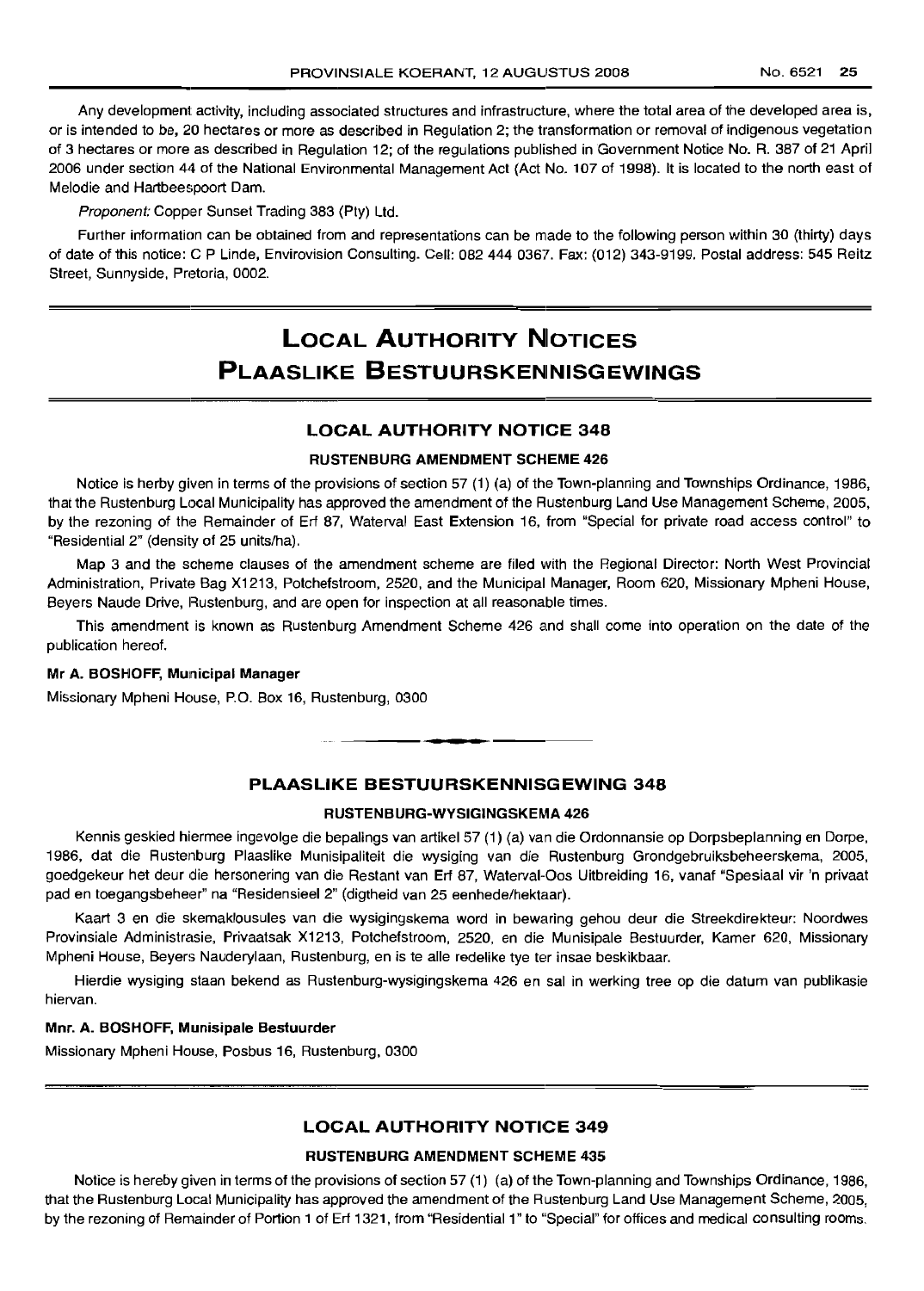Map 3 and scheme clauses of the amendment scheme are filed with the Regional Director: North West Provincial Administration, Private Bag X1213, Potchefstroom, 2520, and the Municipal Manager, Room 620, Missionary Mpheni House, Beyers Naude Drive, Rustenburg, and are open for inspection at all reasonable times.

This amendment is known as Rustenburg Amendment Scheme 435, and shall come into operation on the date of the publication hereof.

#### **Mr A. BOSHOFF, Municipal Manager**

Missionary Mpheni House, P.O. Box 16, Rustenburg, 0300

## **PLAASLIKE BESTUURSKENNISGEWING 349**

.**- .**

#### **RUSTENBURG-WYSIGINGSKEMA 435**

Kennis geskied hiermee ingevolge die bepalings van artikel 57 (1) (a) van die Ordonnansie op Dorpsbeplanning en Darpe, 1986, dat die Rustenburg Plaaslike Munisipaliteit die wysiging van die Rustenburg Grondgebruiksbeheerskema, 2005, goedgekeur het deur die hersonering van die Restant van Gedeelte 1 van Erf 1321, vanaf "Residensieel 1" na "Spesiaal" vir kantore en mediese spreekkamers.

Kaart 3 en die skemaklousules van die wysigingskema word in bewaring gehou deur die Streek-Direkteur: Noordwes Provinsiale Administrasie, Privaatsak X1213, Potchefstroom, 2520, en die Munisipale Bestuurder, Kamer 620, Missionary Mpheni House, Beyers Naude Drive, Rustenburg, en is te aile redelike tye ter insae beskikbaar.

Hierdie wysiging staan bekend as Rustenburg-wysigingskema 435, en sal in werking tree op die datum van publikasie hiervan.

#### **Mnr A. BOSHOFF, Munisipale Bestuurder**

Missionary Mpheni House, Posbus 16, Rustenburg, 0300

## **LOCAL AUTHORITY NOTICE 350**

## **RUSTENBURG AMENDMENT SCHEME 457**

Notice is hereby given in terms of the provisions of section 57 (1) (a) of the Town-planning and Townships Ordinance, 1986, that the Rustenburg Local Municipality has approved the amendment of the Rustenburg Land Use Management Scheme, 2005, by the rezoning of Remainder of Erf 1251, Rustenburg, from "Residential 1" to "Residential 2" (density of 40 units/ha).

Map 3 and scheme clauses of the amendment scheme are filed with the Regional Director: North West Provincial Administration, Private Bag X1213, Potchefstroom, 2520, and the Municipal Manager, Room 620, Missionary Mpheni House, Beyers Naude Drive, Rustenburg, and are open for inspection at all reasonable times.

This amendment is known as Rustenburg Amendment Scheme 457, and shall come into operation on the date of the publication hereof.

## **Mr A. BOSHOFF, Municipal Manager**

Missionary Mpheni House, P.O. Box 16, Rustenburg, 0300

## **PLAASLIKE BESTUURSKENNISGEWING 350**

.**-.**

## **RUSTENBURG-WYSIGINGSKEMA 457**

Kennis geskied hiermee ingevolge die bepalings van artikel 57 (1) (a) van die Ordonnansie op Dorpsbeplanning en Dorpe, 1986, dat die Rustenburg Plaaslike Munisipaliteit die wysiging van die Rustenburg Grondgebruiksbeheerskema, 2005, goedgekeur het deur die hersonering van Restant van Erf 1251, Rustenburg, vanaf "Residensieel 1" na "Residensieel 2" (digtheid van 40 eenhede/hektaar).

Kaart 3 en die skemaklousules van die wysigingskema word in bewaring gehou deur die Streek-Direkteur: Noordwes Provinsiale Administrasie, Privaatsak X1213, Potchefstroom, 2520, en die Munisipale Bestuurder, Kamer 620, Missionary Mpheni House, Beyers Naude Drive, Rustenburg, en is te aile redelike tye ter insae beskikbaar.

Hierdie wysiging staan bekend as Rustenburg-wysigingskema 457, en sal in werking tree op die datum van publikasie hiervan.

## **Mnr A. BOSHOFF, Munisipale Bestuurder**

Missionary Mpheni House, Posbus 16, Rustenburg, 0300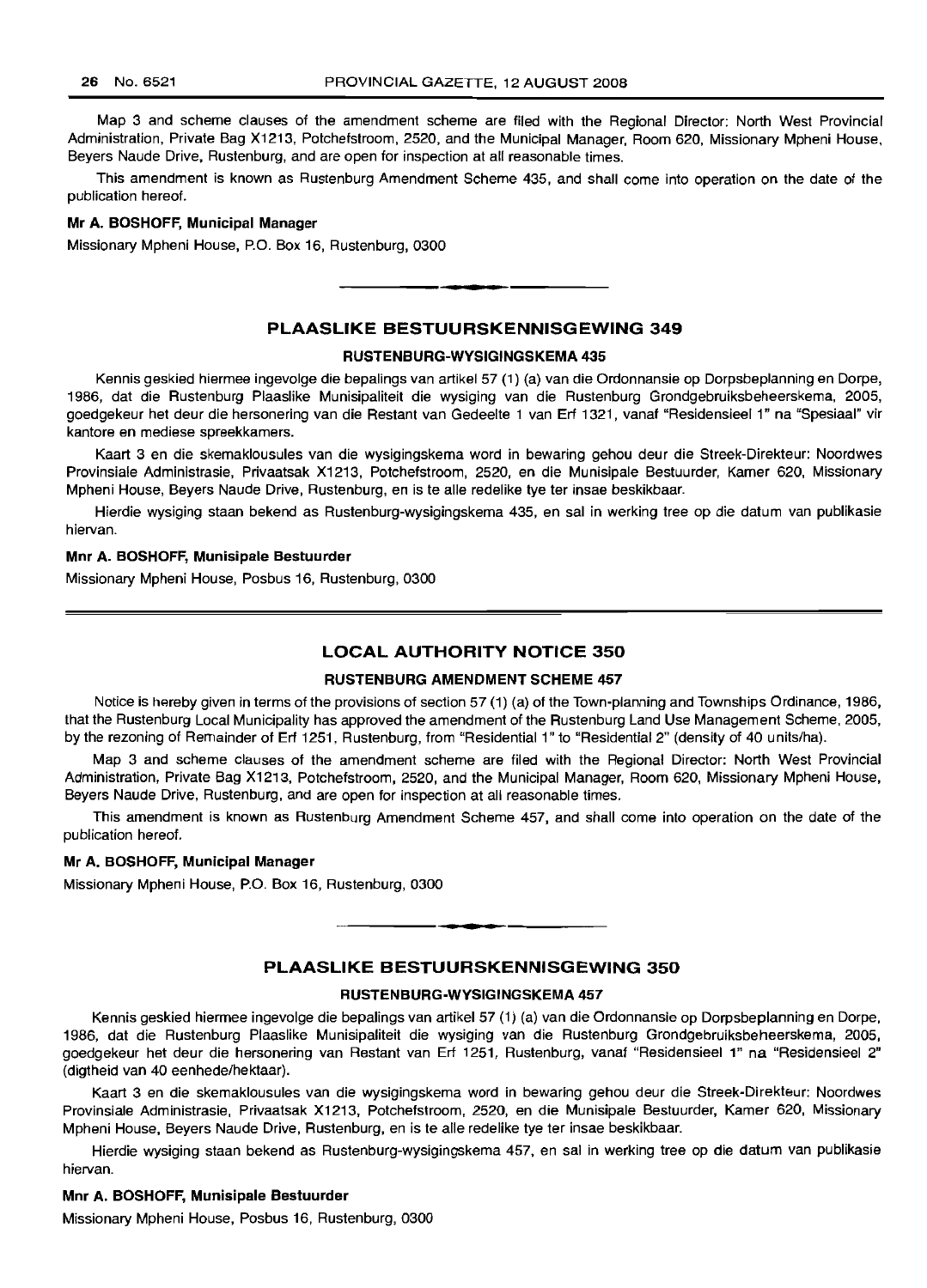## **LOCAL AUTHORITY NOTICE 351**

#### **RUSTENBURG AMENDMENT SCHEME 439**

Notice is hereby given in terms of the provisions of section 57 (1) (a) of the Town-planning and Townships Ordinance, 1986, that the Rustenburg Local Municipality has approved the amendment of the Rustenburg Land Use Management Scheme, 2005, by the rezoning of Portion 2 of Erf 1417, Rustenburg, from "Residential 1" to "Residential 1" (maximum of 25 units/ha).

Map 3 and scheme clauses of the amendment scheme are filed with the Regional Director: North West Provincial Administration, Private Bag X1213, Potchefstroom, 2520, and the Municipal Manager, Room 620, Missionary Mpheni House, Beyers Naude Drive, Rustenburg, and are open for inspection at all reasonable times.

This amendment is known as Rustenburg Amendment Scheme 439, and shall come into operation on the date of the publication hereof.

#### **Mr A.** BOSHOFF, **Municipal Manager**

Missionary Mpheni House, P.O. Box 16, Rustenburg, 0300

## **PLAASLIKE BESTUURSKENNISGEWING 351**

.**- .**

## **RUSTENBURG-WYSIGINGSKEMA 439**

Kennis geskied hiermee ingevolge die bepalings van artikel 57 (1) (a) van die Ordonnansie op Dorpsbeplanning en Dorpe, 1986, dat die Rustenburq Plaaslike Munisipaliteit die wysiging van die Rustenburg Grondgebruiksbeheerskema, 2005, goedgekeur het deur die hersonering van Gedeelte 2 van Erf 998, Rustenburg, vanaf "Residensieel 1" na "Residensieel 1" (maksimum van 25 eenhede/hektaar).

Kaart 3 en die skemaklousules van die wysigingskema word in bewaring gehou deur die Streek-Direkteur: Noordwes Provinsiale Administrasie, Privaatsak X1213, Potchefstroom, 2520, en die Munisipale Bestuurder, Kamer 620, Missionary Mpheni House, Beyers Naude Drive, Rustenburg, en is te aile redelike tye ter insae beskikbaar.

Hierdie wysiging staan bekend as Rustenburg-wysigingskema 439, en sal in werking tree op die datum van publikasie hiervan.

#### **Mnr A. BOSHOFF, Munisipale Bestuurder**

Missionary Mpheni House, Posbus 16, Rustenburg, 0300

## **LOCAL AUTHORITY NOTICE 352**

## **RUSTENBURG AMENDMENT SCHEME 447**

Notice is hereby given in terms of the provisions of section 57 (1) (a) of the Town-planning and Townships Ordinance, 1986, that the Rustenburg Local Municipality has approved the amendment of the Rustenburg Land Use Management Scheme, 2005, by the rezoning of Remainder of Portion 1 of Erf 1320, Rustenburg, from "Residential 1" to "Special" for offices and medical consulting rooms and service enterprises.

Map 3 and scheme clauses of the amendment scheme are filed with the Regional Director: North West Provincial Administration, Private Bag X1213, Potchefstroom, 2520, and the Municipal Manager, Room 620, Missionary Mpheni House, Beyers Naude Drive, Rustenburg, and are open for inspection at all reasonable times.

This amendment is known as Rustenburg Amendment Scheme 447, and shall come into operation on the date of the publication hereof.

#### **Mr A.** BOSHOFF, **Municipal Manager**

Missionary Mpheni House, P.O. Box 16, Rustenburg, 0300

## **PLAASLIKE BESTUURSKENNISGEWING 352**

**-**

#### **RUSTENBLlRG-WYSIGINGSKEMA 447**

Kennis geskied hiermee ingevolge die bepalings van artikel 57 (1) (a) van die Ordonnansie op Dorpsbeplanning en Dorpe, 1986, dat die Rustenburg Plaaslike Munisipaliteit die wysiging van die Rustenburg Grondgebruiksbeheerskema, 2005, goedgekeur het deur die hersonering van Restant van Gedeelte 1 van Erf 1320, Rustenburg, vanaf "Residensieel 1" na "Spesiaal", vir kantore, mediese spreekkamers en diensbedrywe.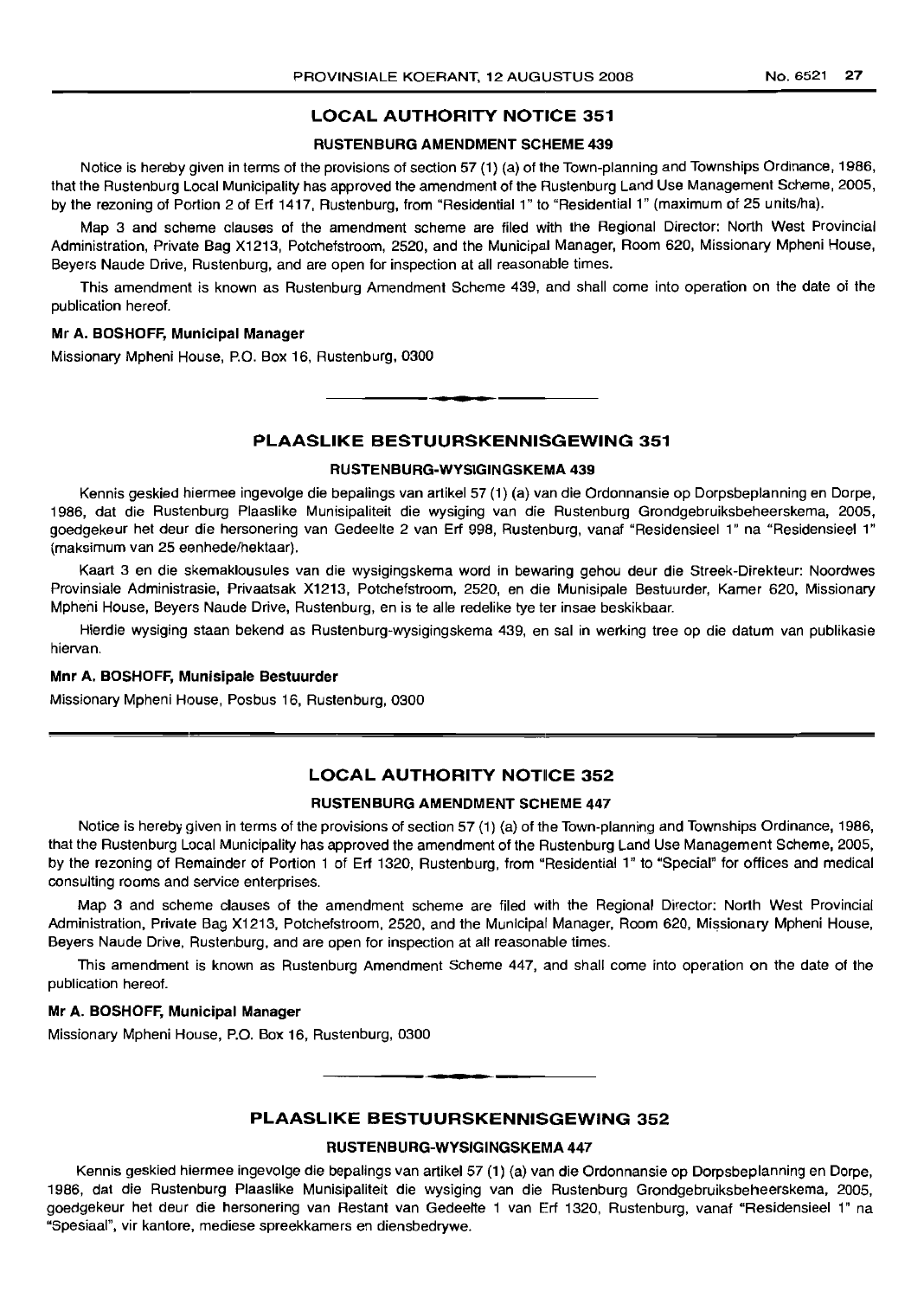Kaart 3 en die skemaklousules van die wysigingskema word in bewaring gehou deur die Streek-Direkteur: Noordwes Provinsiale Administrasie, Privaatsak X1213, Potchefstroom, 2520, en die Munisipale Bestuurder, Kamer 620, Missionary Mpheni House, Beyers Naude Drive, Rustenburg, en is te aile redelike tye ter insae beskikbaar.

Hierdie wysiging staan bekend as Rustenburg-wysigingskema 447, en sal in werking tree op die datum van publikasie hiervan.

## **Mnr A.** BOSHOFF, **Munisipale Bestuurder**

Missionary Mpheni House, Posbus 16, Rustenburg, 0300

## **LOCAL AUTHORITY NOTICE 353**

#### **RUSTENBURG AMENDMENT SCHEME 424**

Notice is herby given in terms of the provisions of section 57 (1) (a) of the Town-planning and Townships Ordinance, 1986, that the Rustenburg Local Municipality has approved the amendment of the Rustenburg Land Use Management Scheme, 2005, by the rezoning of Portion 2 of Erf 998, Rustenburg, from "Residential 1" to "Residential 2" (density of 60 units/ha).

Map 3 and scheme clauses of the amendment scheme are filed with the Regional Director: North West Provincial Administration, Private Bag X1213, Potchefstroom, 2520, and the Municipal Manager, Room 620, Missionary Mpheni House, Beyers Naude Drive, Rustenburg, and are open for inspection at all reasonable times.

This amendment is known as Rustenburg Amendment Scheme 424, and shall come into operation on the date of the publication hereof.

## **Mr A. BOSHOFF, Municipal Manager**

Missionary Mpheni House, P.O. Box 16, Rustenburg, 0300

## **PLAASLIKE BESTUURSKENNISGEWING 353**

.**-.**

## **RUSTENBURG-WYSIGINGSKEMA 424**

Kennis geskied hiermee ingevolge die bepalings van artikel 57 (1) (a) van die Ordonnansie op Dorpsbeplanning en Dorpe, 1986, dat die Rustenburg Plaaslike Munisipaliteit die wysiging van die Rustenburg Grondgebruiksbeheerskema, 2005, goedgekeur het deur die hersonering van Gedeelte 2 van Erf 998, Rustenburg, vanaf "Residensieel 1" na "Residensieel 2" (digtheid van 60 eenhede/hektaar).

Kaart 3 en die skemaklousules van die wysigingskema word in bewaring gehou deur die Streek-Direkteur: Noordwes Provinsiale Administrasie, Privaatsak X1213, Potchefstroom, 2520, en die Munisipale Bestuurder, Kamer 620, Missionary Mpheni House, Beyers Naude Drive, Rustenburg, en is te aile redelike tye ter insae beskikbaar.

Hierdie wysiging staan bekend as Rustenburg-wysigingskema 424, en sal in werking tree op die datum van publikasie hiervan.

#### **Mr A. BOSHOFF, Municipal Manager**

Missionary Mpheni House, P.O. Box 16, Rustenburg, 0300